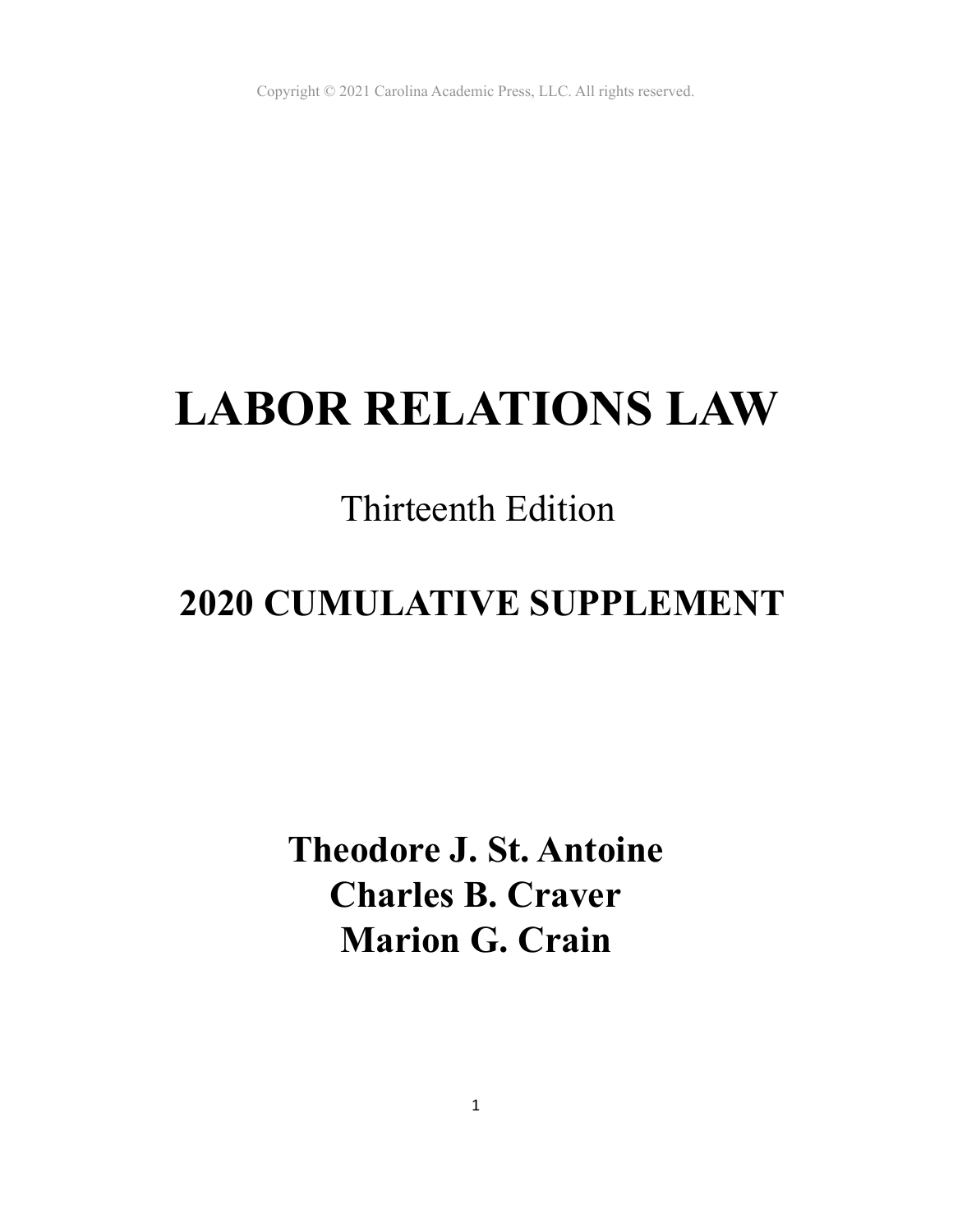Copyright © 2021 Carolina Academic Press, LLC. All rights reserved.

**Copyright © 2021 Carolina Academic Press, LLC All rights reserved** 

**Carolina Academic Press 700 Kent Street Durham, NC 27701**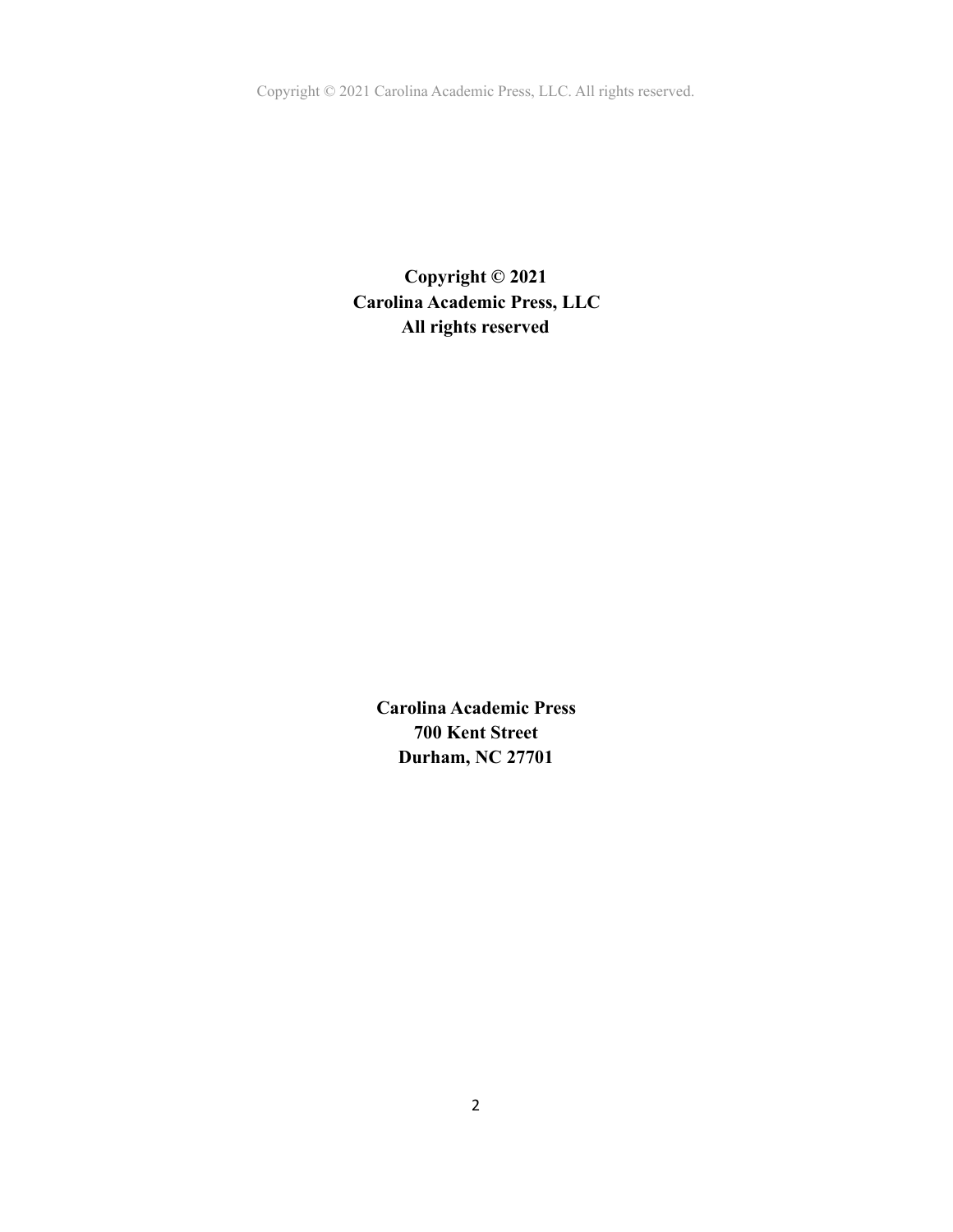## *Preface*

 This Supplement updates the thirteenth edition through the end of the 2019-20 Supreme Court term and includes relevant Labor Board and lower court decisions through June, 2020. We thank our students and Casebook users for their helpful suggestions. The bold page numbers indicate the place in the Casebook affected by the supplemental materials.

*Theodore J. St. Antoine* Ann Arbor, Michigan

*Charles B. Craver* Washington, D.C.

*Marion G. Crain*  St. Louis, Missouri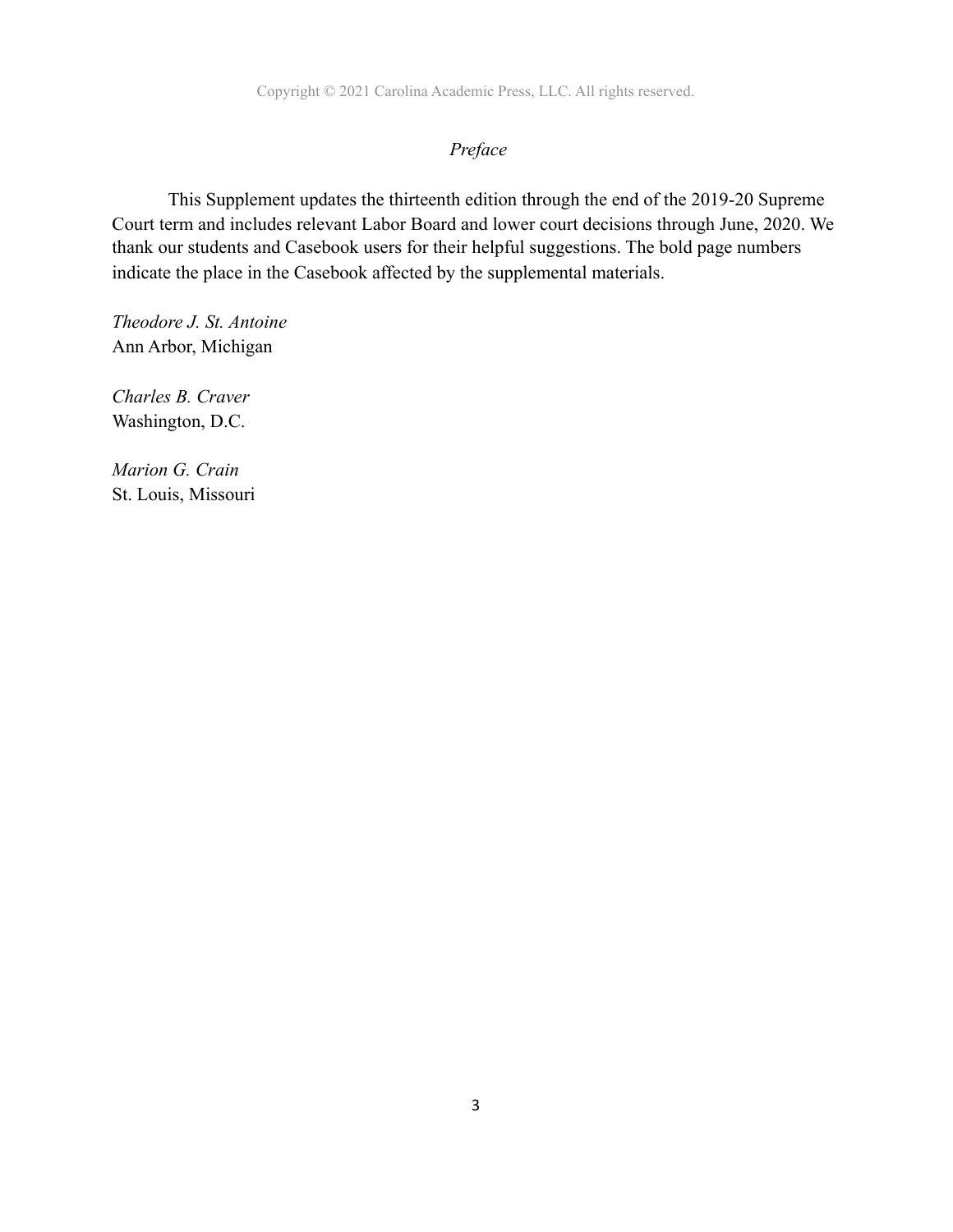## **Part One**

## **INTRODUCTION AND HISTORICAL BACKGROUND**

#### **SECTION I. HISTORICAL BACKGROUND**

#### **C. THE PERIOD SINCE 1933**

#### **6. Organized Labor from the 1970s to the Present**

#### **Page 18.**

## **Steven Greenhouse, Beaten Down, Worked Up: The Past, Present, and Future of American Labor** xi-xii, 328 (Alfred A. Knopf 2019)

 Now . . . labor unions are far weaker. The decline of unions, and of worker bargaining power in general, has taken a toll on our nation. It has contributed to many of the country's major problems: increased income inequality, wage stagnation, declining mobility, the high number of low-wage jobs, and the skewing of our politics in favor of corporations and wealthy campaign donors.

. . . .

 Labor unions and their ability to create a powerful collective voice for workers, played a huge role in building the world's largest, richest middleclass. The success of American business of course played a major part as well, but it was unions' strikes, and the millions of workers who took to the streets, that pressured companies to share their profits more fairly after World Wat II. . . . .

 [J]ust 6.4 percent of private-sector workers are union members, and just 10.5 percent of the workforce overall. By far the biggest obstacle to unions' growth is fierce employer opposition, which is encouraged by the extraordinarily weak penalties that companies face when they break the law battling unions. . . [T]he main penalty that employers often face for such lawbreaking is having to post a notice on the bulletin board admitting they broke the law and promising not to do it again. Researchers have found that nearly 20 percent of rank-and-file union activists are fired during organizing drives, a percentage that is so high because the punishment is so puny. It is almost foolhardy for antiunion companies not to fire the two or three workers heading an organizing drive.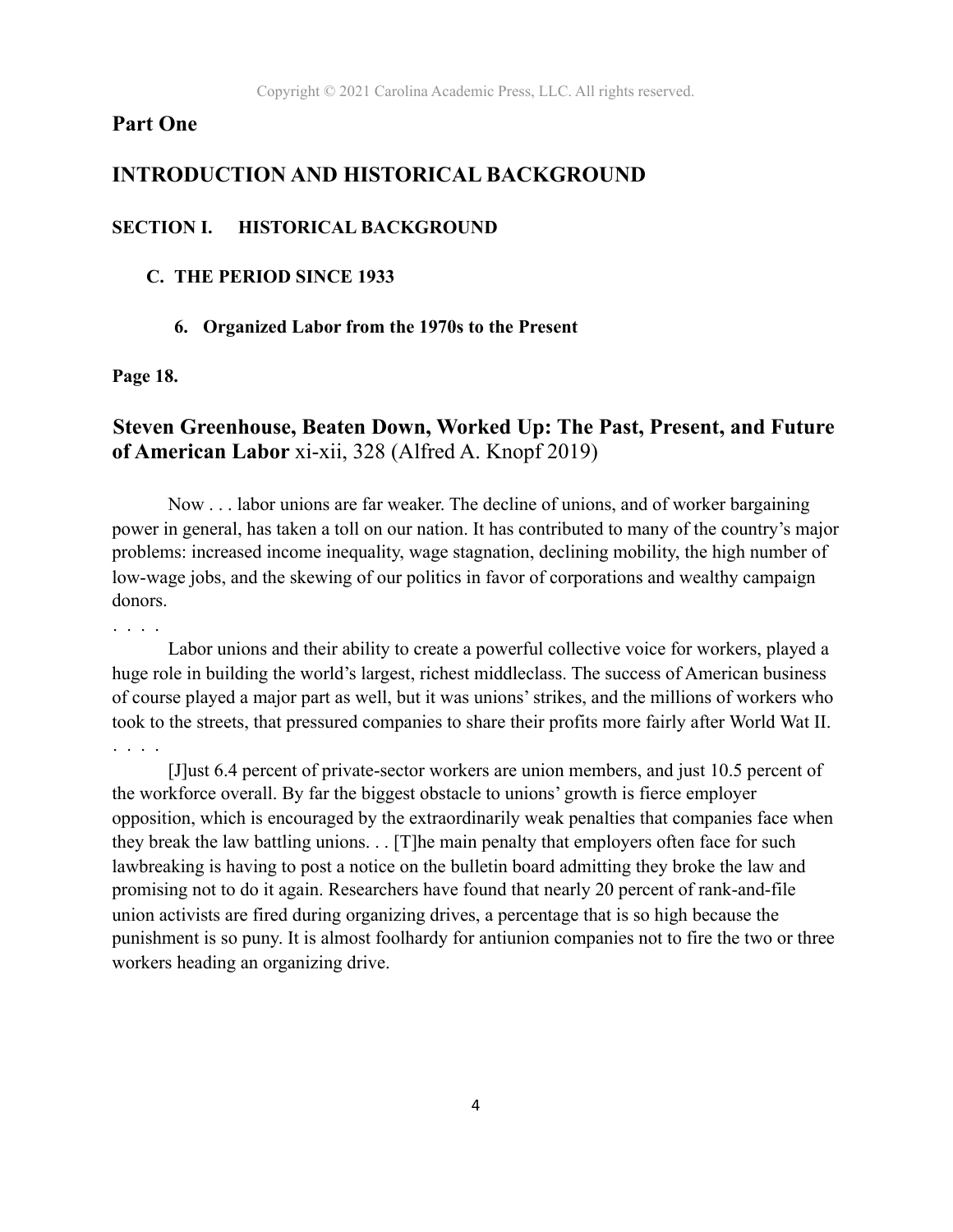#### **Page 20.**

#### **ROBERT B. REICH, SAVING CAPITALISM 126-127 (Alfred A. Knopf 2015).**

 A third driving force behind the declining power of the middle class has been the demise of unions. Fifty years ago, when General Motors was the largest employer in America, the typical worker earned \$35.00 an hour in today's dollars. By 2014, America's largest employer was Walmart, and the average hourly wage of Walmart workers was \$11.22. This does not mean that the typical GM employee was "worth" more than three times what the typical Walmart employee in 2014 was worth. The GM worker was not better educated or more motivated than the Walmart worker. The real difference was that GM workers a half century ago had a strong union behind them that summoned the collective bargaining power of all autoworkers to get a substantial share of company revenues for its members. And because more than a third of workers across American belonged to a labor union, the bargains those unions struck with employers raised the wages and benefits of nonunionized workers as well. Nonunion firms knew they would be unionized if they did not come close to matching the union contracts.

 Another significant factor with respect to the decline of union membership concerns the impact of technology on traditional unionized jobs. See generally Daniel Susskind, *A World Without* Work (2020). Many manufacturing jobs have been automated, many service positions are being replaced by robots, and within the next few years several million truck driver and taxi/ Uber/Lift driver jobs will be taken over by autonomous vehicles. If unions are to expand in future years, they will have to determine how to organize individuals working in positions that have not been entirely taken over by artificial intelligence. See also Robert Reich, *The System* (2020).

#### **SECTION II. INTRODUCTORY MATERIALS**

#### **A. COVERAGE OF THE NATIONAL LABOR RELATIONS ACT**

- **2. NLRB Exercise of Its Jurisdiction**
- **3. Exclusions From Coverage**
	- **a. Independent Contractors**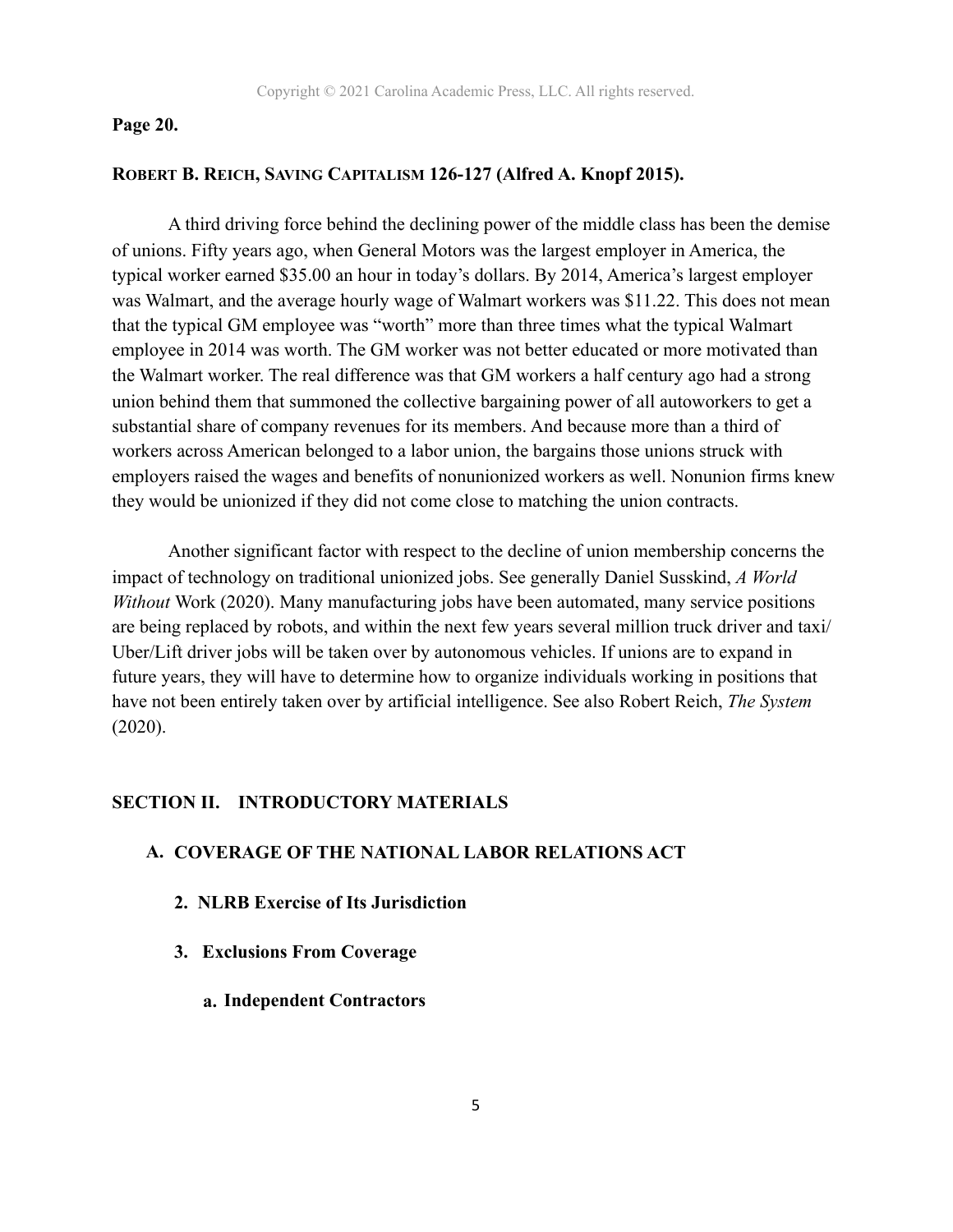**Page 25.** 

#### **NOTES**

 **1**.In *FedEx Home Delivery*, 361 N.L.R.B. No. 55, 201 L.R.R.M. 1050 (2014), the Board found that single-route truck drivers in Connecticut were employees, reiterating its commitment to a multi-factored test and focusing on the right of control exercised by the master over the details of the work. The Board rejected evidence that the drivers had a "theoretical" opportunity for financial gain or loss, finding that only "actual" entrepreneurial opportunity was relevant in distinguishing an employee from an independent contractor, and then only as a single factor to be weighed in the analysis. In *FedEx Home Delivery v. NLRB*, 849 F.3d 1123 (D.C. Cir. 2017), the D.C. Court of Appeals chastised the Board for finding that single-route truck drivers were employees on a factual record the court characterized as "materially indistinguishable" from the record in *FedEx Home Delivery v. NLRB*, 563 F.3d 492 (D.C. Cir. 2009) [cited in the text on Page 25], save that the drivers in the earlier case were located in Delaware. Accordingly, the court vacated the Board's decision and reaffirmed the significance of an entrepreneurial opportunity for gain or loss as a lens through which the common law factors comprising the right of control analysis must be viewed.

 In *SuperShuttle DFW*, 367 N.L.R.B. No. 75, 2019 L.R.R.M. 24595 (2019), the Labor Board overturned the 2014 *FedEx Home Delivery* decision in a case involving the status of SuperShuttle van drivers at the Dallas-Fort Worth Airport. The Board majority emphasized the need to apply the common-law standards set forth in the Restatement of Agency, especially those concerning the level of control a business exercises over workers, the method of payment, and the amount of supervision involved. Applying these standards, the three-member Board majority found that the SuperShuttle van drivers were independent contractors.

**2.** In *Lancaster Symphony Orch. v. NLRB*, 822 F.3d 563 (D.C. Cir 2016), the court enforced the Board's finding described on Page 25, that musicians working for a small orchestra were employees rather than independent contractors, given the fact the orchestra controlled the manner and means of the musicians' work, they were paid by the hour for their work, and they were part of the regular business of the orchestra.

**3.** In *Crew One Productions v. NLRB*, 811 F.3d 1305 (11<sup>th</sup> Cir. 2016), the court reversed a Labor Board finding that stagehands sent to work for concert producers by a referral service were employees, finding that the lack of control exercised by the referral service over the work of the stagehands was insufficient to render such persons employees instead of independent contractors.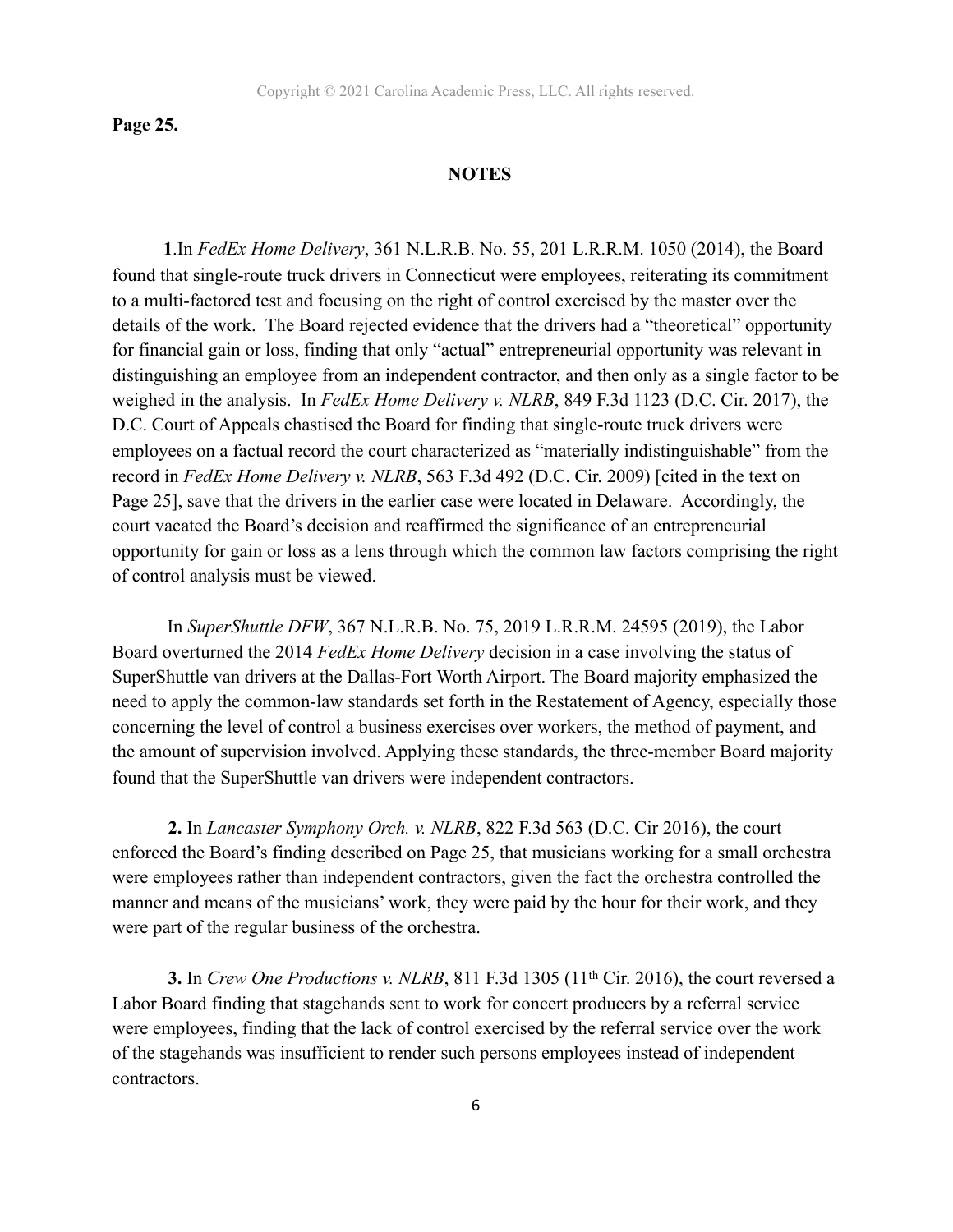**4.** Might an employer's misclassification of workers as independent contractors rather than employees itself violate the NLRA where it is designed to block union organizing efforts? Although the NLRB's General Counsel previously suggested that it could be a violation in *Pac. 9 Transp., Inc.*, NLRB Div. of Advice, No. 21-CA-150875 (released Aug. 26, 2016), the Labor Board rejected this perspective in *Velox Express, Inc.*, 368 N,L.R.B. No. 61, 2019 NLRB Lexis 488 (2019). The Board found that such a misclassification does not communicate to workers that organizing or other protected activities would be futile, nor does it threaten workers for reprisal if they engage in such activities.

**5.** See Keith Cunningham-Parmeter, *From Amazon to Uber: Defining Employment in the Modern Economy*, 96 B.U. LAW REVIEW 1673 (2016) (discussing how many employers have been working to classify many workers as independent contractors or as employees of outside entities, and predicting that by 2020 up to 40% of workers will fall into one of these categories and lose their protection under various labor and employment laws, unless courts adopt a modern approach to determining which party really controls and benefits from the work of such persons).

#### **b. Supervisory and Managerial Employees**

**Page 27.** 

#### **NOTE**

In *Pac. Tell. Group, Inc. v. NLRB*, 817 F.3d 85 (4<sup>th</sup> Cir. 2016), the court sustained a Labor Board finding that putative supervisors whose work assignments did not require the use of independent judgment precluded them from being classified as "supervisors."

#### **Page 28.**

#### **NOTES**

1. In *United Nurses Assn. of Calif. v. NLRB*, 871 F.3d 767 (9th Cir. 2017), the court held that a hospital violated the NLRA when it promoted a pro-union employee to a supervisory position and then terminated him because of his prior union organizing activities.

 **2.** In *University of Southern Calif.*, 365 N.L.R.B. No. 89, 208 L.R.R.M. 1202 (2016), the Board held that non-tenure track faculty members are not "managerial" employees and are thus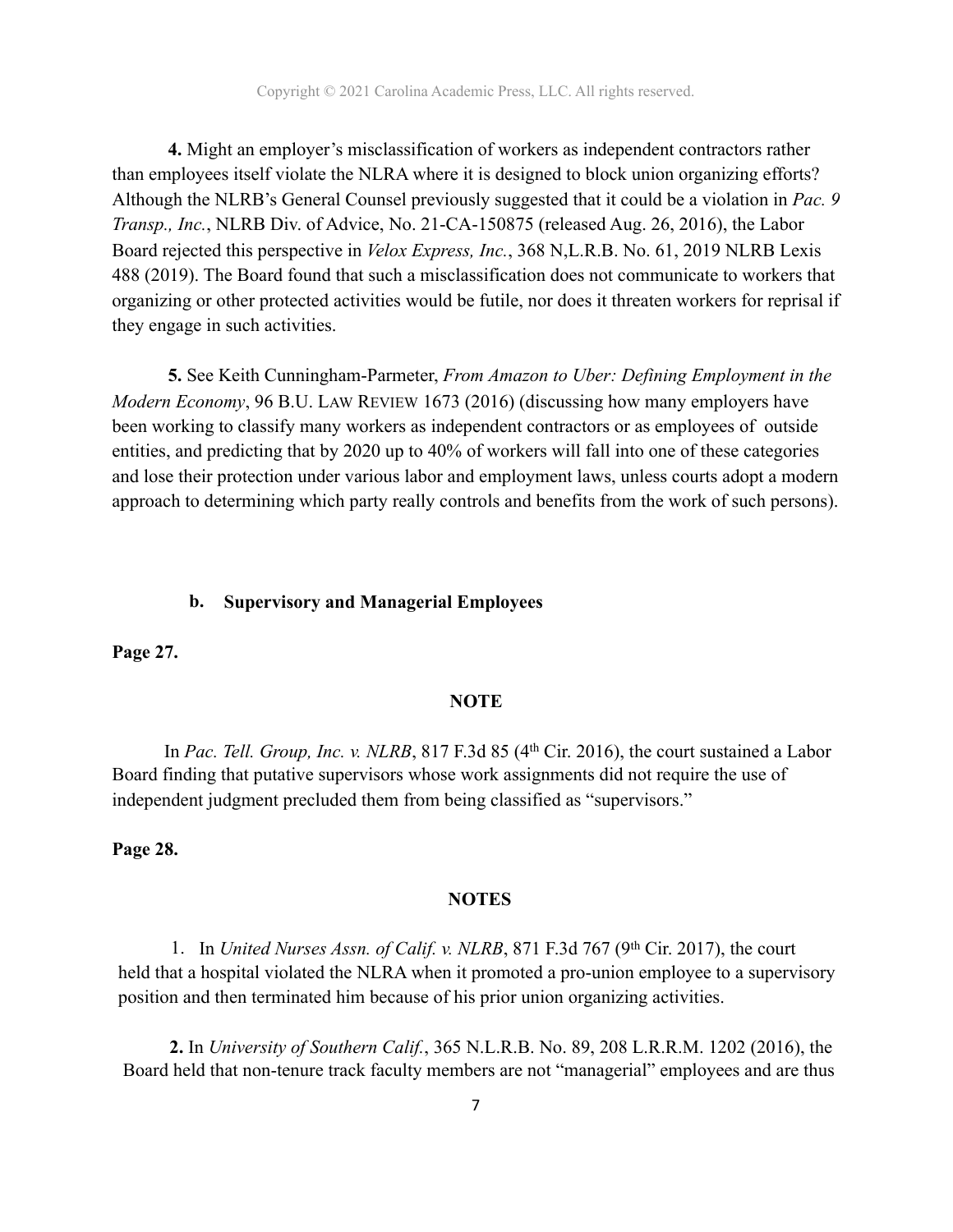Copyright © 2021 Carolina Academic Press, LLC. All rights reserved.

eligible to vote in a representational election, due to their lack of meaningful control over academic programs, finances, and other areas of university governance. On appeal, the D.C. Circuit upheld the general rule applied by the Labor Board to determine whether faculty members constituted exclude "managerial" personnel, but held that the Board had focused to rigidly on the number of faculty members on basic university committees. The Court indicated that whether a particular faculty subgroup is in the majority or minority of university committees is a relevant issue, but one which should not be applied in a determinative manner. The Board had to consider other factors that might be relevant to the degree to which the academics in question influence basic university policies. *University of Southern Calif. v. NLRB*, 918 F.3d 126 (D.C. Cir. 2019).

#### **c. Other Exclusions**

**Page 29.** 

#### **NOTES**

In *Columbia University*, 364 N.L.R.B. No. 90, 207 L.R.R.M. 1089 (2016), the Labor Board overturned the *Brown Univ.* decision and held that graduate teaching assistants and research assistants are "employees" under the NLRA who can unionize for bargaining purposes. How far could this be extended? Should undergraduate resident advisers be considered "employees" for purposes of union representation and bargaining? In September of 2019, the Labor Board proposed a new rule that would expressly preclude college teaching and research assistants from forming unions on the ground their activities are primarily educational rather than economic.

In *Berger v. Natl. Collegiate Athletic Ass'n.*, 843 F.3d 285 (7<sup>th</sup> Cir. 2016), the court held that college student athletes are not "employees" covered by the Fair Labor Standards Act, and this decision would presumably exclude such individuals from coverage under the NLRA.

**Page 30.** 

#### **NOTE**

 In *Saint Xavier University*, 13-RC-092296, 208 L.R.R.M. 2029 (2017), the Labor Board ruled that it could hold a representation election for a unit of housekeeping employees employed by a private, nonprofit religious university, since such housekeepers provide wholly secular services, and there was no indication that they were expected to perform a role furthering the religious mission of the university.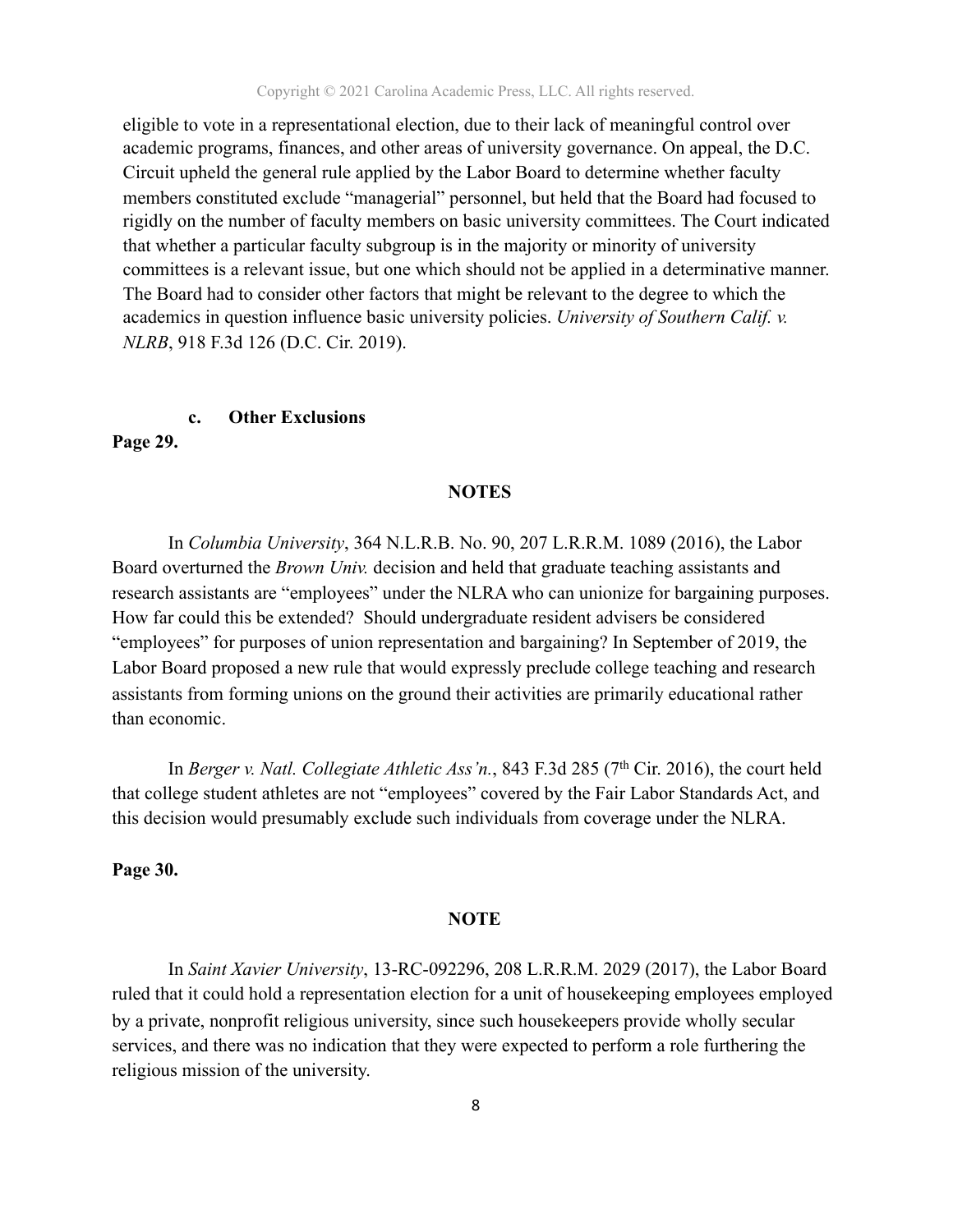In 2018, the Labor Board ordered Duquesne University of the Holy Spirit to bargain with a union that represented adjunct faculty members even though the college is a religious entity, on the ground the adjunct teachers did not carry out any religious functions. Nonetheless, on appeal the D.C Circuit Court vacated the Board's decision. It held that under the Supreme Court's *NLRB v. Catholic Bishop of Chicago* decision, the Board could not assert jurisdiction over even lay teachers at religious schools since such action would create a "significant risk" of a First Amendment violation. *Duquesne Univ. of the Holy Spirit v. NLRB*, 947 F.3d 824 (D.C. Cir. 2020).

## **1. ORGANIZATION AND PROCEDURE OF THE NATIONAL LABOR RELATIONS BOARD**

#### **Page 31, Note.**

 In *S. Ocean Med. Ctr*., 22-CA-223734, 2020 NLRB Lexis 8 (2020), the Labor Board held that if one member of a three-member panel decides to recuse himself, the panel still has a quorum which enables the remaining two members to decide the case.

#### **Page 32.**

#### **NOTES**

 **1.** In *NLRB v. Bluefield Hosp. Co., LLC*, 821 F.3d 534 (4th Cir.2016), the court held that the Labor Board's interpretation of the NLRA as authorizing it to delegate to Regional Directors the authority to resolve representation election objections during the period in which the NLRB lacked a quorum was reasonable and thus entitled to *Chevron* deference. As a result, Regional Directors could resolve such cases even after the Board's quorum had been lost.

 **2.** The 1998 Federal Vacancies Reform Act requires almost all persons serving in an acting capacity to step aside once they have been nominated for the permanent position in question while the Senate is deciding whether to confirm their permanent appointment. 5 U.S.C. § 3345(b)(1). In 2010, President Obama put Lafe Solomon in the position of Acting General Counsel to the Labor Board, and seven months later nominated him for a four-year term as General Counsel. Although the Senate never acted on his nomination, he continued to serve as Acting General Counsel until November of 2013. In *NLRB v. SW General, Inc.*, 137 S. Ct. 929 (2017), the Supreme Court held that this action violated § 3345(b)1) and was thus invalid.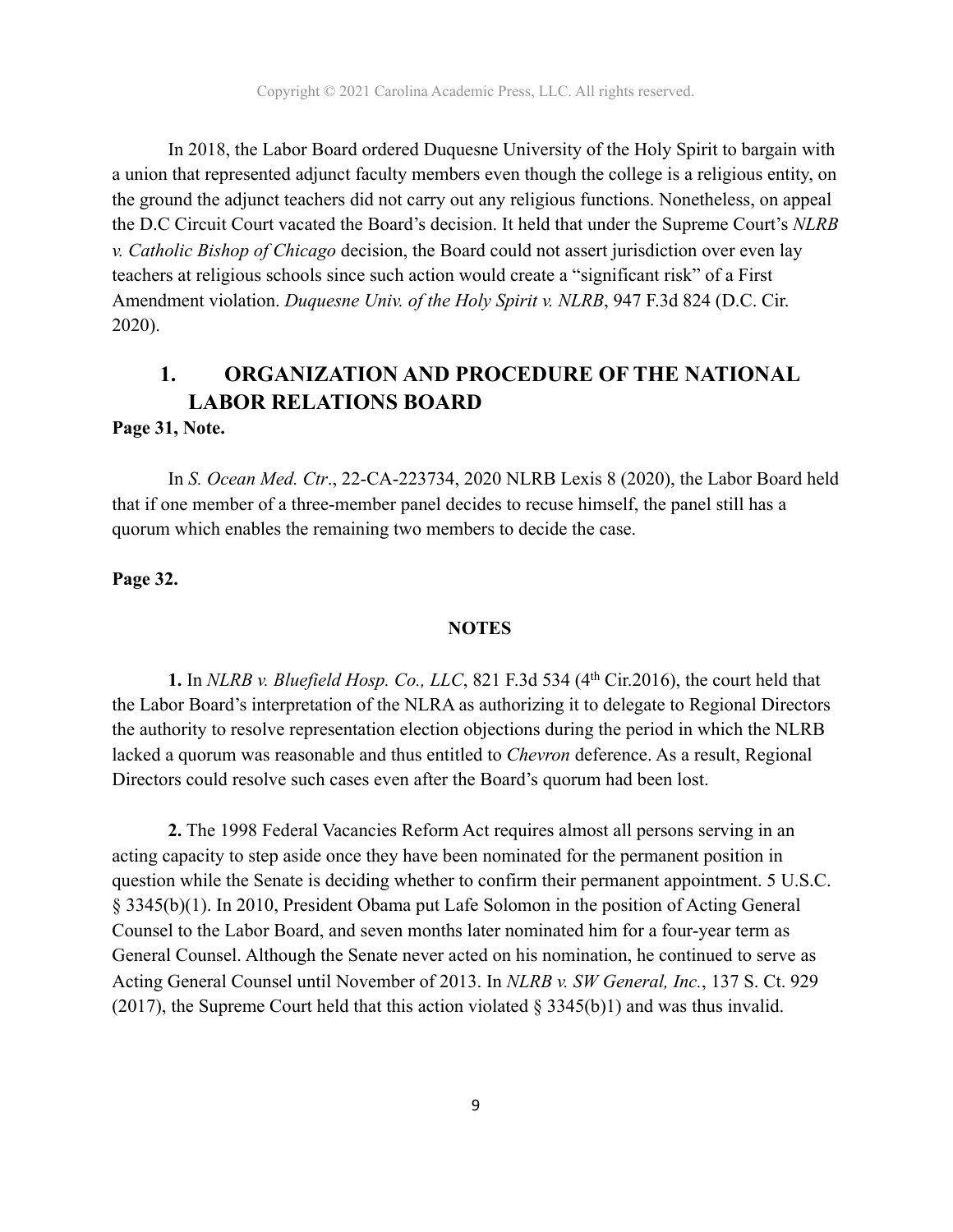## **Part Two**

#### **ORGANIZATION AND REPRESENTATION OF EMPLOYEES**

#### **SECTION I. THE RIGHT OF SELF-ORGANIZATION: PROTECTION AGAINST EMPLOYER UNFAIR LABOR PRACTICES**

#### A. **EMPLOYER INTERFERENCE, RESTRAINT OR COERCION**

#### 1. **Limiting Organizational Activities on Employer's Premises**

**Page 52.** 

#### **NOTES**

1.In *North Memorial Health Care v. NLRB*, 860 F.3d 639 (8th Cir. 2017), the court affirmed a decision by the Labor Board finding that an employer violated the NLRA when it refused to allow nonemployee union representatives access to the facility cafeteria that was open to the general public.

In *UMPC*, 368 N.L.R.B. No. 2, L.R.R.M.  $(2019)$ , the Board overturned a number of prior decisions and held that employers may ban union representatives from promoting union issues in public space within employer facilities if they are not employees of the firms involved. "[A]n employer may prohibit nonemployee union representatives from engaging in promotional activity, including solicitation or distribution, in its public cafeteria so long as it applies the practice in a nondiscriminatory manner by prohibiting other nonemployees from engaging in similar activity." In *Bexar County Performing Arts Foundation*, N.L.R.B. No. 2019 NLRB Lexis 468 (2019), the Board further limited union access to employer premises when it held that the Bexar County Performing Arts Center Foundation lawfully prevented union musicians who worked for a symphony that leases space and performs at the auditorium from protesting a ballet company's use of recorded music inside the arts center. This decision overturned a number of prior decisions that had recognized the right of off-duty workers to handbill in support of other persons working on the same premises.

 Although the Labor Board had previously held that stores which allowed charitable organizations to solicit on their property could not discriminatorily prohibit non-employee union organizers from soliciting on their open parking lots, in *Kroger*, 368 N.L.R.B. No. 64, 2019 L.R.R.M. 334848 (2019), the Board overruled those prior decisions and held that a store that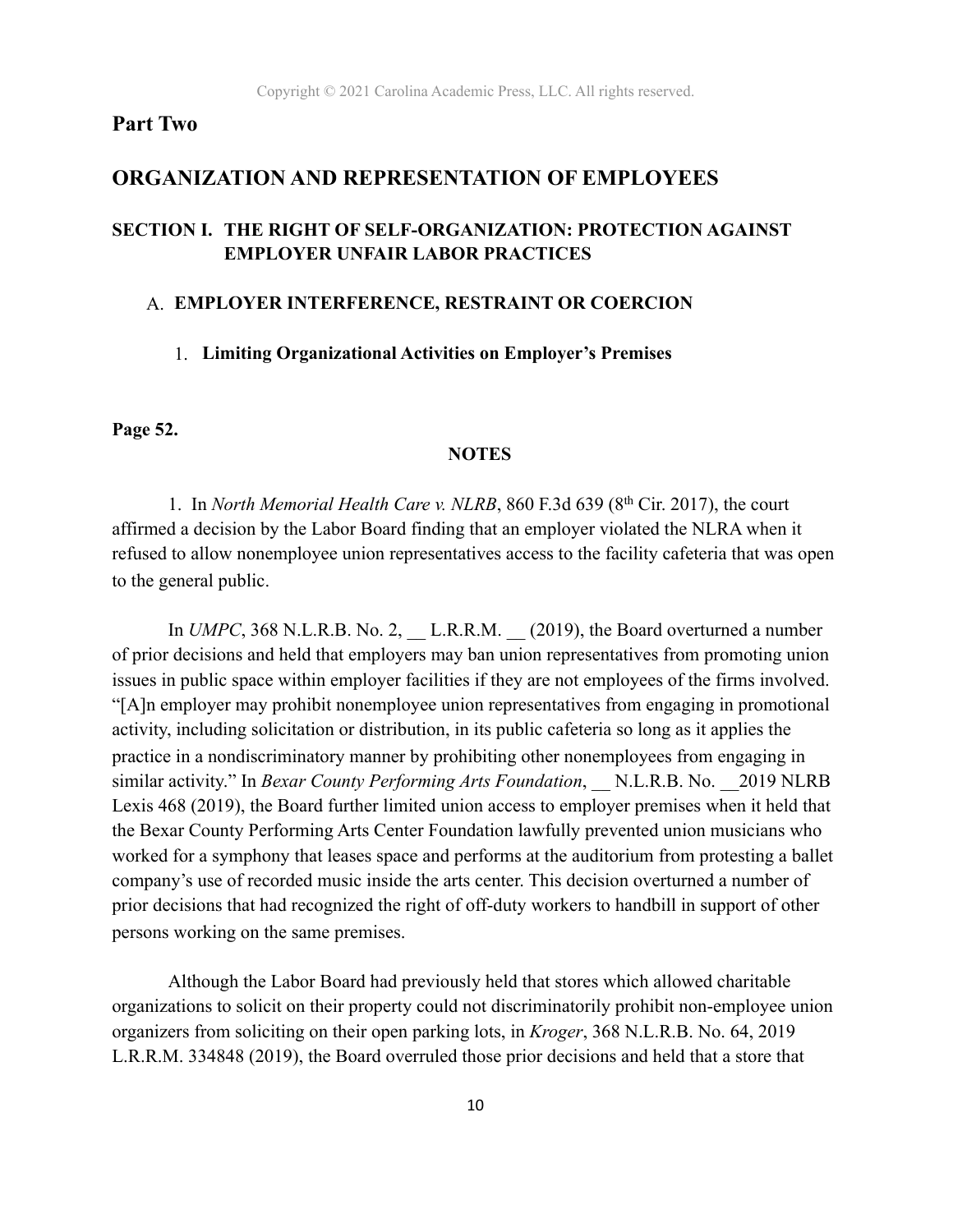allowed several charitable entities to solicit on its property had the right to prohibit solicitation in its parking lots by nonemployee union organizers.

**2.** In *Image FIRST Uniform Rental Service, Inc.*, 365 N.L.R.B. No. 132, 209 L.R.R.M. 2017 (2017), the Board held that an employer unlawfully prohibited union representatives from distributing union literature on a road adjacent to the firm's facility, tried to remove them, and summoned the police, where the distributers were standing on the shoulder and not on the employer's property.

**3.** How important is the *Lechmere* ruling in a world where individuals are increasingly connected on the web? UnionizeMe.Org is a website designed to make it easier for workers to organize themselves without the aid of union organizers. Once 30 percent of workers employed by the same employer in a geographic area sign electronic authorization cards, UnionizeMe will submit the cards to the Board to trigger a representation election. *See UnionizeMe.Org Aims to Cut Out Organizing Middle Man*, Daily Lab. Rep. (BNA) No. 232, Dec. 2, 2016. Would this strategy eliminate the need for face-to-face contact with union organizers?

**4.** In *Cott Beverages Inc.*, 16-CA-181144 (2020), the Labor Board held that a manufacturing employer did not violate the NLRA when it barred employees from having cell phones at their workstations or on the production floor based upon the fact the company's "legitimate business interests outweigh[ed] the relatively slight risk" to protected concerted activities. The restriction only applied to work areas, thus allowing employees to use their cell phones during nonwork time in nonwork areas. "We find that the broad prohibition of personal items including cell phones from work areas is a reasonable, lawful effort to ensure the integrity of the respondent's beverage production process …"

#### **Page 53**.

#### **Note 5.a**. *Solicitation*

(1) During Working Time. The Eighth Circuit refused to enforce the Board's order in *ConAgra Foods, Inc.* [cited in the main text at page 54], explaining that because the employee's brief mention of union cards was part of her ongoing effort to secure signatures for the union, it was solicitation covered by the employer's lawful no-solicitation rule, and thus the employer was justified in imposing discipline on her for violating the rule. *ConAgra Foods, Inc. v. NLRB*, 813 F.3d 1079 (8<sup>th</sup> Cir. 2016). The court noted that its ruling did not necessarily categorize isolated mention of union authorization cards or providing information as solicitation, distinguishing the case before it where the discussion was "part of a concerted series of interactions."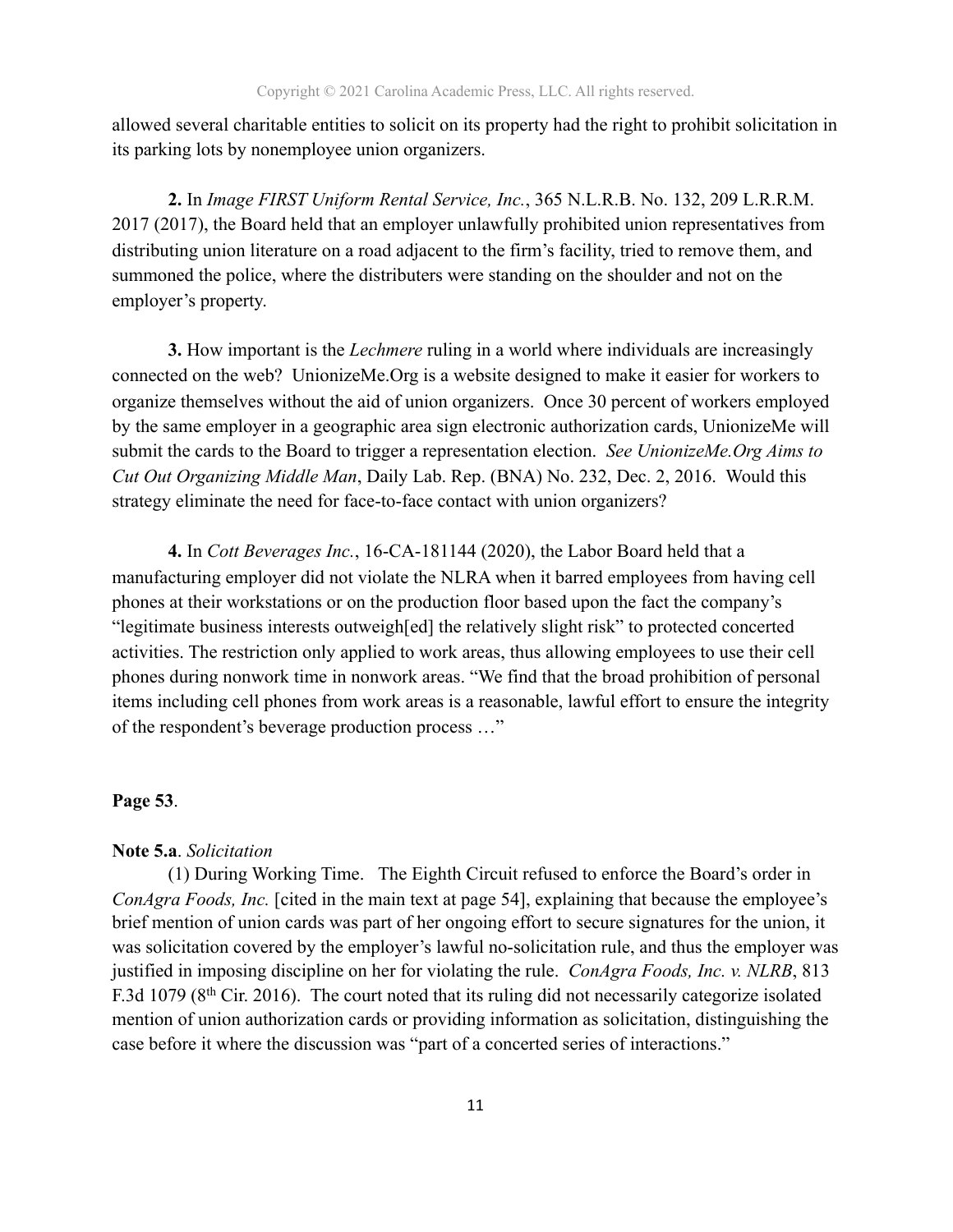In *Wynn Las Vegas, LLC*, 28-CA-155984 (2020), the Labor Board held that "solicitation" is not limited to situations where one worker asks another to sign an authorization card. "Solicitation for or against a union also encompasses the act of encouraging employees to vote for or against union representation." Employers may lawfully ban such activity by employees during work time and in work areas.

#### **Note 5.b.** *Distribution of Literature*  (2) During Nonworking Time.

In *Casino Pauma*, 363 N.L.R.B. No. 60, 205 L.R.R.M. 1591 (2015), the Labor Board held that a casino violated the NLRA when it maintained a rule banning employees from distributing literature in "guest areas," where the term was ambiguous and apparently applied to areas beyond traditional or normal working areas. See also *DHL Express, Inc. v. NLRB*, 813 F.3d 365 (D.C. Cir. 2016), finding that an employer violated the Act by banning employee distribution of literature in "mixed-use area" that was merely incidental, but not integral, to employer's main function.

**Page 55.** 

#### **NOTE**

 The Labor Board held that an employer that owns a nationwide chain of fast-food restaurants unlawfully maintained a rule prohibiting employees from wearing a small "Fight for \$15" button supporting a campaign to increase the minimum wage to \$15/hr., where the firm failed to establish special circumstances showing that such activity would negatively affect its public image, and the Court of Appeals upheld the Board's decision. *In-N-Out Burger, Inc. v. NLRB,* 894 F.3d 707 (5th Cir. 2018), *cert. denied*, 139 S. Ct. 1259 (2019). In *Wal-Mart Stores, Inc.* 368 N.L.R.B. No. 146, 2019 L.R.R.M. 490408 (2019), the Board sustained a store policy that only allowed store workers to wear "small, non-distracting" insignia no larger than the size of employee name badges, due to the store's interest in enhancing customer shopping experiences, although it found unlawful application of the same limitation on individuals who worked in non-selling areas of the store. The Board held that since the policy's infringement on union rights was not severe, the employer need only demonstrate a legitimate justification, and not proof of any special circumstances. Compaare *North Memorial Hospital v. NLRB*, 860 F.3d 639 (8th Cir. 2017) (finding that hospital violated the NLRA when it prohibited employee from wearing union insignia in hospital atrium where it did not criticize hospital and was not in area of immediate patient care).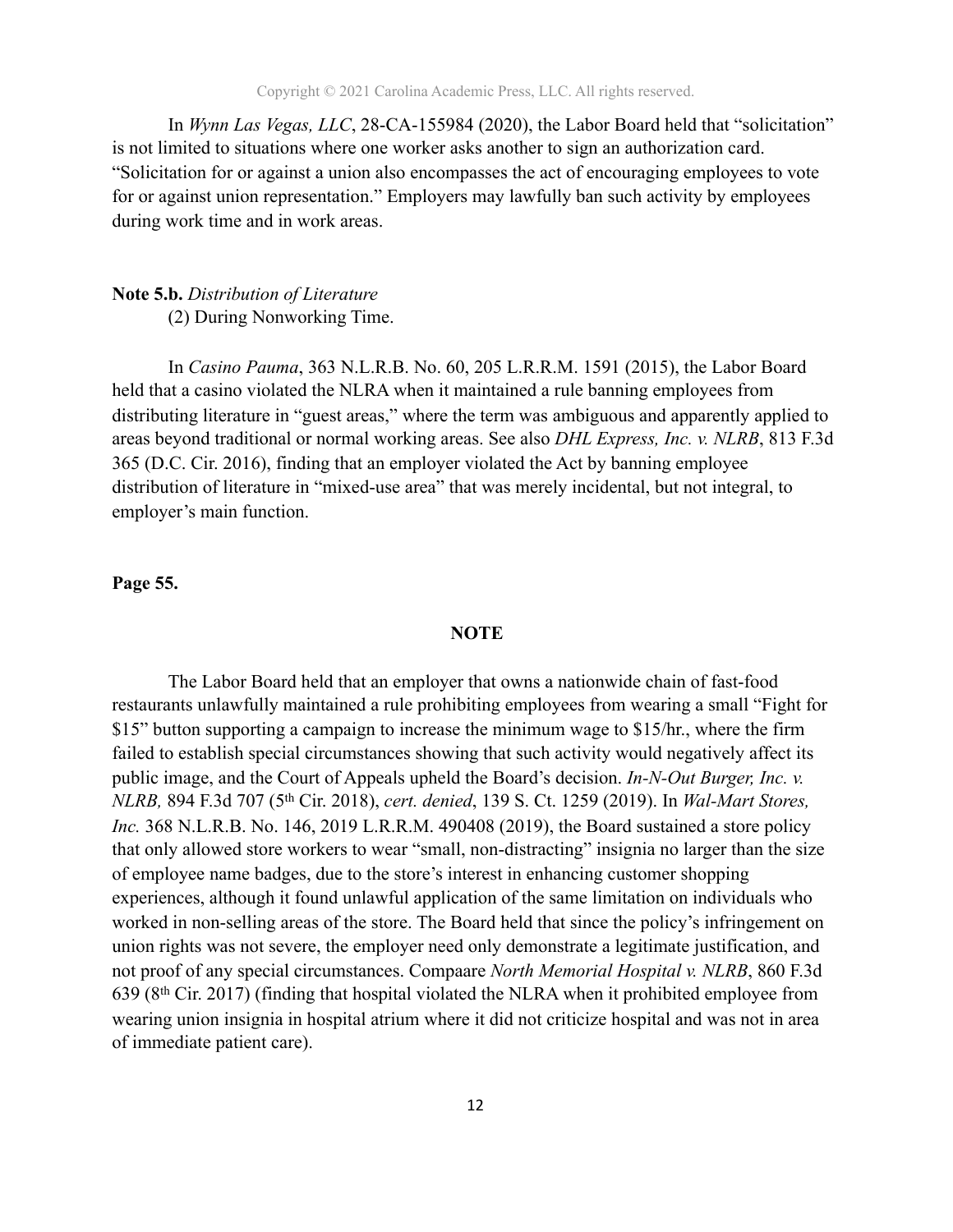#### **Page 56.**

**Note 5.c.** *Employee Use of Company E-Mail Systems:* 

In *Caesars Entertainment Inc.*, 368 N.L.R.B. No. 143, 2019 L.R.R.M. 481636 (2019), the Labor Board overturned *Purple Communications* and held that employers may lawfully ban employees from using company email systems during organizing campaigns. Workers "do not have a statutory right to use employers' email and other information-technology (IT) resources to engage in non-work relate communications . . . Rather, employers have the right to control the use of their equipment, including their email and other IT systems, and they may lawfully exercise that right to restrict the uses to which those systems are put, provided that in doing so, they do not discriminate" against union-related communications.

#### 2. **Anti-Union Speeches and Publications**

#### **Page 68, Note 1.**

In *Neises Constr. Corp.*, 365 N.L.R.B. No. 129, 209 L.R.R.M. 1897 (2017) the Labor Board found that an employer unlawfully threatened employees when it told an employee that electing a union would financially "crush" the construction company. Even though the employer never specifically threatened to close its business, the employees would not miss the implication that a "crushed" company could not pay wages and would have to lay off employees. Since the employer did not provide any substantive support for its predictions, and merely assumed that the union would seek higher wages that the company could not afford, the statement lacked the "objective factual basis" required by *Gissel*. Similarly, a trucking company president's "opinion" that a major customer might withdraw its business if drivers unionized, placing the business in jeopardy, constituted an unlawful threat of closure. Even though the president told his employees that the customer always asked about unionization before selecting a motor carrier, suggesting that it did not wish to operate in a union environment, the Board majority found the statement to be mere speculation about what the customer might do in response to unionization which did not satisfy the *Gissel* standard. *Hogan Transports, Inc.*, 363 N.L.R.B. No. 196, 206 L.R.R.M. 1701 (2016). In *Stern Produce Co.*, 368 NLRB No. 31, 2019 L.R.R.M. 285052 (2019), however, a divided Board held that an employer did not violate the NLRA when a consultant told workers prior to a certification election that the company president "can lock the door on all or you" as a pressure tactic to force the union to agree to terms at the bargaining table, despite the fact that the employer had engaged in other "extensive" and "egregious" violations, since these actions were separate from the lockout statement.

 In *Hendrickson USA, LLC*, 366 N.L.R.B. No. 7, 210 L.R.R.M. 1698 (2018), the Labor Board held that an employer violated the NLRA when it indicated to employees that "the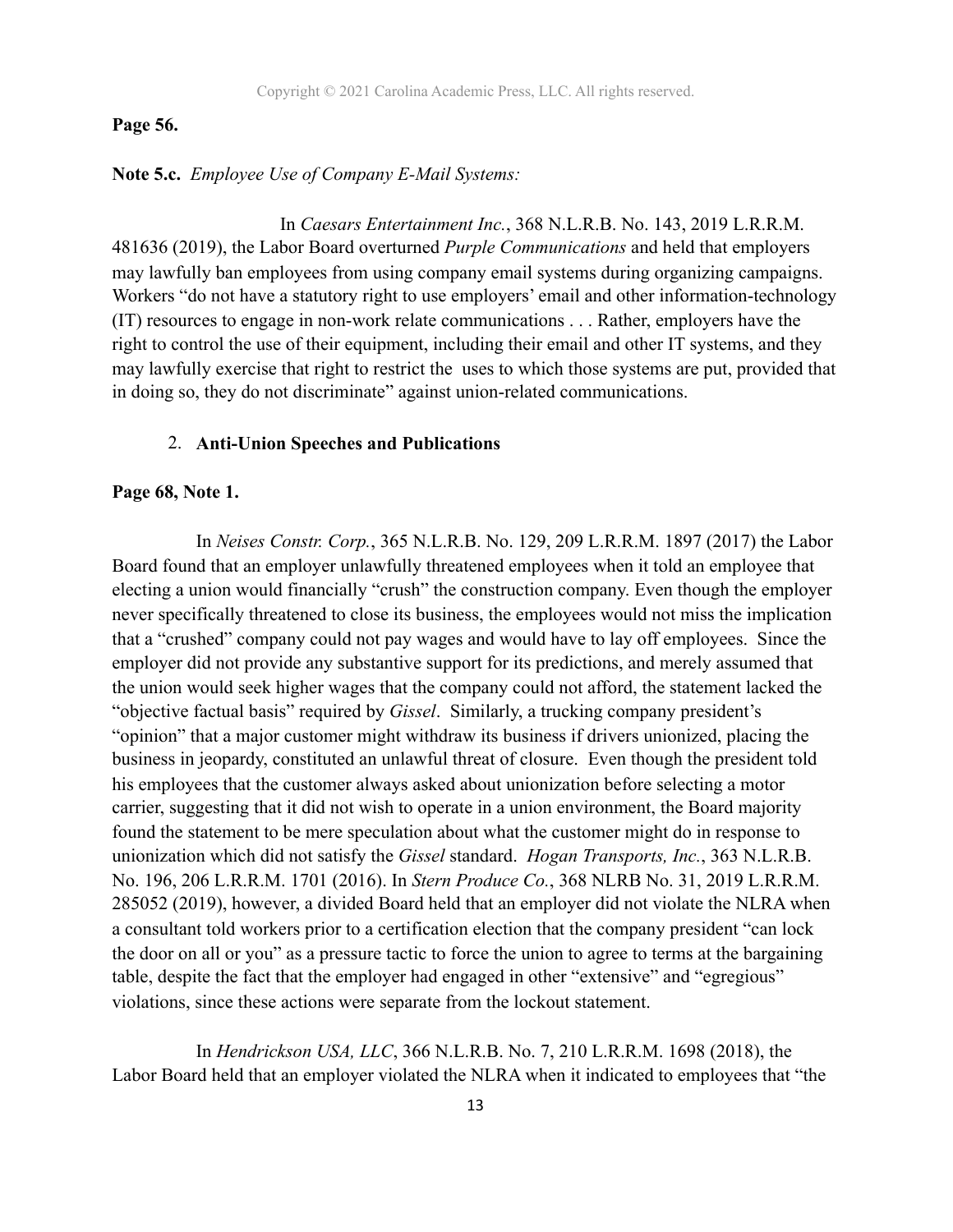culture will definitely change," "relationships will suffer," and "flexibility is replaced by inefficiency" if they were to elect a union representative. The Board found that employees would reasonably interpret the challenged statements as conveying a threat that the employer would retaliate by changing their easy-going culture and adopting a less flexible management approach if the workers chose a union. On appeal, the Sixth Circuit reversed the Board, holding that these statements did not constitute coercive employer conduct. *Hendrickson USA, LLC v. NLRB,* 932 F.3d 465 (6<sup>th</sup> Cir. 2019).

#### **Page 73**.

#### **NOTE**

Should the Labor Board engage in rulemaking to require that an employer conducting a captive audience meeting of employees prior to a union election provide the union an equivalent opportunity to address the workers? A group of more than 100 law professors petitioned the Board to this end, arguing that an imbalance in organizational communication undermines the "laboratory conditions" necessary for a fair election. The professors urged the Board to adopt a rule setting aside a union election loss where the employer has banned union solicitation during working time and held a captive audience meeting to express opposition to union representation. *Professors Urge Action on Captive Meetings, Seek NLRB Rule for Equivalent Union Rights*, Daily Lab. Rep. (BNA) No. 10, Jan. 15, 2016.

#### 3. **Interrogation**

**Page 78.**

#### **NOTES**

**1.** In *UNF West, Inc. v. NLRB*, 844 F.3d 451 (5<sup>th</sup> Cir. 2016), the court held that an employer violated the NLRA when an anti-union labor consultant employed by the firm interrogated an employee regarding his view of a current organizing campaign and suggested that negative consequences would result from a union victory.

 **2.** In *Novato Healthcare Center*, 365 N.L.R.B. No. 137, 209 L.R.R.M. 2049 (2017), the Labor Board held that an employer violated the NLRA when the director of staff development asked an employee how he intended to vote in the upcoming Board election, even though the employee had favorably discussed the union with coworkers and wore pro union pins, where the director was a high-level management official with no regular working relationship with the employee. See also *Bristol Indus. Corp.*, 366 N.L.R.B. No. 101, 211 L.R.R.M. 1661 (2018)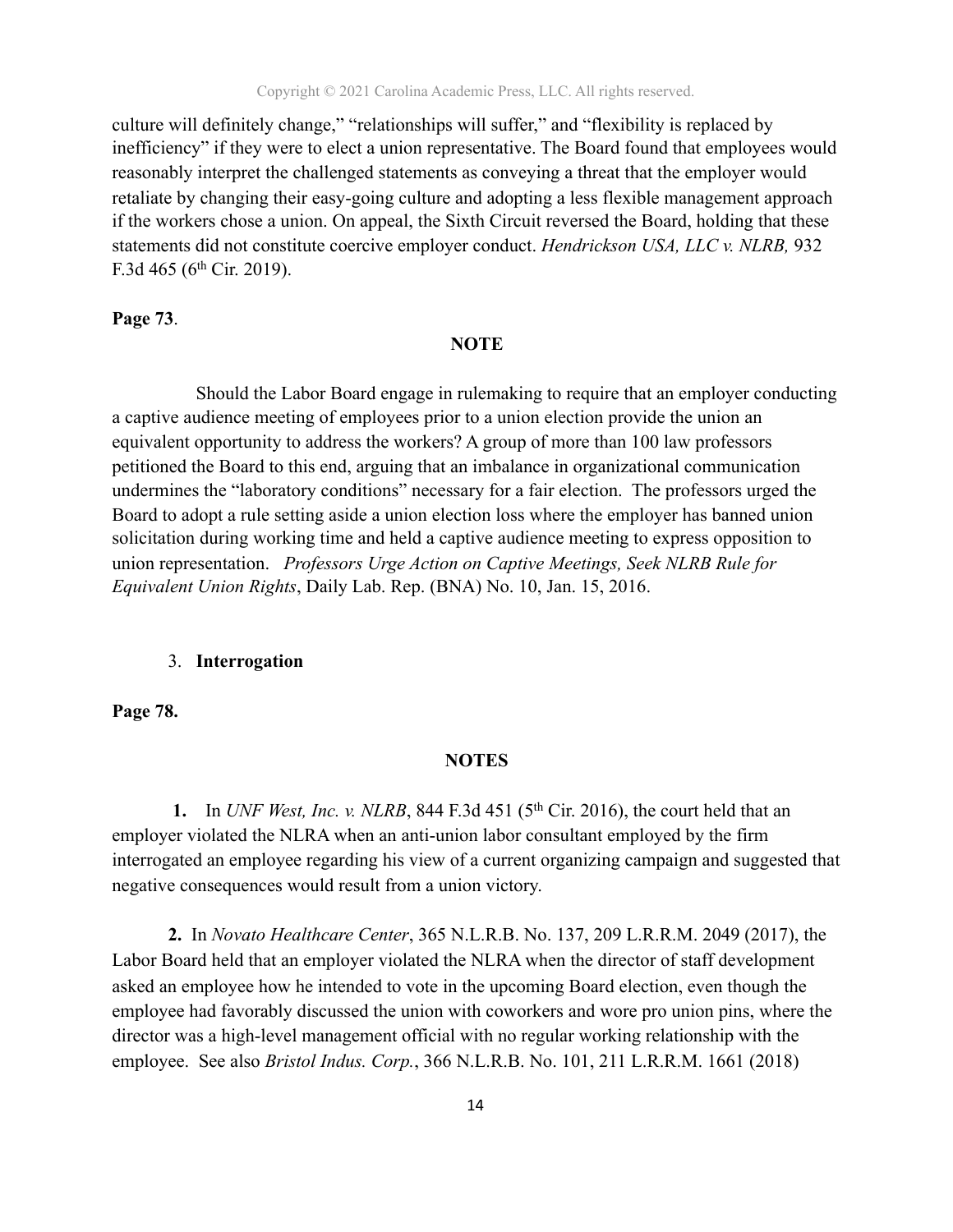(construction contractor violated NLRA when he asked one of two carpenters employed at time whether he had signed union card, since under "totality of circumstances" question had coercive impact).

 In *RHCG Safety Corp.*, 365 N.L.R.B. No. 88, 209 L.R.R.M. 1321 (2017), the Labor Board found that an employer engaged in unlawful interrogation when a supervisor sent a text message to an employee asking "U working for [employer] or u working in the union?" where the employee had never told the supervisor that he had signed a union card or supported the union, and he was not an open union supporter, and the supervisor did not communicate any legitimate reason for the question posed.

 In *Bozzuto's Inc. v. NLRB*, 927 F.3d 672 (2d Cir. 2019), the Court reversed a Labor Board decision and held that an employer did not violate the NLRA when a supervisor asked an employee union organizer at a casual meeting near the restroom "what's going on with this union stuff?" The court noted that supervisors and employees work closely together and can be expected to discuss many things. As a result, to hold that every casual question regarding union sympathies violates the NLRA would ignore the realities of such relationships. Despite this finding, however, the court sustained the Board's finding that the employer's subsequent discharge of the employee involved constituted an  $8(a)(3)$  violation since it was in retaliation of his other actions in support of the union involved.

 **3.** In *Durham School Services, L.P.*, 364 N.L.R.B. No. 107, 207 L.R.R.M. 1868 (2016), the Labor Board held that an employer violated the Act when it interrogated an employee about whether the union was compensating her for attending a meeting of the firm's parent organization and threatened to deny her leave to attend that meeting if the union was compensating her for doing so. Although the employer had a rule precluding outside employment, the employer's actions with respect to this pro-union activity were found to chill the exercise of her Section 7 right to support a labor organization.

#### **4. Economic Coercion and Inducement**

#### **Page 81, Note 2.**

 When a unionized employer told its employees it was terminating their short-term disability benefits because of their union representation, and continued to provide such benefits at non-union facilities, and it solicited, encouraged, and assisted workers to sign a petition seeking the decertification of their bargaining representative, a violation of  $\S$  8(a)(1) was found. *Enterprise Leasing Co. of Florida v. NLRB*, 831 F.3d 534 (D.C. Cir. 2016). See also *Care One at Madison Avenue, LLC v. NLRB*, 832 F.3d 351 (D.C. Cir. 2016) (employer violated NLRA when a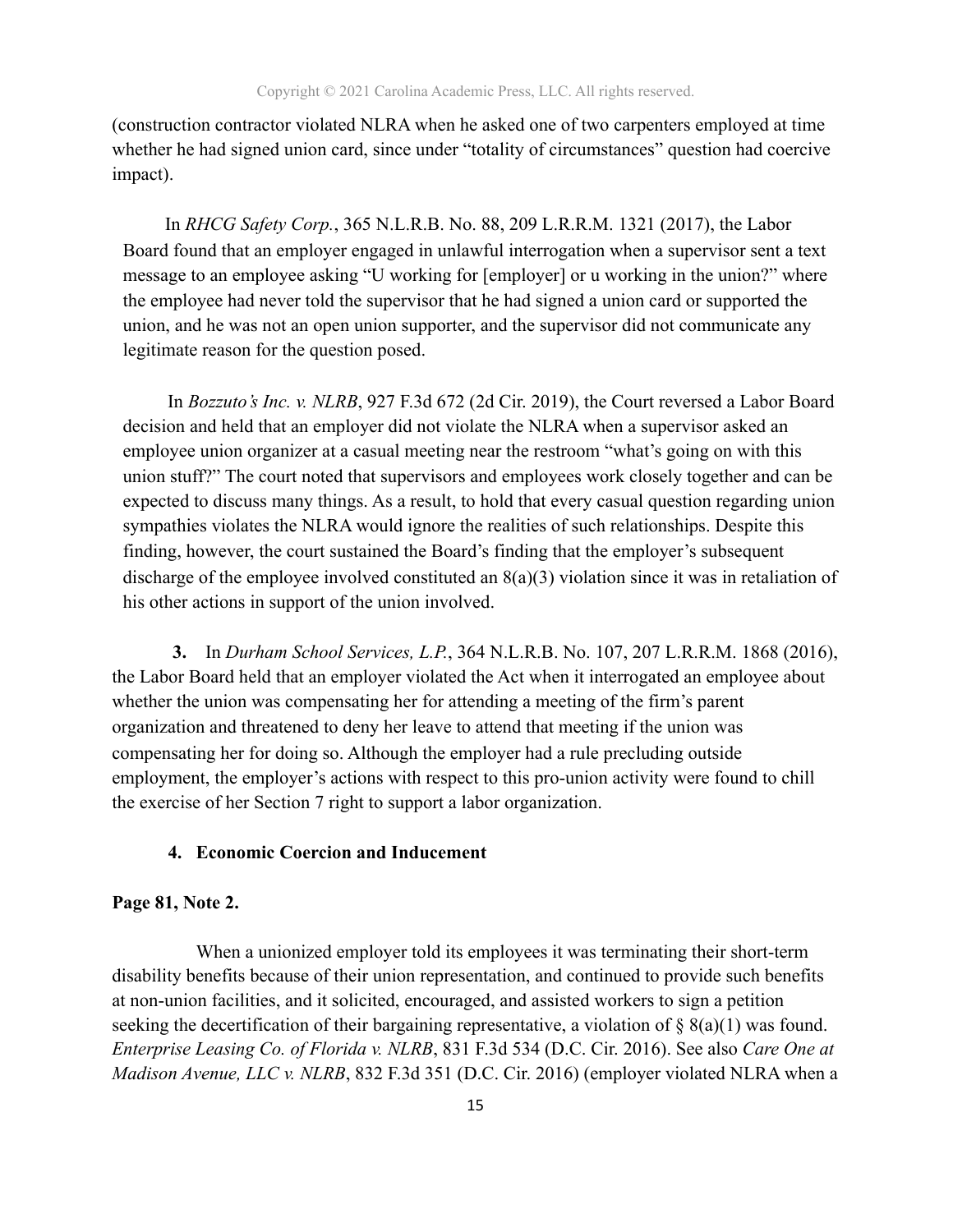few days prior to Board representation election it announced a one-time system-wide reinstatement of a valued healthcare benefit and offered the pendency of the election as the sole reason for the change).

#### **5. Violence, Intimidation, Espionage, and Surveillance**

**Page 84.** 

#### **NOTES**

**1.** See *Contemporary Cars, Inc. v. NLRB*, 814 F.3d 859 (7<sup>th</sup> Cir. 2016) (employer acts creating the impression of surveillance of protected activities is unlawful). Accord, *Caterpillar Logistics, Inc. v. NLRB, 835 F.3d 536 (6<sup>th</sup> Cir. 2016).* 

 **2.** Where a parent firm engages in surveillance of the protected activities carried out by the employees of a subsidiary, both entities may be held liable under the NLRA if the Labor Board can establish a single employer situation through the application of four factors: (1) common ownership; (2) interrelation of operations; (3) common management; and (4) centralized control of labor relations. See *Alcoa, Inc. v. NLRB*, 849 F.3d 250 (5<sup>th</sup> Cir. 2017).

#### **B. EMPLOYER DOMINATION OR SUPPORT**

#### **Page 94, Note 4.**

 In *Colorado Fire Sprinkler, Inc. v. NLRB*, 891 F.3d 1031 (D.C. Cir. 2018), the court held that where a construction industry employer enters into a  $\S$  8(f) pre-hire agreement with a labor organization, that agreement cannot be converted into a traditional union-employer bargaining relationship without clear evidence that a majority of current employees support such a relationship. "The Board must demand clear evidence that the employees – not the union and not the employer – have independently chosen to transition away from a Section  $8(f)$  pre-hire arrangement by affirmatively choosing a union as their Section 9(a) representative."

#### **C. EMPLOYER DISCRIMINATION**

1. **General Considerations; Problems of Proof**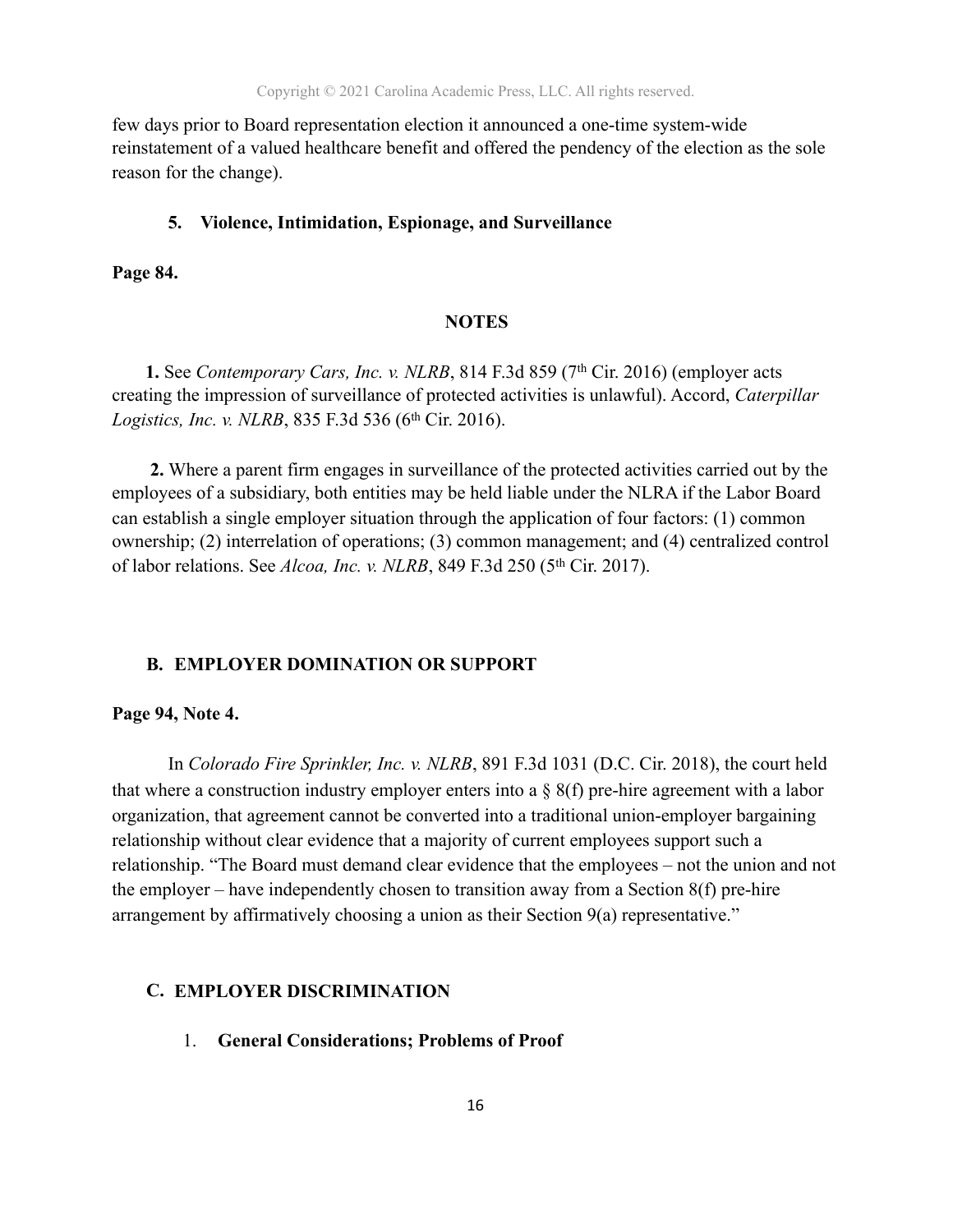#### **Page 96, Note 2.**

 An employer who fired a union activist for alleged dishonesty violated § 8(a)(3) where it had been inconsistent in punishing other employees, retaining some in situations more egregious than the one at issue. The Board found the employer's explanation for discharge pretextual where it was well aware of the employee's organizing activities. *Cellco Partnership*, 365 N.L.R.B. No. 93, 209 L.R.R.M. 1265 (2017).

#### **Page 97, Note 2.**

Southcoast Hospitals Group, Inc. v. NLRB, 846 F.3d 448 (1<sup>st</sup> Cir. 2017), involved an employer created through the merger of two nonunion hospitals and one union hospital. In accordance with established practice at the union hospital, the employer granted union members a preference when it filled union positions. At the nonunion hospitals, however, it granted nonunion individuals a preference when filling nonunion positions at those institutions. Although the Labor Board found the employer's policy at the nonunion hospitals unlawful due to the discrimination against union members, the First Circuit overturned that decision since the evidence showed that this challenged policy actually covered more union positions than nonunion positions, demonstrating the lack of a discriminatory impact on union members.

#### **Page 99, Note 7.**

 When the general counsel prosecutes a discriminatory treatment case, it is not enough to simply produce some circumstantial evidence indicating employer anti-union animus. They must instead demonstrate that the bulk of evidence indicates that a worker's protected activities were a motivating factor. At that point, the employer can only avoid liability if it can prove that it would have taken the same action even if it had not considered the employee's protected activity. *Tschiggfrie Properties*, 368 N.L.R.B. No. 120, 2019 L.R.R.M. 451002 (2019).

#### **Page 100, Note 8.**

If an employer promotes a regular employee to a supervisory position to enable it to discharge that person for protected union activities engaged in while a regular employee, the Labor Board may still find a  $\S$  8(a)(3) termination, since this action was based upon protected activities carried out while he was an employee. See *United Nurses Associations of CA v. NLRB*, 871 F.3d 767 (9th Cir. 2017).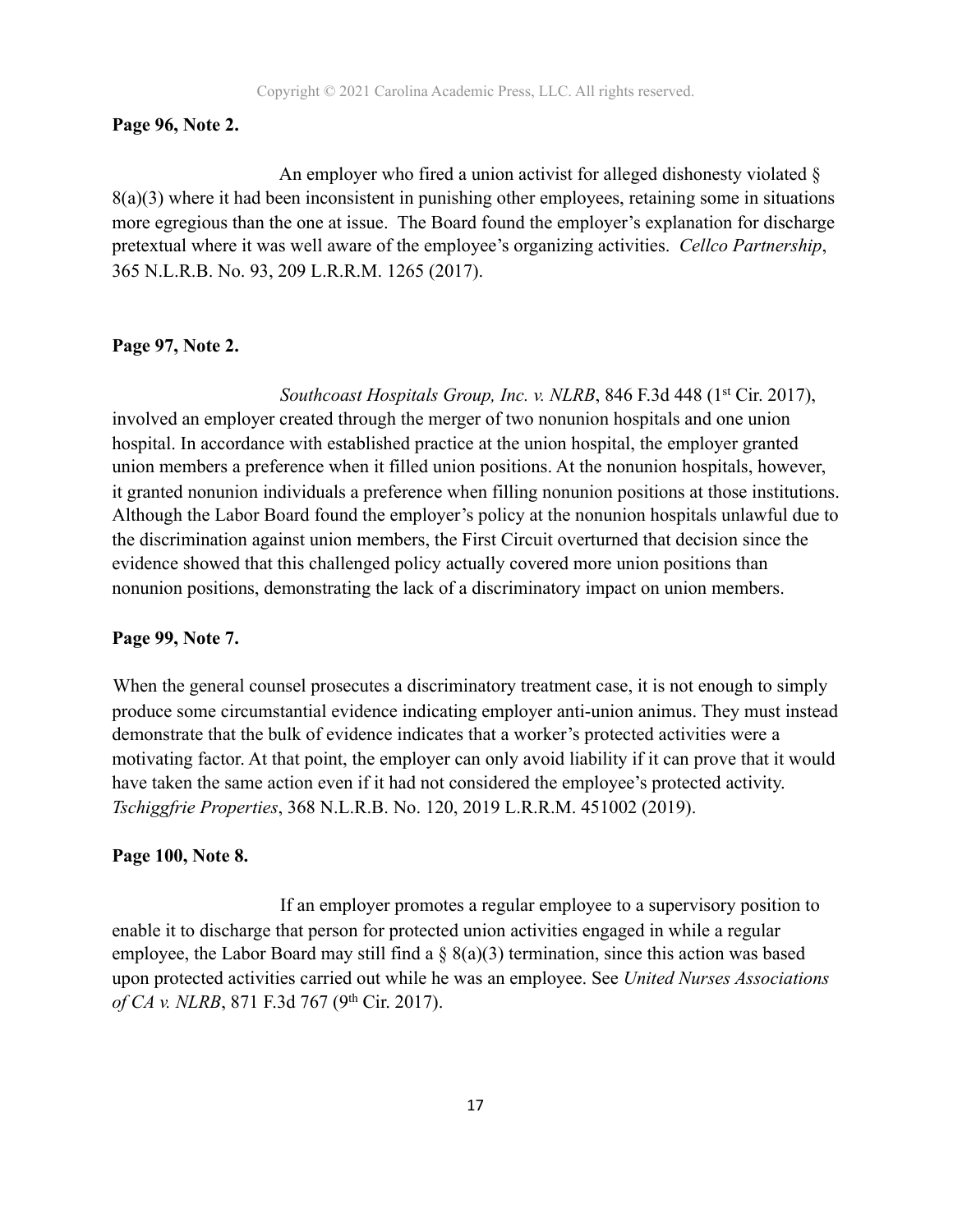For a good discussion of how labor organizations recruit individuals to serve as union "salts" during organizing campaigns, see J.D. WALSH, PLAYING AGAINST THE HOUSE: THE DRAMATIC WORLD OF AN UNDERCOVER UNION ORGANIZER (2016).

#### 2. **Discrimination to Encourage Union Membership**

#### **a. Hiring Halls and Other Practices**

#### **Page 108, Note 5.**

*Laborers Local 91 (Scrufari Constr. Co.)*, 368 N.L.R.B. No. 40, \_\_ L.R.R.M. \_\_ (2019), involved a union operating a nonexclusive hiring hall that removed an individual from its out-ofwork employment list due to the fact he had posted statements on social media criticizing the union business manager for failing to comply with union policies when it provided a political candidate for mayor with a copy of the journeyman's book. The Labor Board found this action unlawful, since it adversely affected the employment rights of that person due to the fact he had engaged in protected concerted activity.

#### **c. Union Security Under Federal Legislation**

#### **Page 117, Note 1.**

Where a labor organization had a policy requiring individuals who wished to opt out of union membership to show up at the union office in person with photo identifications and provide written requests specifically indicating their intent to opt out, the Labor Board found such rigid procedures unreasonably limited the right of members to resign. Although the union claimed that these were merely procedural rules, the D.C. Circuit agreed with the Board that they unreasonably burdened the right of members to resign. *Local 58, Intl. Broth. of Elect. Workers v. NLRB*, 888 F.3d 1313 (D.C. Cir. 2018).

 An employer gave unlawful assistance to a labor organization when it told new employees that they had to join the representative union "that day" if they wanted to keep their jobs, and the union violated the Act by failing to notify employees of their right to decline full membership and seek dues reductions for money spent on activities not germane to collective bargaining. *Raymond Interior Systems, Inc. v. NLRB*, 812 F.3d 168 (D.C. Cir. 2016).

 In *Ruisi v. NLRB*, 856 F.3d 1031 (D.C. Cir. 2017), the court had to evaluate the legality of a union policy of providing regular members with anniversary membership dates, which began fifteen-day periods during which members could revoke their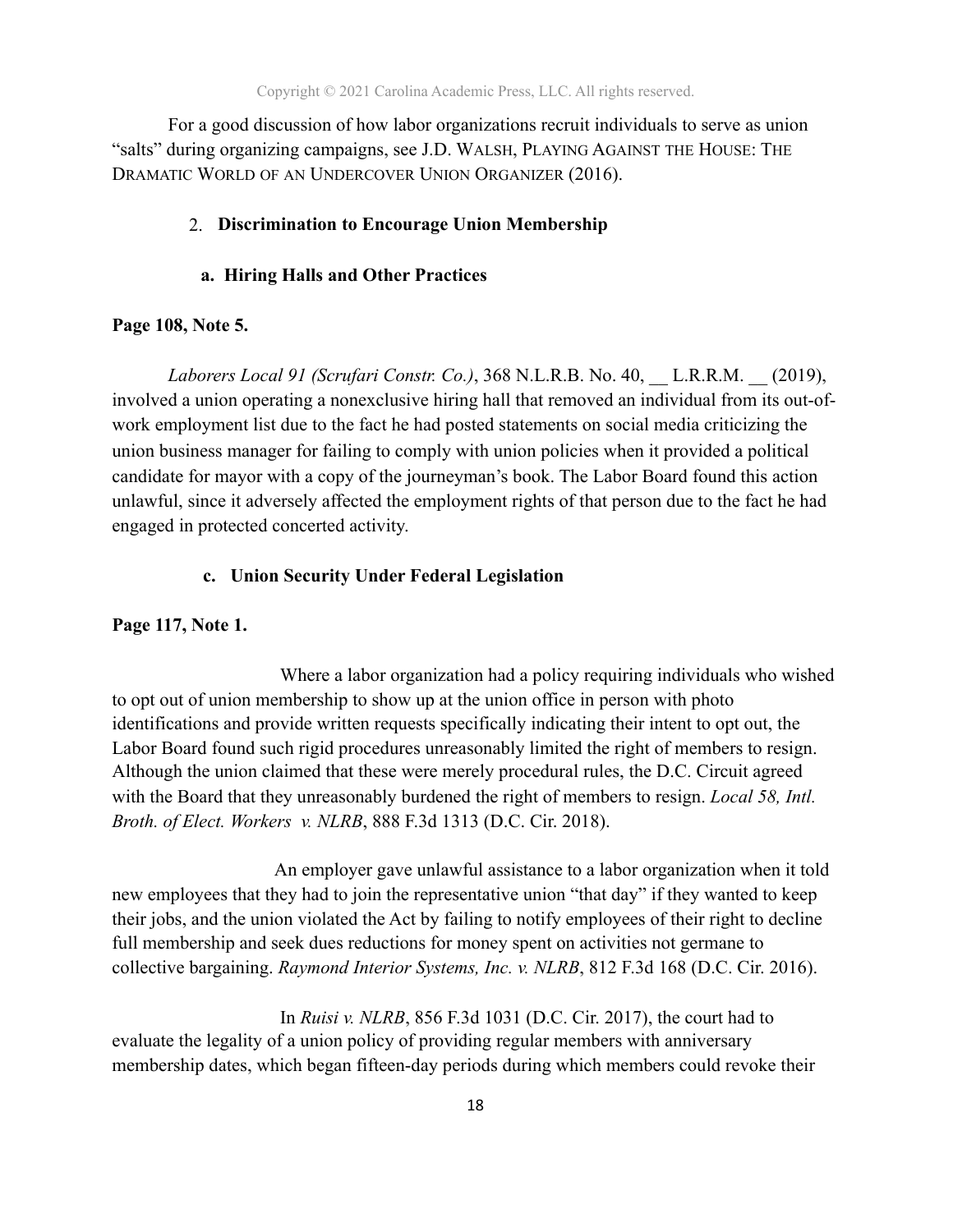memberships, only after it received written requests for such notices from members. The union refused to provide two members with such information when they requested it over the phone. Since the court found that this policy was based on legitimate union concerns over member privacy and administrative efficiency and was not discriminatory or adopted in bad faith, no fair representation breach was found and the policy was sustained.

#### **Page 118, Note 5.**

 In *Valley Hospital Medical Ctr.*, 368 N.L.R.B. No. 139, 2019 L.R.R.M. 479740 (2019), the Labor Board overturned an Obama-era decision and held that employers have the right to unilaterally cease deducting union dues from employee pay checks once the existing bargaining agreement has expired.

In *International Assn. of Machinists v. Allen*, 904 F.3d 490 (7<sup>th</sup> Cir. 2018), *writ of cert.* dismissed, 139 S. Ct. 1599 (2019), the court held that a provision in the Wisconsin right-to-work law that allowed employees to revoke dues checkoff agreements with just thirty days notice was preempted by Section  $302(c)(4)$  of the LMRA which allows such agreements to continue in force for up to one year.

#### **Page 130, Note 1.**

 The Labor Board has ruled that private sector unions may not spend "agency fees" paid by nonmembers to fund lobbying efforts, since they may only charge nonmembers such fees for collective bargaining expenses and other non-political activities. *United Nurses & Allied Professionals*, 367 N.L.R.B. No. 94, 2019 L.R.R.M. 69236 (2019).

#### **Page 131, Note 2.**

 The public sector agency fee arrangements authorized by the Court in *Abood v. Detroit Bd. Of Education*, 431 U.S. 209 (1977) were overruled in *Janus v. AFSCME, Council 31*, 138 S. Ct. 2448 (2018), in which the Supreme Court held that a state law requiring public sector employees who were not members of representative labor organizations to subsidize union representation activities violated the First Amendment free speech rights of those persons.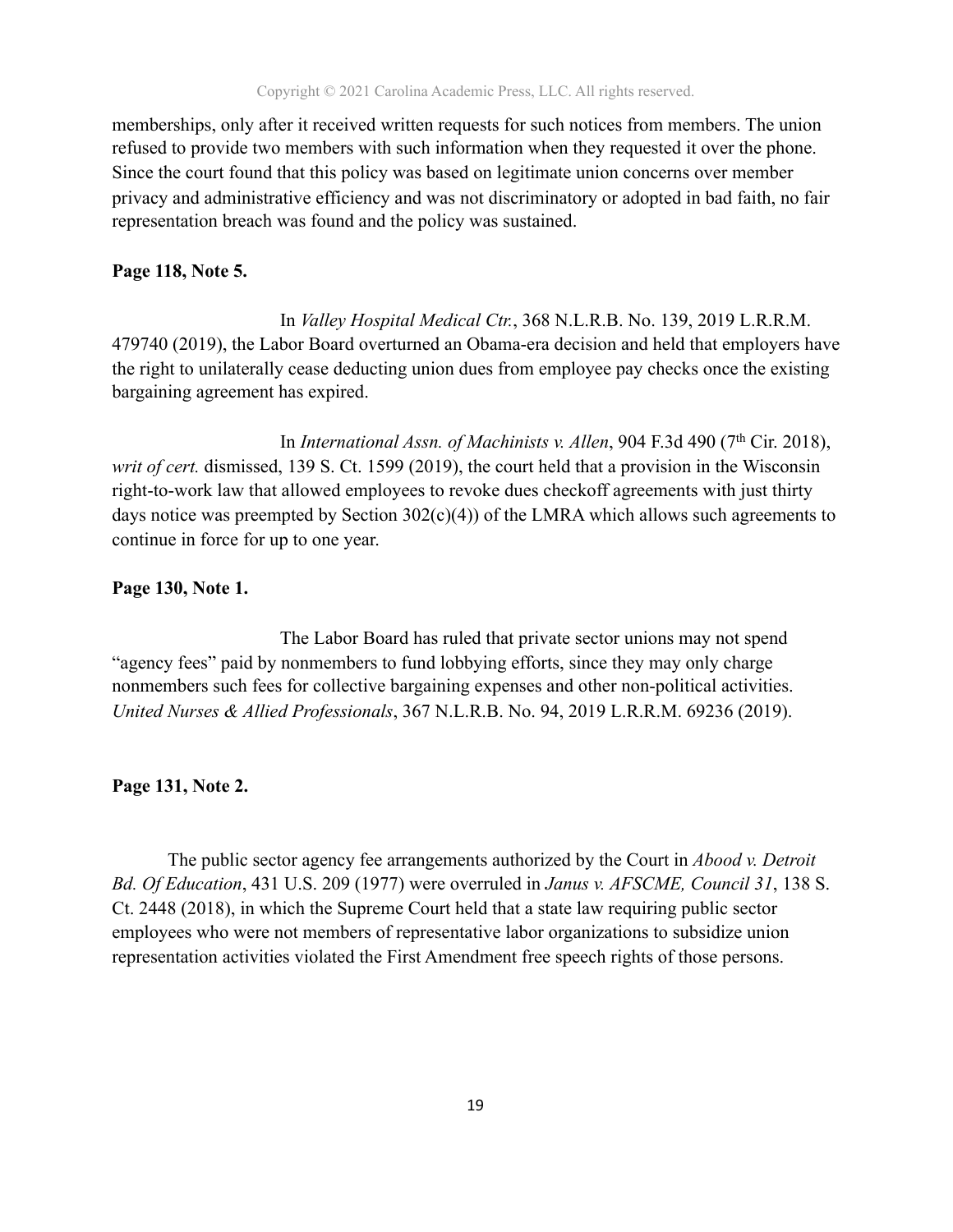Copyright © 2021 Carolina Academic Press, LLC. All rights reserved.

#### **c. State "Right-to-Work" Legislation**

**Page 135.** 

#### **NOTE**

 Kentucky (2017) and West Virginia (2016) have joined the group of right-to-work states since the main text was published. See Daily Lab. Rep. (BNA) No. 5, Jan. 9, 2017, at A-5; Daily Lab. Rep. (BNA) No. 29, Feb. 12, 2016, at A-11. Missouri has also enacted a right to work statute, but its effective date was delayed by a petition to repeal the law, which will likely come before voters in the form of a proposition on the November 2018 ballot. Jason Hancock, *Unions Turn in 310,000 Signatures to Repeal Missouri Right-to-Work La*w, KANSAS CITY STAR, Aug. 18, 2017.

The significance of right-to-work legislation is hotly debated. Advocates of the legislation argue that they create a more hospitable environment for business and help to draw new companies to the state. Opponents argue that they weaken labor organizations by cutting off revenue and allowing employees to "free-ride," gaining the benefits of union membership without bearing the costs. When the union threat effect is reduced, unions argue that downward pressure on wages increases. The spurt of new right-to-work laws has prompted additional research on the effects of the laws on job growth, wages and other economic outcomes.

In *Operating Engrs. Local 139 v. Schimel*, 863 F.3d 674 (7<sup>th</sup> Cir. 2017), the court sustained the right of Wisconsin to enact a right-to-work law that both forbade employers and labor organizations from requiring union membership or requiring non-members to pay representation fees. The court found that such requirements were not preempted by the NLRA due to the 14(b) exception for such right-to-work laws.

 Although labor organizations argue that only state legislatures may enact right-to-work laws under 14(b), in *Auto Workers Local 3047 v. Hardin County*, 842 F.3d 407 (6th Cir. 2016), cert. denied, 138 S. Ct. 130 (2017), the court held that states and *state subdivisions*, including counties and municipalities, may enact such laws pertaining to their jurisdictions.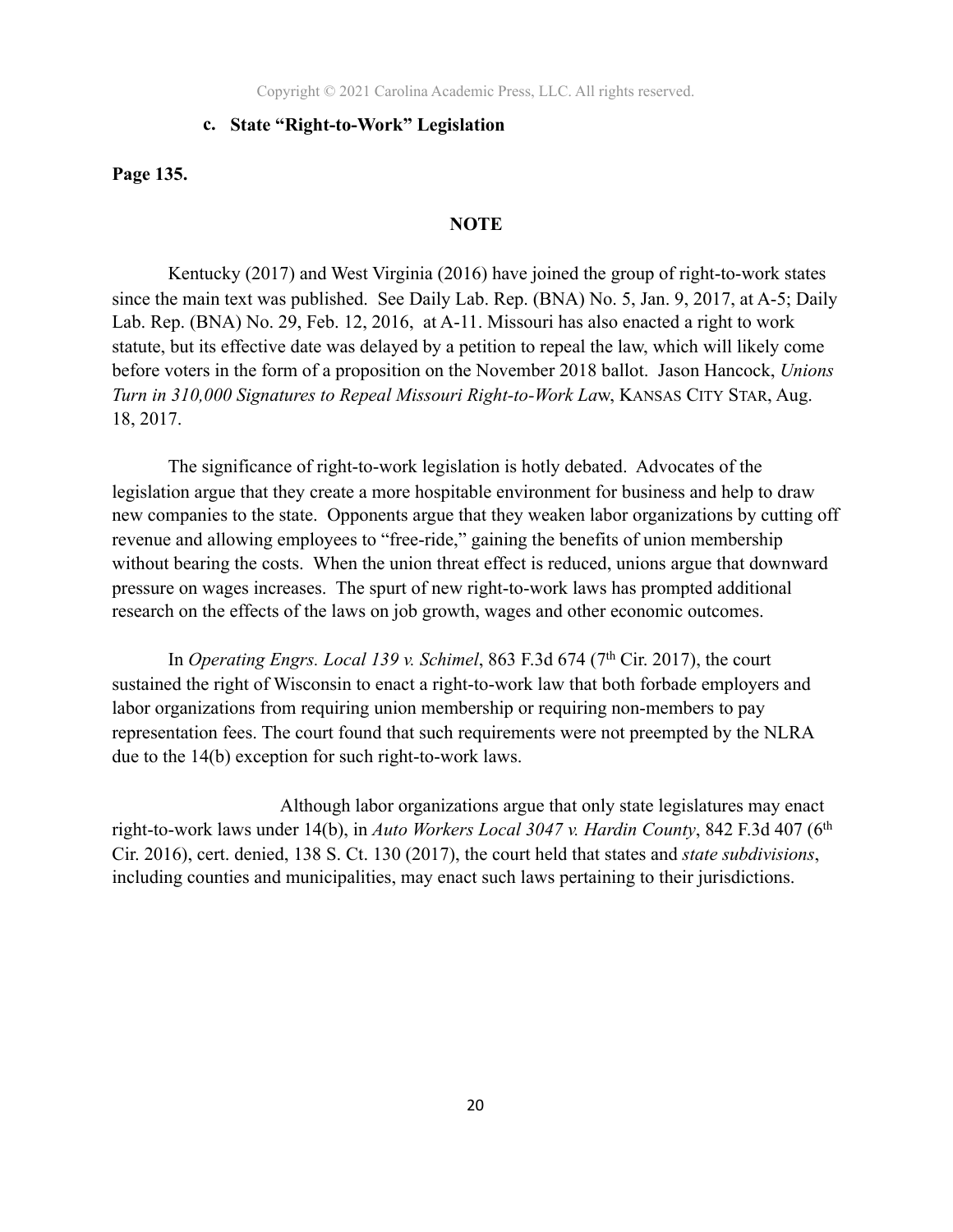#### **3. Protected Concerted Activities and Employer Response**

**Page 139.** 

#### **NOTES**

 **1.** An employee engaged in protected concerted activity when he communicated his dissatisfaction about shared working conditions and executive salaries to members of management during a "team building" lunch designed to provide a group forum within which employees could relay to management complaints shared by other employees about working conditions they wished to see improved. See *MCPC Inc. v. NLRB*, 813 F.3d 475 (3d Cir. 2016). In *UniQue Personnel Consultants, Inc.*, 364 N.L.R.B. No. 112, 207 L.R.R.M. 1702 (2016), the Labor Board found that an employer violated the NRLA when it discharged an employee after she sought advice from a coworker about how to respond to the employer's enforcement of a dress code against her and mentioned the fact she was thinking about complaining about her disciplinary warning to higher management officials at an upcoming company picnic, where the employee thought the dress code was disparately enforced and it affected all employees. See also *Component Bar Prods., Inc.*, 364 N.L.R.B. No. 140, 208 L.R.R.M. 1298 (2016) (employer violated NLRA when it maintained handbook rule prohibiting "disrespectful conduct" or "other disruptive activity in the workplace," where it applied rule to discharge employee who called coworker to warn him that his job was in jeopardy since classic protected concerted activity). Compare *Good Samaritan Med. Ctr. v. NLRB*, 858 F.3d 617 (1st Cir. 2017) (employer did not violate the NLRA when it discharged a worker complaining about a union security policy, where the termination was based upon the employee's overt rudeness rather than the substance of his complaint).

 **2.** The Fifth Circuit Court found that while T-Mobile did not commit an unfair labor practice when it maintained an employee handbook rule requiring employees to maintain a "positive work environment," it did violate the NLRA when it prohibited them from recording people or confidential information in the workplace, since this recording prohibition could have been reasonably interpreted to unlawfully curb protected employee activity. See *T-Mobile USA, Inc. v. NLRB*, 865 F.3d 265 (5<sup>th</sup> Cir. 2017). Quicken Loans committed a similar violation when it prohibited employees from sharing information contained in personnel files and barred workers from publicly criticizing or disparaging the firm. *Quicken Loans, Inc. v. NLRB*, 830 F.3d 542 (D.C. Cir. 2016).

 In *Costco Wholesale Corp.*, 366 N.L.R.B. No. 9, 210 L.R.R.M. 1783 (2018), the Board held that an employer violated  $\S 8(a)(1)$  when it directed an employee being investigated for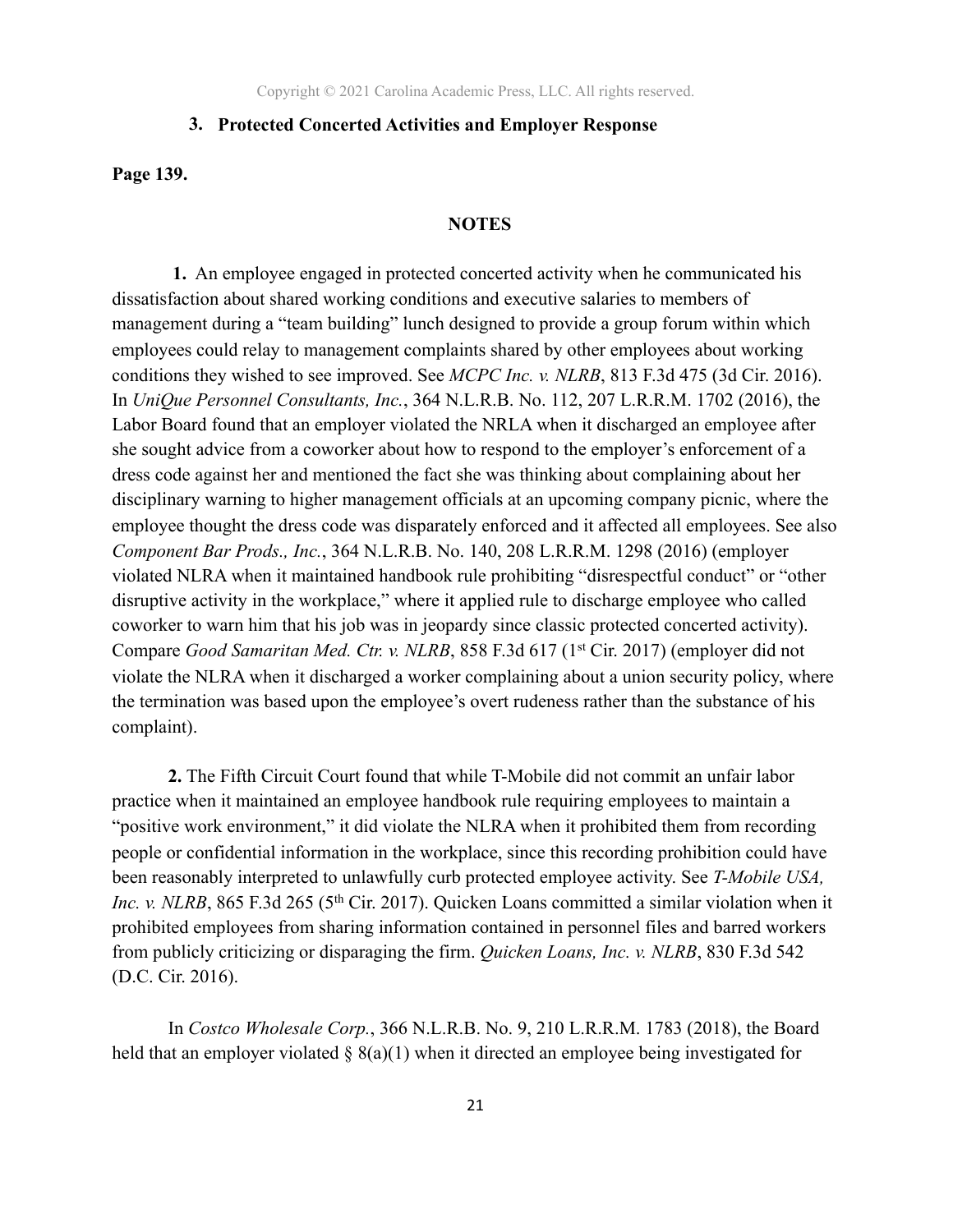possible misconduct not to speak to anyone about that incident without showing that its need for confidentiality outweighed the employee's § 7 rights.

 **3.** The Labor Board found that an employer violated the NLRA when it issued a written warning to two employees for encouraging a coworker to support the union, despite the employer's contention that it had a good faith belief for thinking that the employees in question had engaged in misconduct, since it appeared that no such misconduct had occurred. *Aqua-Aston Hospitality, LLC*, 365 N.L.R.B. No. 53, 208 L.R.R.M. 2203 (2017), *enforced*, 2018 U.S. App. Lexis 7068 (D.C. Cir. 2018).

4. In *Cooper Tire & Rubber Co. v. NLRB*, 866 F.3d 885 (8th Cir. 2017), the court held that an employer violated the NLRA when it discharged an employee for engaging in picketing during a lockout, despite the firm's claim that the employee had made unprotected racially offensive comments to black replacement workers, including statements about "fried chicken and watermelon," where it was clear that the comments did not create an unlawfully hostile work environment.

**5.** In *Medco Health Solutions of Las Vegas, Inc.*, 28-CA-022914, 207 L.R.R.M. 1601 (2016), the Labor Board held that an employer operating an automated pharmacy and call center violated § 8(a)(1) when it banned the wearing of a shirt by employees which said "I don't need a WOW to do my job," where the employer's WOW program featured weekly events at which employees received WOW awards in recognition of their achievements. The Board found that the employer failed to demonstrate that this appearance rule was implemented to meet its business objective of attracting and retaining customers where employees were allowed to wear a variety of non-branded apparel and were not required to wear uniforms. See also *Boch Imps., Inc. v. NLRB*, 826 F.3d 558 (1<sup>st</sup> Cir. 2016)(enforcing the Board's ruling that employer dress code banning union pins, insignia and message clothing on uniforms and for employees permitted to choose their attire was unlawful where the ban was not narrowly tailored to strike a balance between the company's legitimate business interests and its employees' rights to organize; company's contention that pins could damage vehicles' internal components was not persuasive where ban also applied to office staff who never came into contact with vehicles).

#### **a. Concerted Activity on Social Media**

#### **Page 141.**

In *Boch Imps., Inc. v. NLRB*, 826 F.3d 558 (1<sup>st</sup> Cir. 2016), the court enforced the Board's ruling [discussed in the main text on page 141], finding that even though the employer altered its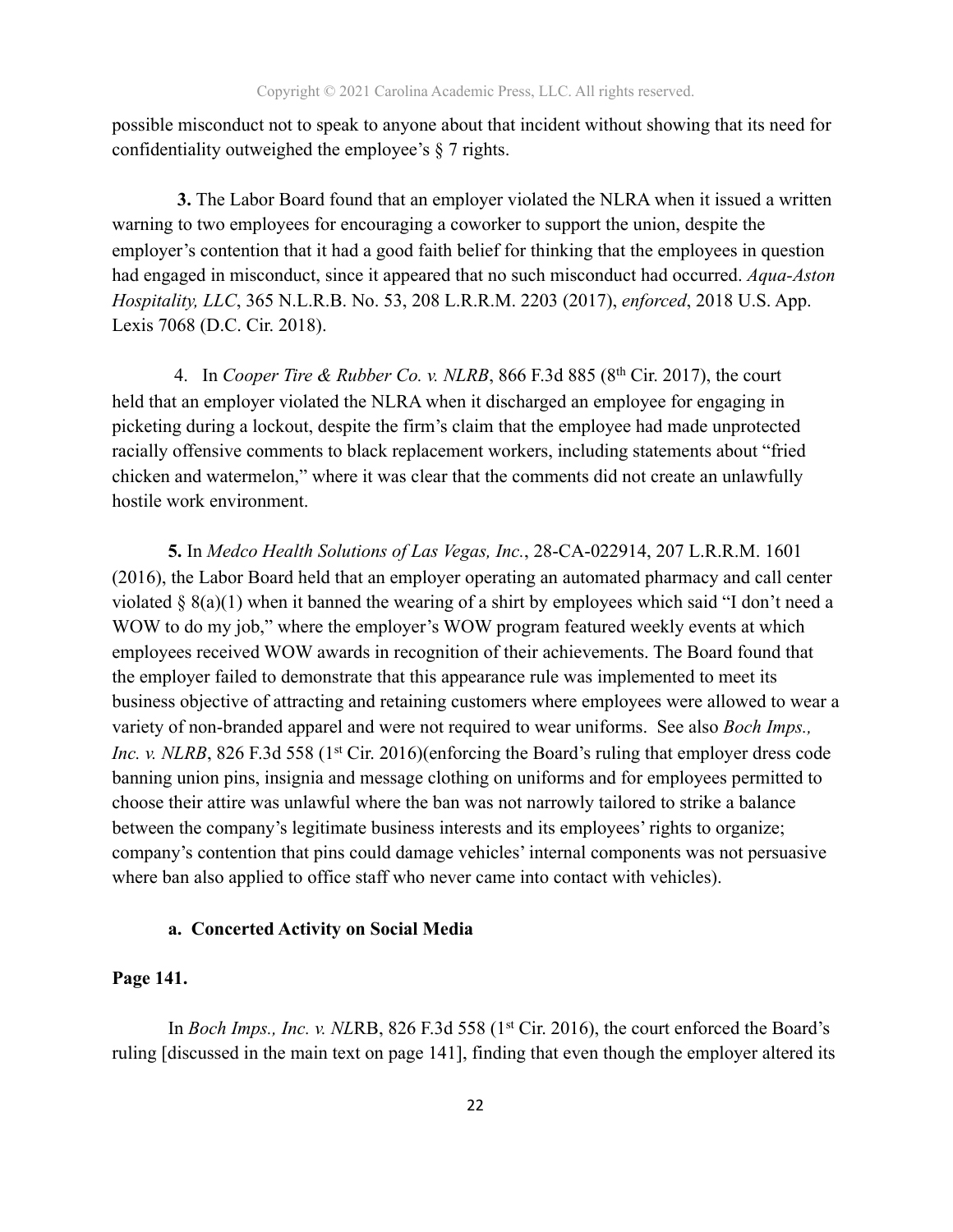employee handbook in the interim to remove the offending unlawful policies, it failed to repudiate the policies.

In *NLRB v. Pier Sixty, LLC*, 855 F.3d 115 (2d Cir. 2017), the court enforced the Board's ruling [discussed in the main text on page 141], concluding that the Board's decision was supported by substantial evidence in the record, particularly the company's prior tolerance of profanity. See also *Butler Medical Transport, LLC*, 365 N.L.R.B. No. 112, 209 L.R.R.M. 1609 (2017) (finding that provider of ambulance services unlawfully terminated driver who engaged in social media conversation with fellow employees regarding the recent firing of coworker).

In an unpublished summary order, the court in *Three D LLC v. NLRB*, 629 Fed. Appx. 33 (2nd Cir. 2015) enforced the Board's ruling in *Triple Play Sports Bar & Grille* [cited on page 141], concluding that employees who clicked "like" on a Facebook post by an ex-employee who made disparaging comments about their employer were engaged in protected concerted activity. The case is significant because it was the first time that the Board had addressed the issue whether Facebook "likes" amounted to sufficient concerted activity to trigger protection under the NLRA.

#### **Page 142.**

#### **NOTE**

 In *G4S Secure Solutions (USA) Inc.*, 364 N.L.R.B. No. 92, 207 L.R.R.M. 2101 (2016), enforced, 707 Fed. Appx.  $610$  (11<sup>th</sup> Cir. 2017), the Labor Board held that a security services firm violated  $\S$  8(a)(1) when it prohibited employees from posting on any social networking site "photographs, images, and videos" of employees in work uniform or at their places of work. Although the employer asserted that the rule was designed to protect customer privacy, the Board found that the rule was overbroad, since it did not only prohibit the posting of images that identified the names of clients receiving security services.

 In *Novelis Corp. v. NLRB*, 885 F.3d 100 (2nd Cir. 2018), the court held that an employer violated the NLRA when it demoted an employee who posted comments on his social networking website complaining about his salary and castigating coworkers who had voted against union representation.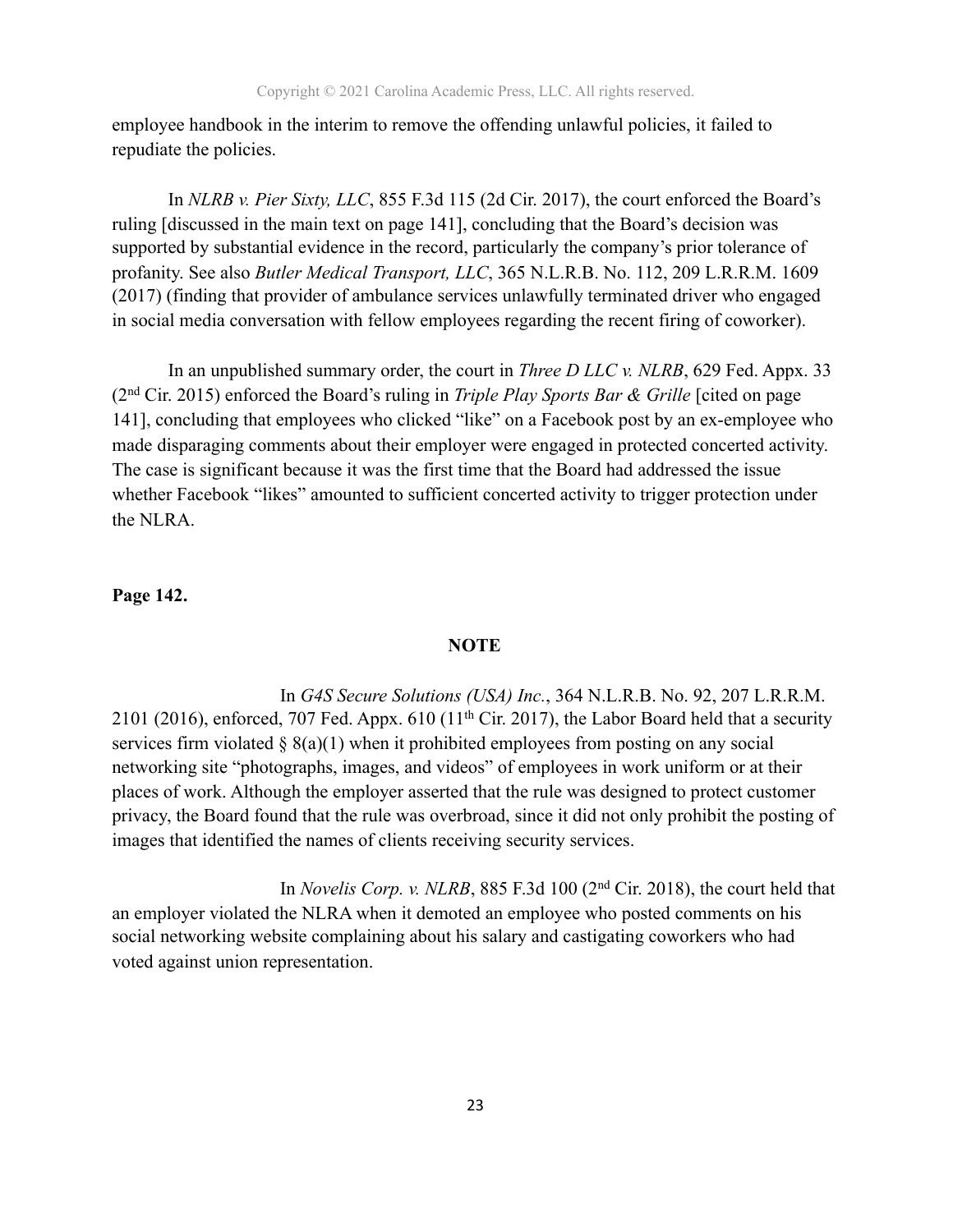#### a. **Employer Work Rules and Policies Potentially Restricting § 7 Activity**

**Page 143.**

#### **NOTE**

 In *The Boeing Co., Inc.*, 365 N.L.R.B. No. 154, 210 L.R.R.M. 1433 (2017), the Trump Board overruled *Lutheran Heritage Village-Livonia* [cited in the main text on page 143] and established a new test applicable to employer work rules that are facially neutral but which may, reasonably interpreted, potentially interfere with section 7 rights. The new test gives more weight to business needs than the prior test, which the Board said gave too little consideration to employer interests. Under the new test, when a facially neutral rule potentially interferes with section 7 rights, the Board will consider (1) the nature and extent of the potential impact on NLRA rights from the employees' perspective, and (2) legitimate business justifications associated with the rule's requirements, and strike the proper balance between them. Applying this test, the Board upheld the employer's "no-camera" rule banning workers from using devices to take photos or videos on job sites without permission.

 The Board went on to explain that in future cases it would endeavor to provide greater clarity by establishing three categories of employment policies, rules and handbook provisions. Category 1 would include rules that the Board designates as lawful, such as general civility policies requiring workplace harmony, since the policies would have minimal impact on workers' rights to engage in protected activity. (Such rules could, however, be unlawfully applied, for example in a discriminatory fashion). Category 2 would include rules that warrant individualized scrutiny and balancing by the Board. Category 3 would include rules that the Board designates as unlawful, such as a rule that prohibits employees from discussing wages or benefits.

 In 2020, the Labor Board held that Baylor University Medical Center did not violate the NLRA when it offered a severance agreement to a discharged worker that required that person to keep quiet about the company, to refrain from employer disparagement, and to forgo the right to sue that employer. *Baylor Univ. Medical Center*, 369 N.L.R.B. No. 43, 2020 NLRB Lexis 116 (2020). The Board distinguished the *Boeing Company* situation since severance agreements differ from regular work rules due to the fact they are not mandatory and no longer affect the terminated worker's conditions of employment.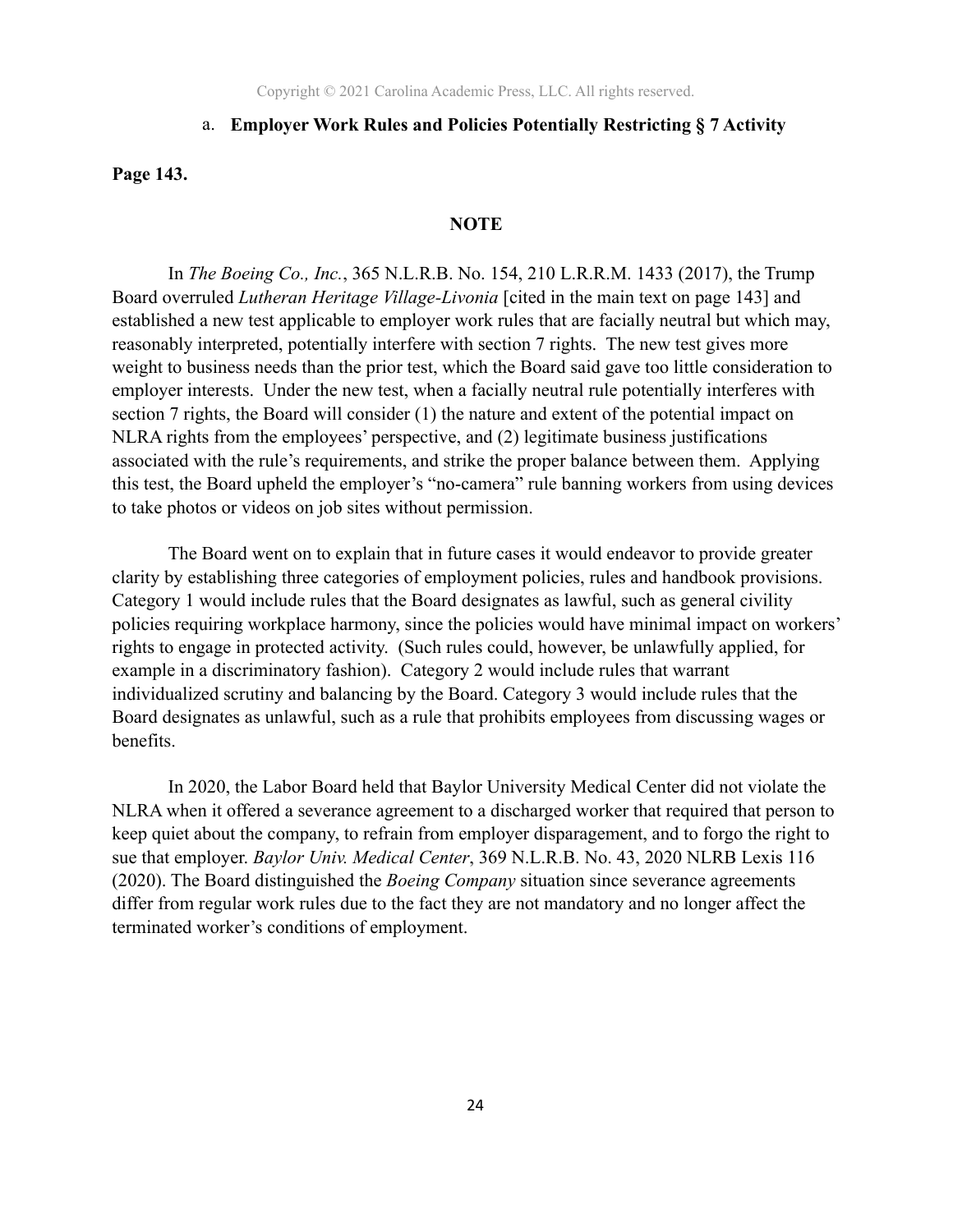#### **Page 144.**

#### **NOTES**

 **1.** An employer's confidentiality rule which precluded employees from sharing information regarding their salaries and discipline was found to violate  $\S$  8(a)(1) due to the fact it chilled the exercise of protected concerted activity. *Banner Health System v. NLRB*, 851 F.3d 35 (D.C. Cir. 2017). Accord, *NLRB v. Alternative Entertainment, Inc.*, 858 F.3d 393 (6th Cir. 2017); see also *NLRB v. Long Island Ass'n for AIDS Care, Inc.*, 870 F.3d 82 (2nd Cir. 2017) (prohibition contract terms was unlawful).

 **2.** An employer did not violate the NLRA when it enforced a confidentiality rule prohibiting employees from releasing customer social security or credit card numbers, since the employer had the right to protect the confidentiality of such sensitive customer information. *Macy's Inc.*, 365 N.L.R.B. No. 116, 209 L.R.R.M. 1725 (2017).

#### **Page 145, Note.**

 In *Apogee Retail LLC, dba Unique Thrift Store*, 368 N.L.R.B. No. 144, 2019 L.R.R.M. 481637 (2019), the Labor Board overturned the *Banner Health Sys.* decision, and held that employers can lawfully ban employees from discussing on-going workplace investigations to protect the interests of the persons involved in such investigations. The Board found that the impact of such rules on employees is "comparatively slight", so long as they are limited to ongoing investigations. If such a rule was not limited to on-going activities, it would likely be found improper.

#### **c. Arbitration Clauses Prohibiting Class Actions**

**Page 147.** 

#### **NOTES**

**1**.The Labor Board continued to find that employer arbitration policies requiring employees to waive their right to pursue class claims violate the NLRA. See, e.g., *Flyte Tyme Worldwide*, 363 N.L.R.B. No. 107, 205 L.R.R.M. 1794 (2016); *Fuji Food Products, Inc.*, 363 N.L.R.B. No. 118, 205 L.R.R.M. 1801 (2016).

In *Epic Systems Corp. v. Lewis*, 138 S. Ct. 1612 (2018), a five-Justice majority overruled the Seventh Circuit and held that employment contracts requiring employees to resolve all employment disputes through private arbitration procedures on an individual basis and which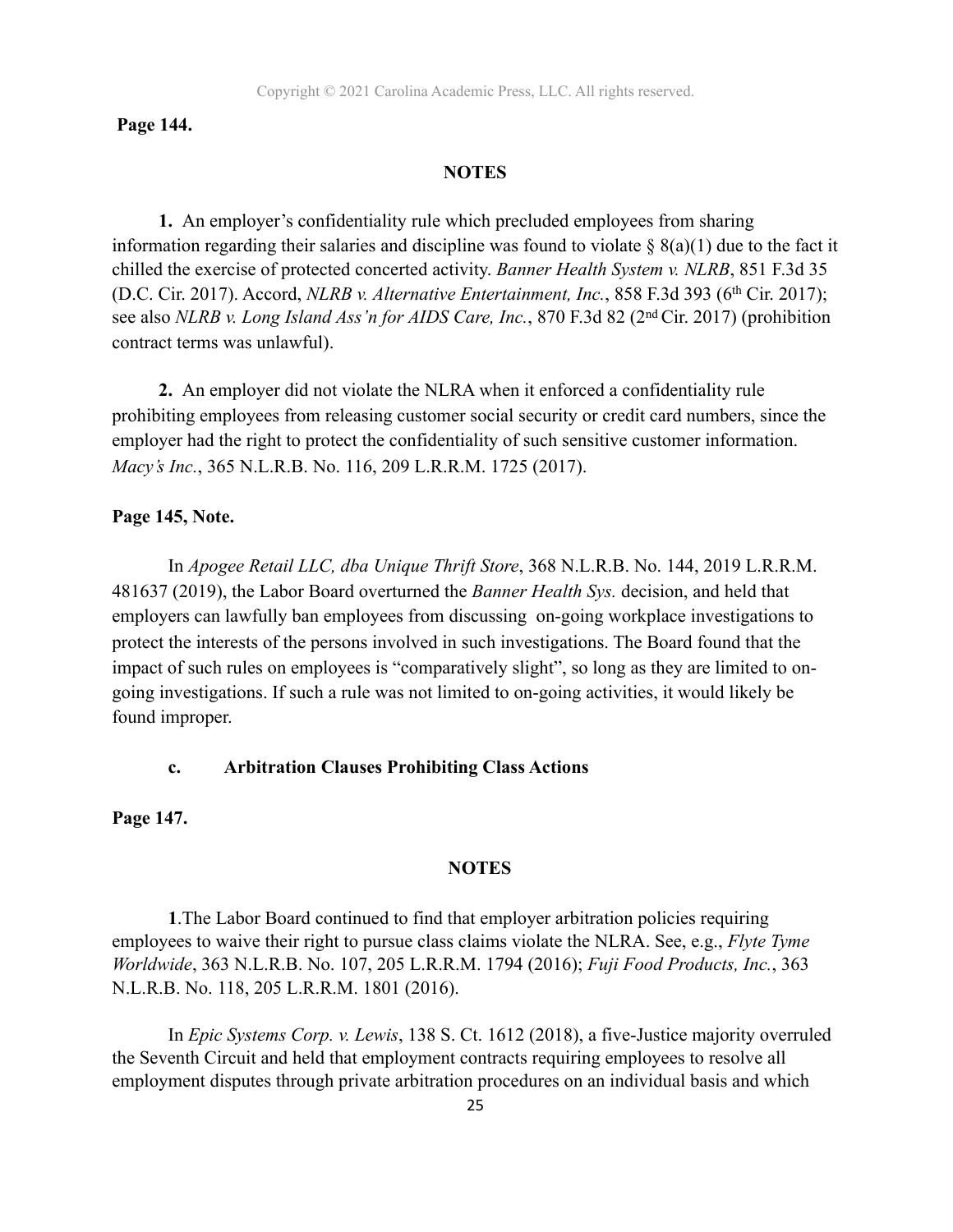preclude class action cases are enforceable under the Federal Arbitration Act and are not contrary to the collective action provision in the NLRA. The Court found that Congress intended the Arbitration Act to permit the enforcement of agreements requiring persons to arbitrate employment disputes on an individual basis. The Court also found that the general language set forth in Section 7 of the NLRA did not indicate a Congressional intention to modify the express language set forth in the Arbitration Act. This case involved claims arising under the Fair Labor Standards Act, and the Court did not have to decide whether such arbitration provisions could prevent groups of employees from raising unfair labor practice issues before the Labor Board. The four dissenting Justices strongly disagreed with the majority opinion, pointing out that such arbitration provisions precluding class claims would significantly reduce the number of small value claims affecting many employees that would traditionally be handled through class action law suits.

As a result of the *Epic Systems Corp.* decision, the Labor Board has held that employers do not violate the NLRA when they require employees to waive their right to pursue class actions through judicial or arbitral proceedings. *Arise Virtual Solutions, Inc.*, 366 N.L.R.B. No. 163 (2018).

In *Cordua Restaurants*, 368 N.L.R.B. No. 43, 2019 L.R.R.M. 302942 (2019), the Labor Board held that an employer violated the NLRA when it discharged an employee who filed a collective action with two other workers under the Fair Labor Standards Act, since their action was clearly concerted and they had no contractual obligation to take such claims to arbitration, Nonetheless, the Board held that employers may warn workers that they may be discharged if they fail or refuse to sign mandatory arbitration agreements requiring them to resolve all of their future legal claims through that mechanism as allowed under *Epic Systems Corp.*

In another five-four decision, the Supreme Court held that courts should not allow class arbitrations unless the agreement language expressly authorizes arbitrators to conduct such group proceedings. *Lamps Plus, Inc. v. Varela*, 139 S. Ct. 1407 (2019).

**2.** In *Prime Healthcare*, 368 N.L.R.B. No. 10, 2019 L.R.R.M. 223840 (2019), *review*  dismissed, 2019 U.S. App. Lexis 38937 (D.C. Cir. 2019), a unanimous Labor Board held that despite the *Epic Systems Corp.* decision, it would be an unfair labor practice for an employer to require employees to sign an arbitration agreement that would preclude access to the NLRB. "No legitimate justification outweighs, or could outweigh, the adverse impact of such provisions on employee rights and the administration of the Act." Accord, *Beena Beauty Holding, Inc.*, N.L.R.B. No. \_\_ 2019 L.R.R.M. 386501 (2019). In *California Commerce Club, Inc.*, 21- CA-149699 (2020), however, the Board held that an employer did not violate the NLRA when it established an arbitration provision that required employees to conduct such proceedings on a confidential basis and to maintain the confidentiality of those proceedings and any resulting awards.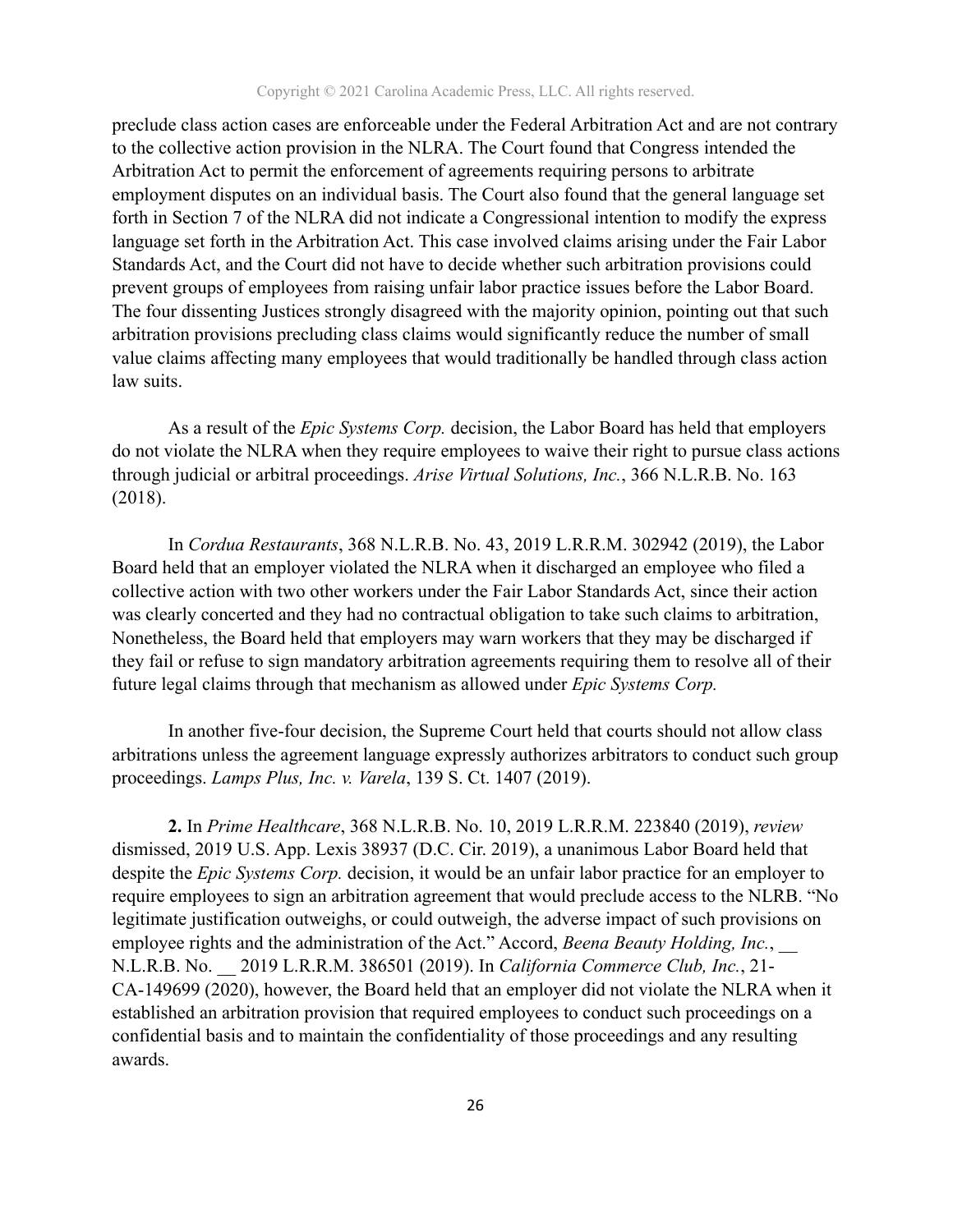#### **b. Constructive Concerted Activity**

#### **Page 155, Note 3.**

Applying *City Disposal*, the Labor Board concluded that an employee was protected when he asserted a right to higher pay under his collective bargaining agreement where his belief that the contract covered him was mistaken, but honest and reasonable. *Omni Commercial Lighting, Inc.*, 364 N.L.R.B. No. 54, 206 L.R.R.M. 2073 (2016).

#### c. *Weingarten* **Rights**

#### **Page 157.**

#### **NOTE**

 Bellagio called an employee suspected of misconduct into an investigatory meeting. The employee requested the presence of a union representative, and Bellagio invited him to contact the union agent himself. When he was unable to contact that person, two managers left the room and sought help from the employee relations department. They then gave the employee the option of filling out a written statement before the interview ended or leaving without such a result. No violation of his *Weingarten* rights was found, since Bellagio had effectively offered him the option of filling out the statement without a union representative present or ending the interview. *Bellagio, LLC v. NLRB*, 854 F.3d 703 (D.C. Cir. 2017). See also *Midwest Division— MMC, LLC v. NLRB*, 867 F.3d 1288 (D.C. Cir. 2017) (employer does not have to grant employee request to have union representative attend investigatory interview that might result in discipline where employer offers employee choice of attending alone or of having no interview at all).

The Labor Board has ruled that an employer violated Section  $8(a)(1)$  when it refused to allow the representative union's attorney to act as a *Weingarten* representative at a disciplinary meeting. *PAE Applied Technologies, LLC*, 367 N.L.R.B. No. 105 (2019).

#### d. **Loss of Protection Due to Unlawful Objective or Unlawful Means**

**Page 159.** 

#### **NOTES**

 1. In *Wal-Mart Stores, Inc.*, 364 N.L.R.B. No. 118, 207 L.R.R.M. 1333 (2016), the Labor Board applied *Quietflex Mfg. Co.* [cited in the main text at page 159] to a protest on company property by nonunion employees. Six employees who had received "disciplinary coachings" after engaging in an earlier work stoppage ceased work and gathered in the customer service area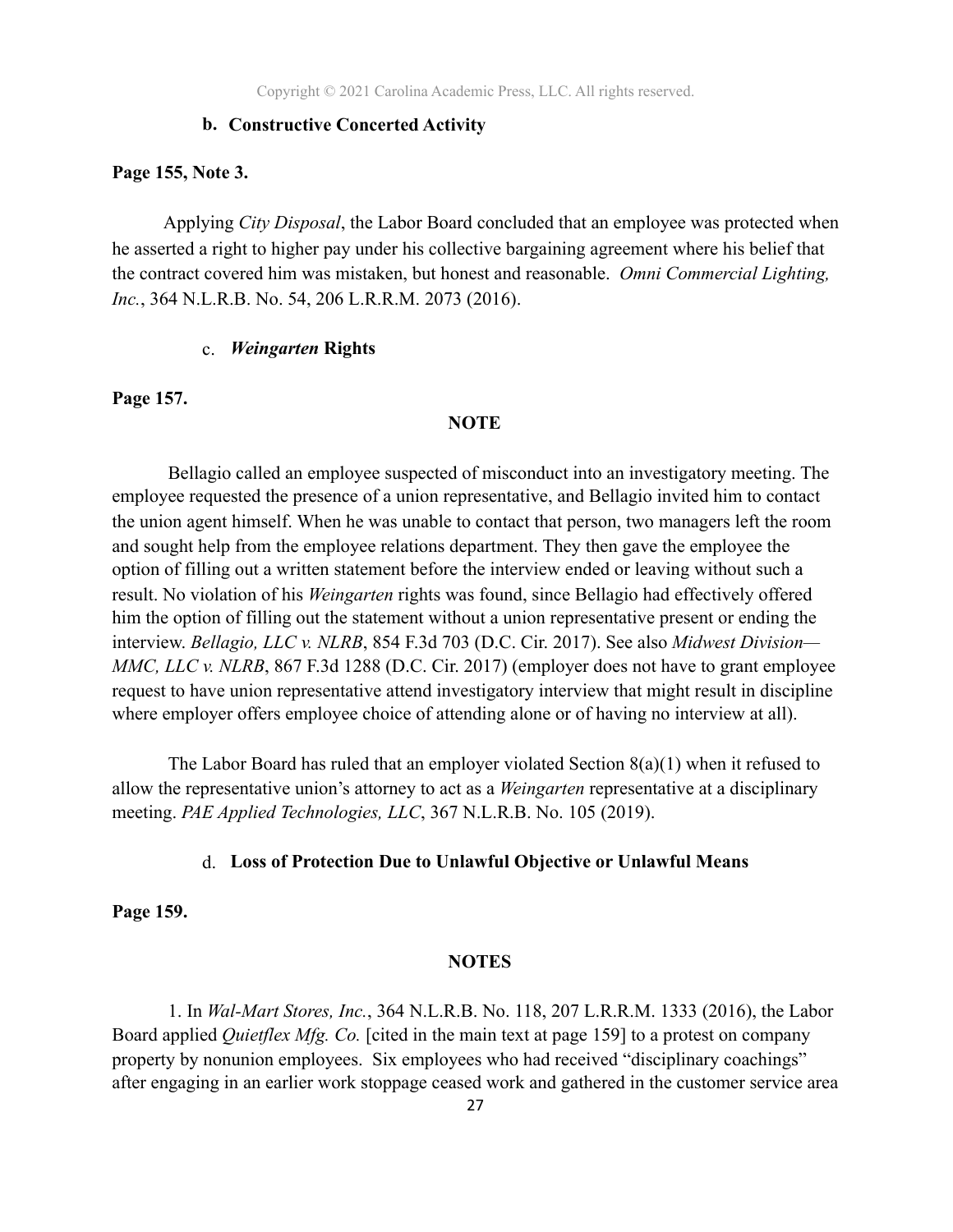near the store entrance about 30 minutes before the store opened to the public at 6:00 a.m. They were joined by four nonemployee protesters when the store opened, and the group displayed an 8 by 10 foot banner reading "Stand Up, Live Better, ForRespect.org, OUR Walmart, Organization United for Respect at Walmart." The sign was initially held in front of the customer service desk, and later moved behind the desk. The protesters complied with requests to move the protest and all left the store by 6:52 a.m. The Labor Board found that nearly every factor of the *Quietflex* analysis favored a finding that the work stoppage was protected, since it was initiated in response to pressing problems including abusive treatment by a supervisor, caused little or no disruption to the company's ability to serve customers (no customers attempted to access the customer service area during the protest), the protest was brief, and the protest group left immediately when asked to do so by police. Although the employer did offer to meet with employees through its open door policy to address concerns, it was willing to do so only individually and group grievances were barred. The Board majority rejected the dissent's argument that *Quietflex* should not apply to retail settings where the potential for business disruption is greater and employers are more likely to suffer economic harm, reasoning that a permissible purpose of concerted activity is to exert economic pressure on the employer.

 **2.** In *Local 702, Int'l. Union of Electrical Wkrs. v. NLRB*, 215 F.3d 11 (7th Cir. 2000), *cert. denied*, 531 U.S. 1051 (2000), the court sustained a Board decision which found that two striking workers engaged in unprotected activity during a work stoppage when they came upon a firm truck on the highway and moved their vehicles in front of the truck, blocked ordinary traffic flow, and prevented the truck from passing them.

#### **Page 161, Note.**

 In *Meyer Tool, Inc.*, 366 N.L.R.B. No. 32, 210 L.R.R.M. 1949 (2018), *enforced*, 363 Fed. Appx. 5 (2nd Cir. 2019), the Board found that an employer violated the NLRA when it indefinitely suspended an employee who refused to leave the company premises after being ordered to do so, where the employee and two coworkers went to the human resources department to complain about harassment by managers regarding protected activity. The court found that the individual had not forfeit his NLRA protection by refusing to leave the premises and was entitled to greater latitude due to the seriousness of the issues being raised by the employees involved.

#### **Page 164, Note 1.**

Yale graduate students have continued to utilize concerted activity that attracts newspaper headlines. See Jennifer Klein, *Why Yale Graduate Students Are on a Hunger Strike*, N.Y. TIMES, May 9, 2017 (describing efforts of students to press university to recognize and bargain with the union over wages, health care, grievance processes and sexual harassment policies).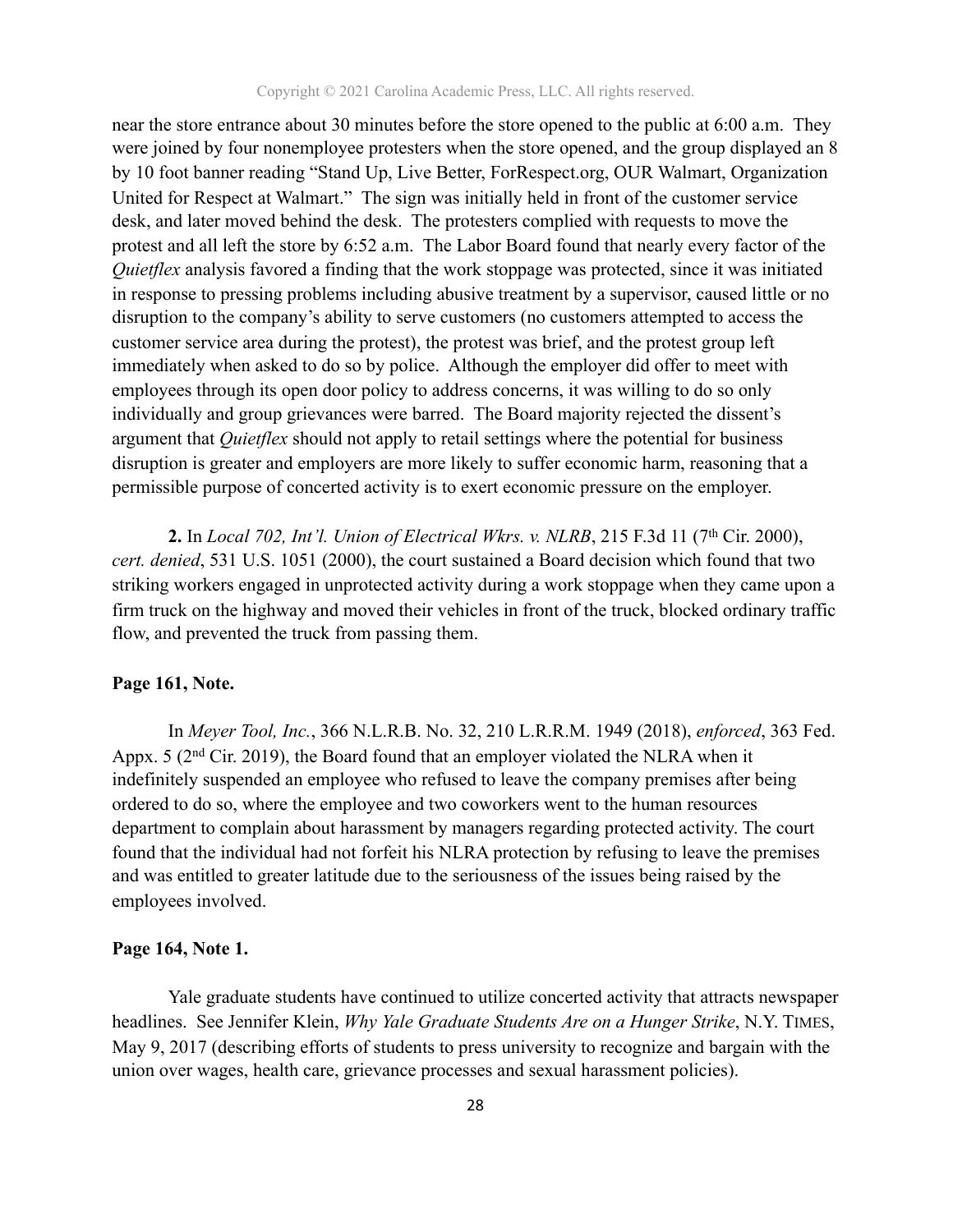#### **Page 165, Note 3.**

The D.C. Circuit agreed with the Labor Board and enforced the decision cited in the main text. *See DirecTV, Inc. v. NLRB*, 837 F.3d 25 (D.C. Cir. 2016), *cert. denied*, 138 S. Ct. 92 (2017). The court emphasized that the on-air comments of the installers related to their pay dispute, and were not flagrantly disloyal, maliciously untruthful, or "wholly incommensurate with any employment-related grievance." The dissenting judge argued that the requirement of subjective intent effectively overruled *Jefferson Standard*, immunizing disloyal activity from discipline as long as it is connected to an ongoing labor dispute.

#### **Page 166, Note 4.**

 Otherwise protected employee postings challenging employer conduct can still lose their protected status if they contain inappropriate disparagement of company products or services. In *MikLin Enterprises, Inc. v. NLRB,* 861 F.3d 812 (8th Cir. 2017*)(en banc)*, the court ruled that a Jimmy John's franchisee was justified in firing workers who were pressing for paid sick days by posting fliers near the restaurant that pictured identical sandwiches side-by-side with the caption "Can't Tell the Difference?" The flier labeled one sandwich as made by a healthy worker and the other by a sick worker. The court refused to enforce the Board's ruling that the workers were protected, finding the fliers "calculated, devastating attacks upon an employer's reputation and products" and disagreeing with the D.C. Circuit's approach in *DirecTV, Inc. v. NLRB, supra*. An objective assessment of the means used is necessary. Even though the connection between the protest and the labor dispute was clear, the protest's focus on the franchisee's product made it likely that the damage would outlive the labor dispute.

#### **e. Use of Replacement Workers During Strikes**

#### **Page 176, Note 1.**

 *American Baptist Homes of the West*, 364 N.L.R.B. No. 13, 206 L.R.R.M. 1501 (2016), involved a continuing care facility that hired permanent replacement workers for economic strikers. The two member majority found that the firm hired the replacements for an "independent unlawful purpose" – punishing the strikers in retaliation for their engagement in protected strike activity – rendering the *MacKay Radio* doctrine inapplicable. These Board members indicated that permanent replacements could only be hired for economic strikers when used for the legitimate purpose of maintaining operations, but not to retaliate against the workers for striking. Dissenting member Miscimarra strongly disagreed, indicating that employers may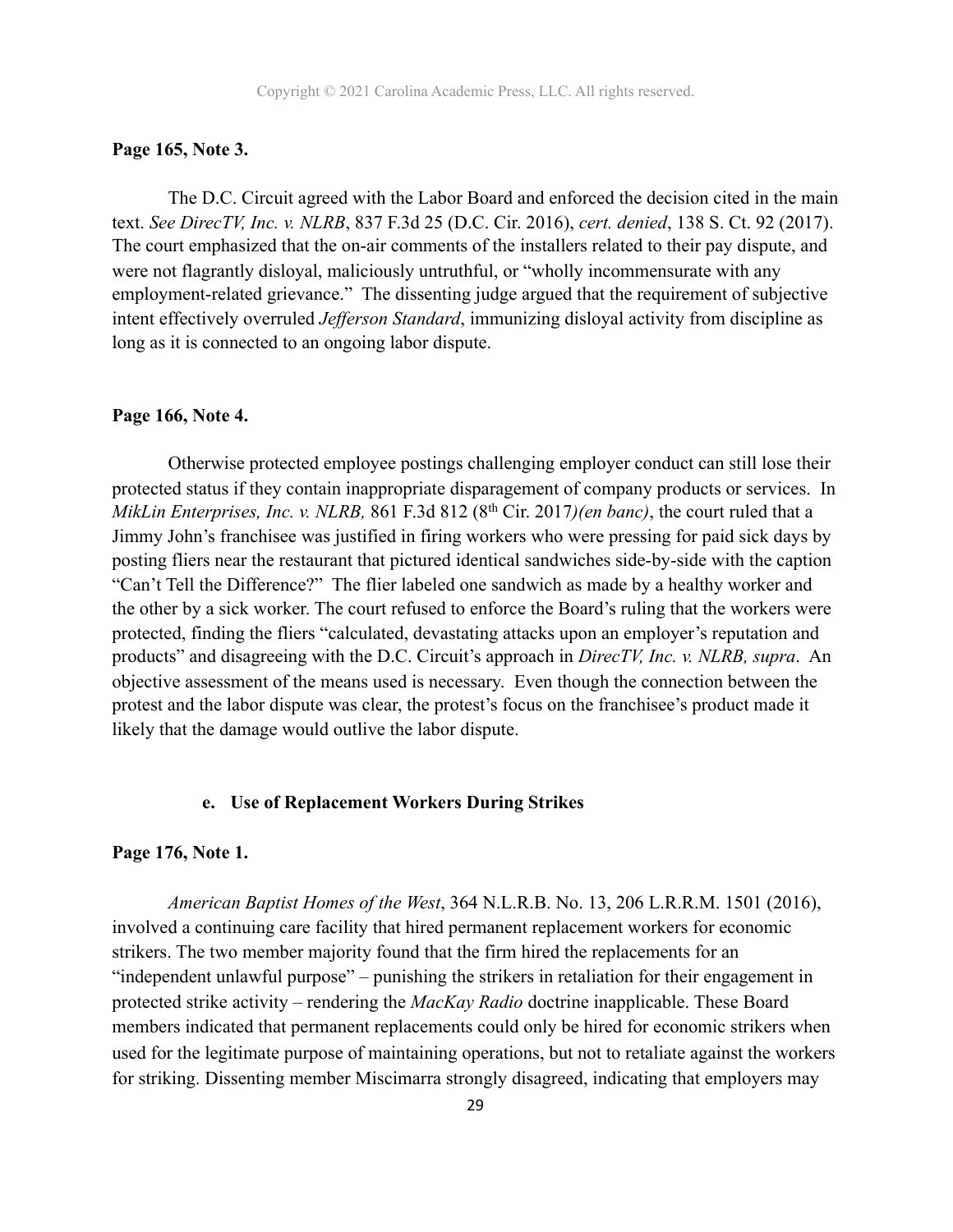always hire permanent replacements for economic strikers, even if partially motivated by a desire to punish the strikers. He said that the "independent unlawful purpose" doctrine, which had been applied in *Hot Shoppes Inc.*, 146 N.L.R.B. 802 (1964), should only be applied to situations where the hiring of the replacements is linked to an unlawful purpose that is "unrelated to or extraneous to the strike itself."

 What must employers do under *American Baptist Homes* to hire permanent replacements for economic strikers if they hope to avoid a claim that they are partially motivated by a desire to punish the individuals for striking?

#### **Page 178, Note 3.**

 In *Spurlino Materials, LLC. v. NLRB*, 805 F.3d 1131(D.C. Cir. 2015), the D.C. Circuit enforced the Labor Board's ruling requiring reinstatement of striking workers, finding that the strike was properly characterized as an unfair labor practice strike because it was at least partially motivated by the company's refusal to reinstate a union supporter that the Labor Board had determined was unlawfully discharged; even though the company demonstrated that the strikers also had economic motivations, the employer's unfair labor practice need only be a contributing factor to result in categorization as an unfair labor practice strike with appropriate remedies of reinstatement, back pay and benefits.

#### **Page 179, Note 5.**

*Alaris Health Care at Castle Hill*, 367 N.L.R.B. No. 52, 2018 L.R.R.M. 274577 (2018), involved employees engaged in an unfair labor practice strike generated by their employer's failure to bargain in good faith with their representative union. The employer entered into an arrangement with an outside contractor to provide temporary replacement workers for several weeks. When the striking employees unconditionally applied for reinstatement shortly after the stoppage began, the employer denied their request based upon the fact its temporary replacement agreement still had some time to run. Nonetheless, the Labor Board found a  $\S$  8(a)(1) violation since the employer was obliged to reinstate the unfair labor practice strikers as soon as they unconditionally offered to return to work.

 In *Brown & Root, Inc.*, 99 N.L.R.B. 1031 (1952), the Labor Board held that employees of the same company who honor the unfair labor practice strike picket line of coworkers from another department that had been adversely affected by the employer's unfair labor practices must be treated as economic sympathy strikers instead of unfair labor practice sympathy strikers, due to the fact the firm's NLRA violations had no direct effect on their employment. They could thus be permanently replaced, unlike the unfair labor practice strikers involved.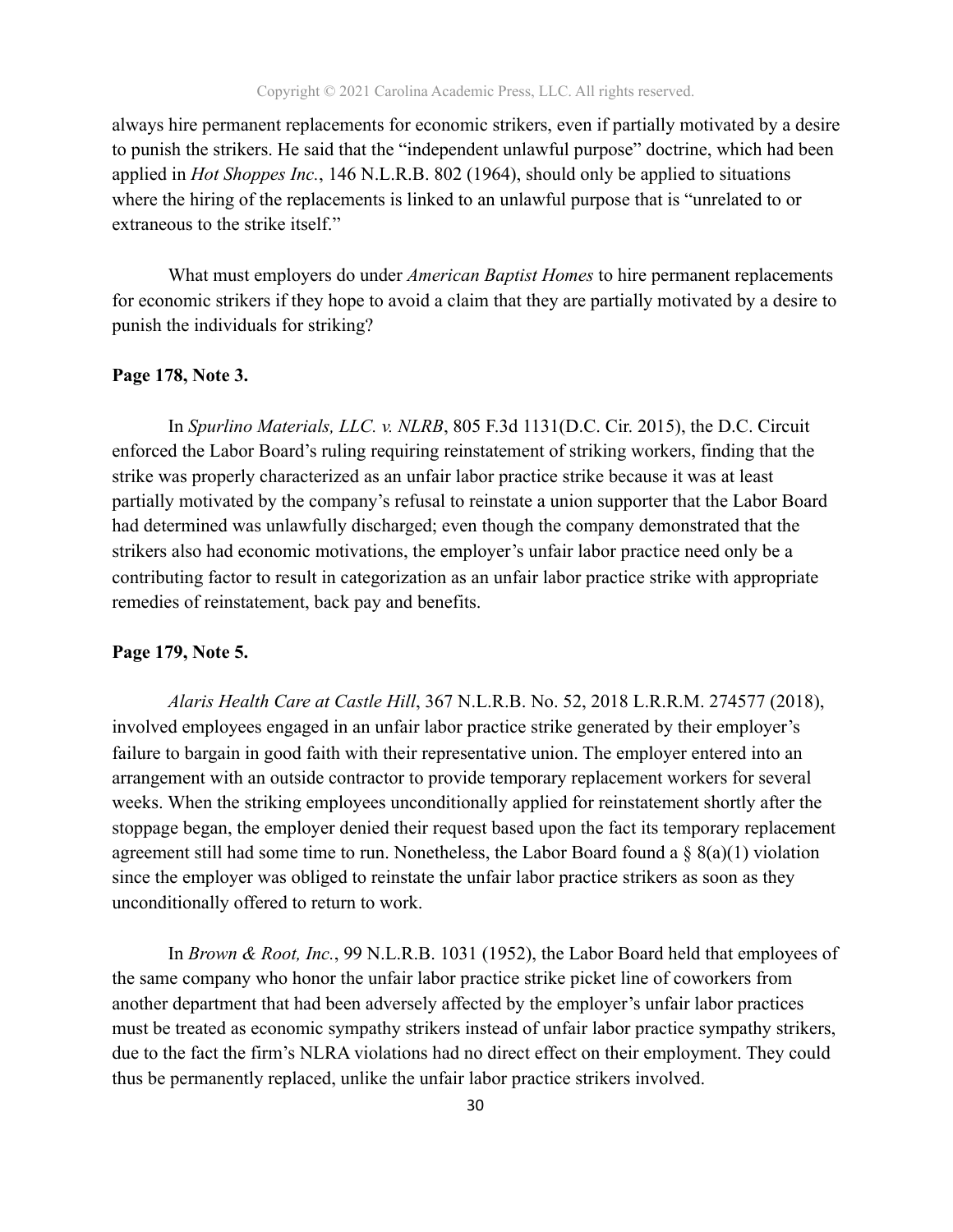#### **Page 190.**

#### **NOTE**

*Dresser-Rand Co. v. NLRB*, 838 F.3d 512 (5<sup>th</sup> Cir. 2016), concerned a company and a labor organization that had a difficult time reaching a new collective contract. The union began a four month strike, during which time the firm hired some permanent replacements and had some unit employees cross over and return to work. When the union declared the strike over, even though bargaining continued, Dresser-Rand engaged in an offensive lockout to advance its bargaining interests. When the lockout ended, the firm refused to allow the former strikers to return to the positions that had been filled by permanent replacements or crossovers, on the ground those positions were not currently vacant. Although the Labor Board had found this to violate the NLRA, the court rejected this position. Since the positions held by permanent replacements and crossovers were not then available, the firm had the right to reject the request of former strikers to return to those positions.

## 1. **Lockouts, Plant Closings and "Runaway Shops"**

#### **Page 209, Note 4.**

When an employer locks out bargaining unit employees "without providing the employees with a timely, clear, and complete offer setting forth the conditions necessary to avoid the lockout," the lockout will be found unlawful due to the failure of the bargaining parties to reach an impasse prior to the lockout. See *Alden Leeds, Inc. v. NLRB*, 812 F.3d 159 (D.C. Cir. 2016).

#### **Page 210, Note 5.**

#### *Cooper Tire & Rubber Co. v. NLRB*, 866 F.3d 885 (8<sup>th</sup> Cir. 2017),

concerned the discharge of a locked out employee who made comments to African-American replacement workers about fried chicken and watermelons. The employer refused to reinstate this person based upon the claim that his conduct had constituted unprotected racial harassment in violation of Title VII. The Labor Board found that the stray remarks in question failed to establish the type of hostile environment required for hostile environment claims, and ordered the employer to reinstate that person. The Court of Appeals agreed with the Board's interpretation of Title VII, and held that due to the absence of any "cause" for termination the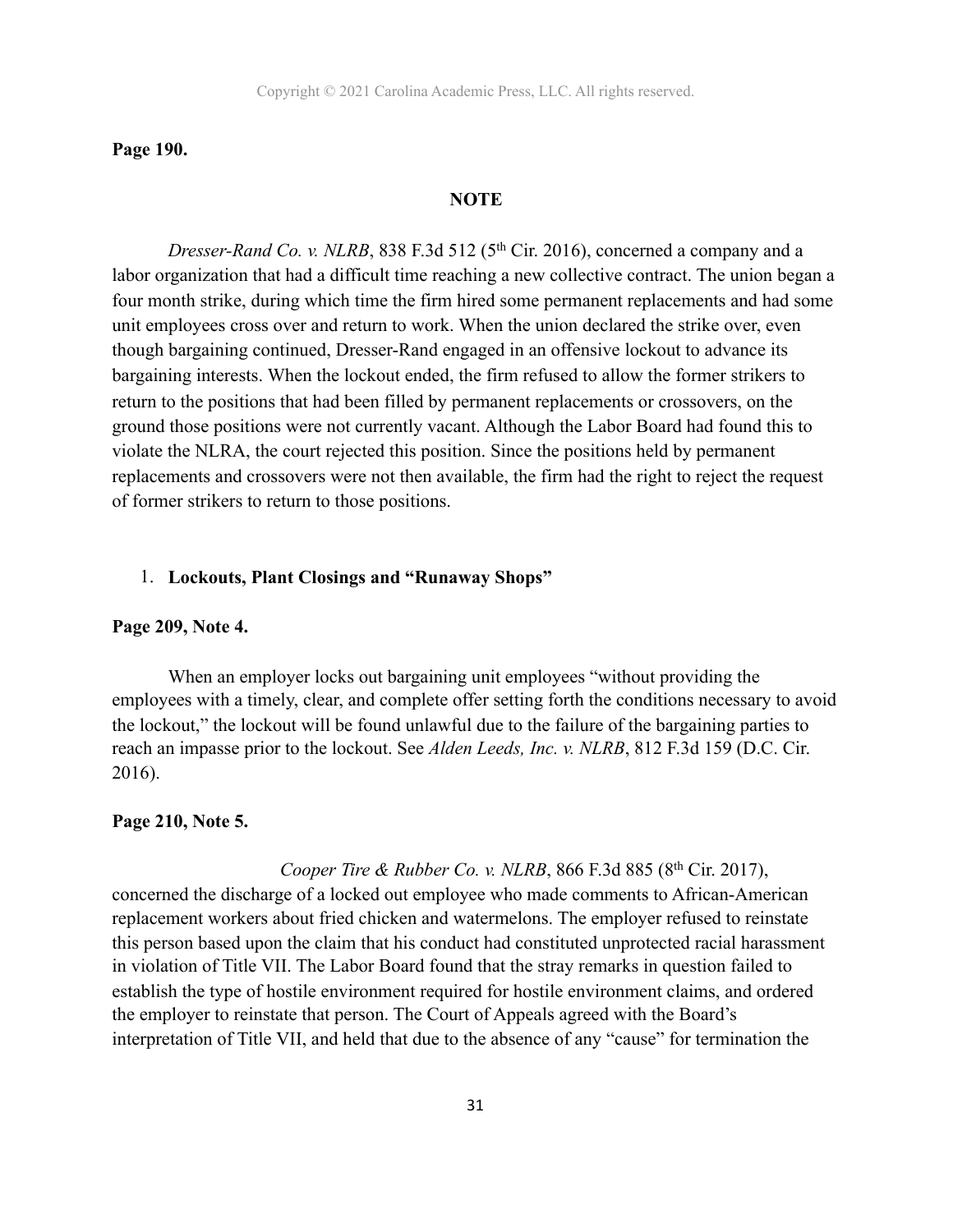discharged worker's rights under the NLRA had been violated, thus supporting the Board's order that he be reinstated.

#### **Page 219, Note 2.**

In *Amglo Kemlite Laboratories, Inc. v, NLRB*, 833 F.3d 824 (7<sup>th</sup> Cir. 2016), the court agreed with the Labor Board that an employer violated the NLRA when it transferred work to Mexico after the employees at its Illinois plant went on strike, since it found that the employer's decision had been motivated by the work stoppage. The firm president had told the Illinois employees shortly after the stoppage had begun that it was moving the work to Mexico "because of the situation" at the Illinois plant. The court also sustained the Board order requiring the firm to offer reinstatement to the workers who had been adversely affected by the transfer of their work to Mexico, and directing it to make them whole for the economic losses they had sustained.

#### 2. **Remedial Problems**

#### **Page 227, Note 1.**

 In *King Soopers, Inc. v. NLRB*, 859 F.3d 23 (D.C. Cir. 2017) the court enforced the Labor Board's ruling that job search expenses incurred by unlawfully discharged employees shouldn't be offset from interim earnings, permitting the Board to order the employer to pay for job search expenses in order to make the employee whole where the employee struggles to find new work but doesn't generate any interim earnings.

#### **SECTION II. REPRESENTATION QUESTIONS**

## A. **ESTABLISHING REPRESENTATIVE STATUS THROUGH NLRB ELECTIONS**

## **2. Defining the Appropriate Unit**

#### **Page 236, Note 1.**

In *Macy's, Inc. v. NLRB*, 824 F.3d 557 (5th Cir. 2016), cert. denied, 137 S. Ct. 2265 (2017), [on appeal from the Board's decision, cited at page 237 in the main text], the court held that the Labor Board has broad discretion when determining the scope of bargaining units, and it sustained the Board's application of its *Specialty Healthcare* test [described in the text on page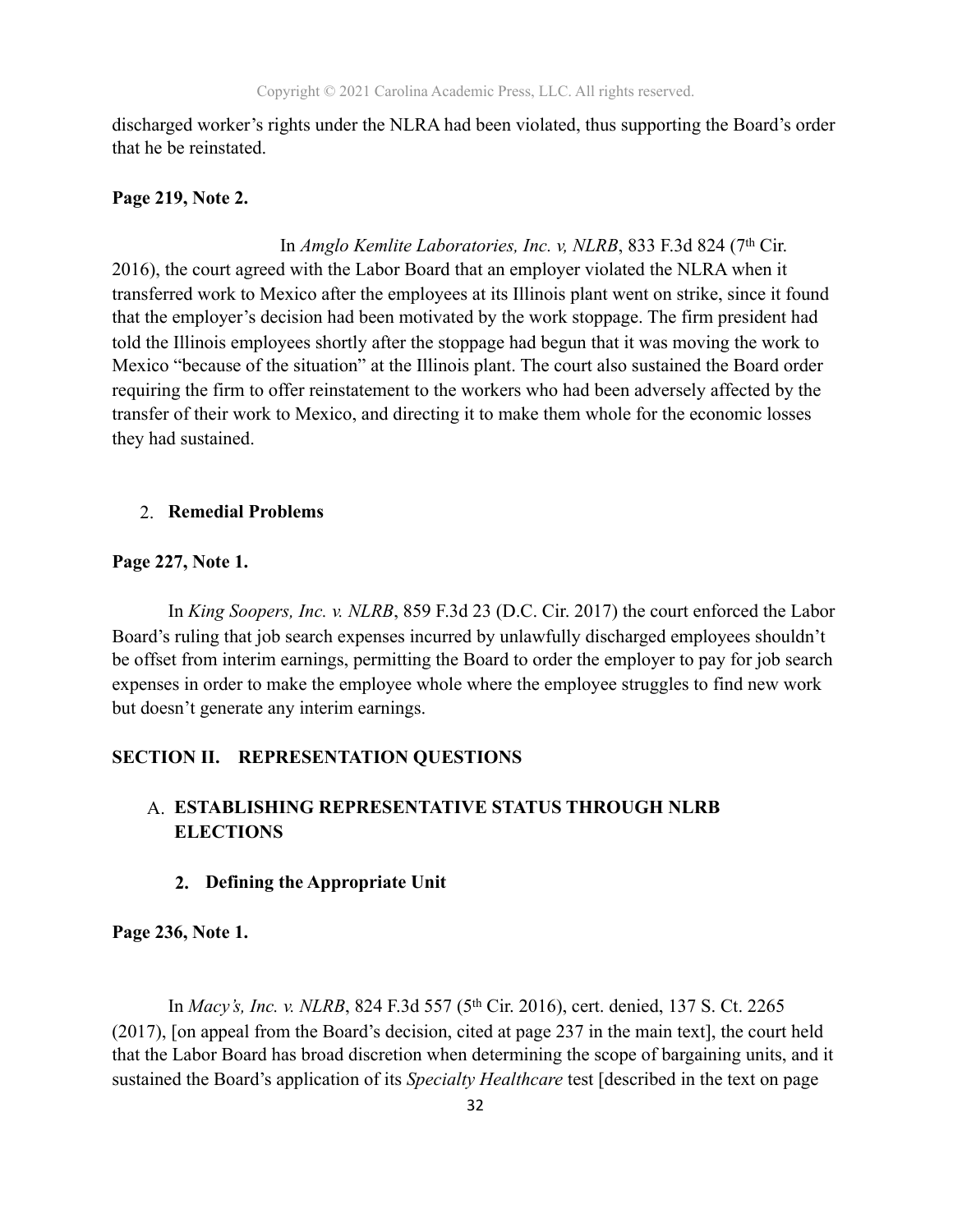237]. The Board's certification of a unit of cosmetics and fragrances employees and its rejection of a "wall-to-wall" unit of all employees in the store or alternatively all selling employees was thus appropriate. There was little evidence of interchange between the cosmetics and fragrances employees and other selling employees at the department store in question, and the department was organized as a separate department supervised by a separate sales manager and located in a distinct area of the store. Seven other circuit courts subsequently upheld the Board's *Specialty Healthcare* test, which came to be known as the "micro unit" test. See *Rhino Northwest, LLC v. NLRB*, 867 F.3d 95 (D.C. Cir. 2017)(approving the test as a reasonable formulation drawn from Board precedent and citing decisions to the same effect from the Second, Third, Fourth, Sixth, Seventh, and Eighth circuits). The test was also used to justify organizing of graduate students department-by-department rather than university-wide. See *Yale Univ*., N.L.R.B. No. 01- RC-183014, Jan. 17, 2017 (election order permitting graduate students in nine academic departments to organize as individual bargaining units). There remain, of course, limits on the Board's discretion. *See, e.g.*, *NLRB v. Tito Contractors, Inc.*, 847 F.3d 724 (D.C. Cir. 2017) (setting aside Board's certification of company-wide unit where the business comprised two discrete halves, consisting of a labor side and a recycling side, and Board failed to consider the lack of interchange between the two groups and significant differences regarding the wages, hours, and working conditions between the two groups).

However, in *PCC Structurals, Inc*., 365 N.L.R.B. No. 160, 210 L.R.R.M. 1325 (2017), the Trump Board overruled *Specialty Healthcare*, setting aside a regional director's decision to allow a union to limit an election to 100 welding employees at a manufacturing company with a workforce of more than 2,500. On remand, the regional director was instructed to apply the traditional community-of-interest test utilized prior to 2011, which entails considering the interests of all employees, within and without the proposed unit, without regard for whether they possess an overwhelming community of interests. See *United Operations, Inc*., 338 N.L.R.B. 123 (2002). The Board also made clear that *Specialty Healthcar*e is overruled as it applied to non-acute healthcare facilities.

When the Labor Board determines whether a proposed unit is appropriate, it need not decide whether this group would constitute the most appropriate unit, but only whether the included employees share a sufficient "community of interest" to render this "an appropriate unit." See *Cargill, Inc. v. NLRB*, 851 F.3d 841 (8th Cir. 2017).

#### **Page 237, Note 2.**

For a number of years, the Labor Board has struggled with the question regarding when it should allow multi-employer bargaining units where the employees from one firm are sent to work for another firm. Earlier Board decisions had held that such multi-employer units would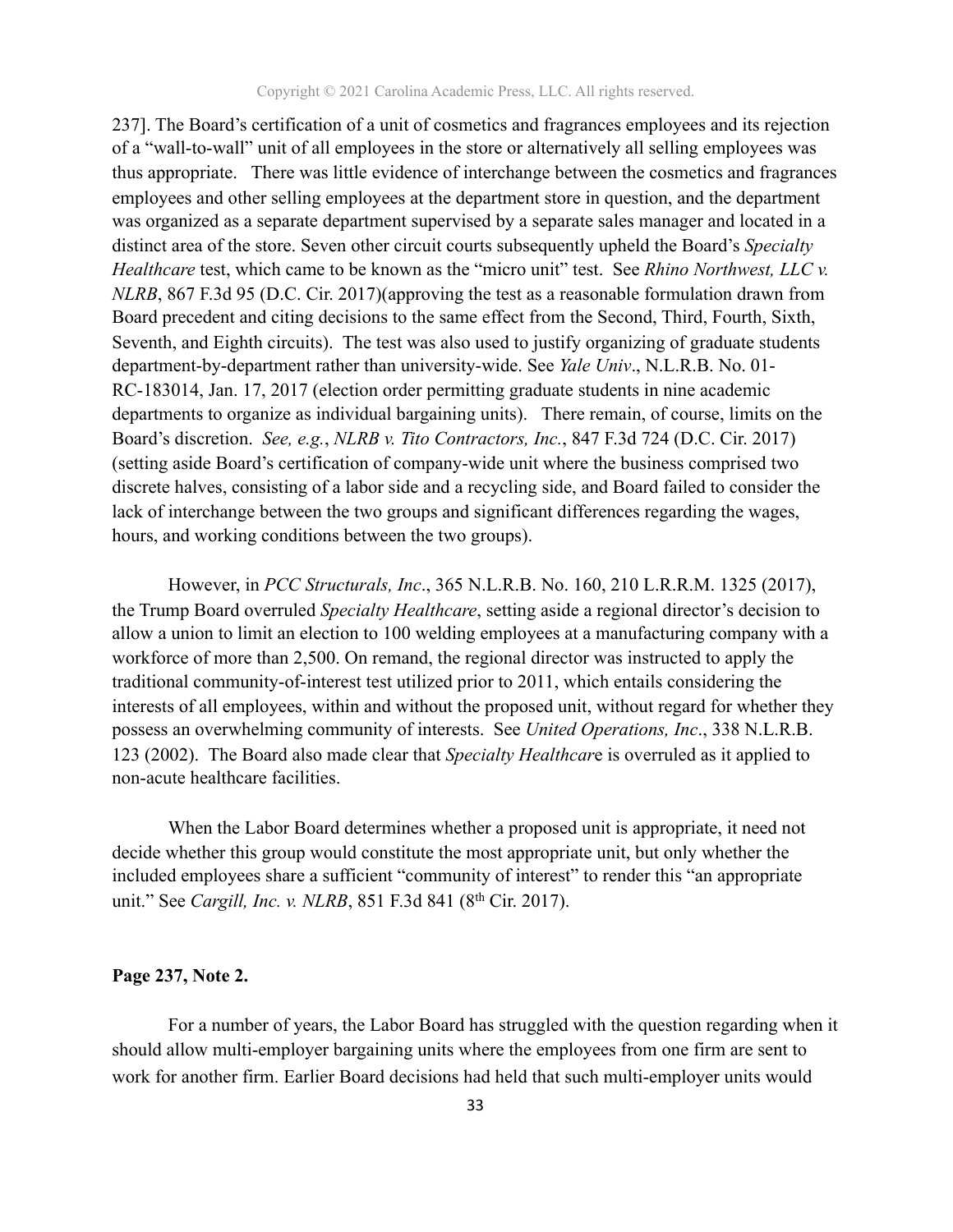only be appropriate if both employers consented to the arrangement. In *Miller & Anderson, Inc.*, 364 N.L.R.B. No. 39, 206 L.R.R.M. 1885 (2016), a divided Labor Board held that such jointemployer units would be acceptable, despite objections from either employer, where the employees in question share a community of interest.

 In *Hy-Brand Industrial Contractors, Ltd*., 365 N.L.R.B. No. 156, 210 L.R.R.M. 1261 (2017), the Trump Board overturned *Browning-Ferris Indus. of Calif.,* 362 N.L.R.B. No. 186 (2015), returning to the principles governing joint employer status determinations that existed previously: a requirement of direct and immediate control. In 2018, the Labor Board reconsidered its 2017 *Hy-Brand Industrial Contractors, Ltd.* decision. It overturned its previous approach, and decided not to overturn *Browning-Ferris Indus. of Calif. Hy-Brand Industrial Contractors, Ltd.*, 366 N.L.R.B. No. 26, 210 LRRM 1869 (2018). In late 2018, a divided D.C. Circuit upheld the Board's *Browning-Ferris Industries of Calif.* approach, but found that the Board had failed to apply those standards properly. The court held that the Board did not properly distinguish between forms of indirect control that affect "workers' essential terms and conditions" and those that are "intrinsic to ordinary third-party contracting relationships." *Brown-Ferris Industries of Calif. v. NLRB*, 911 F.3d 1195 (D.C. Cir. 2018). On remand, the Board held that Browning-Ferris was not a joint employer with the staffing firm where it did not exercise significant control over their job functions. *Browning-Ferris Industries*, 32-CA-160759 (2020). In *McDonald's USA LLC*, 368 N.L.R.B. No. 134, 2019 L.R.R.M. 476336 (2019), a closely divided Labor Board held that McDonald's USA could not be held jointly liable with several of its franchises for violations committed by those franchises, since there was no evidence that McDonald's USA exercised any "direct and immediate control" over the franchise employees. In February of 2020, the Labor Board issued a new joint employer rule requiring a firm to exercise "substantial, direct, and immediate" control over the important elements of a worker' job, like hiring, firing, and discipline, before it can be considered a joint employer with the primary company involved. *Bloomberg Daily Labor Report* (Feb. 25, 2020).

#### **Page 238, Note 4.**

 In *Loomis Armored US, Inc.*, 364 N.L.R.B. No. 23, 206 L.R.R.M. 1605 (2016), the Labor Board overruled the prior *Wells Fargo Armored Service Corp.* decision and held that an employer that voluntarily recognizes a "mixed guard union" must continue to recognize and bargain with that union until it has evidence the labor organization has lost its majority support. The Board majority indicated that the *Wells Fargo* decision had created an "unwarranted exception" from the general rule that once an employer grants voluntary recognition to a union, it must continue to recognize that organization until the union has actually lost its majority support.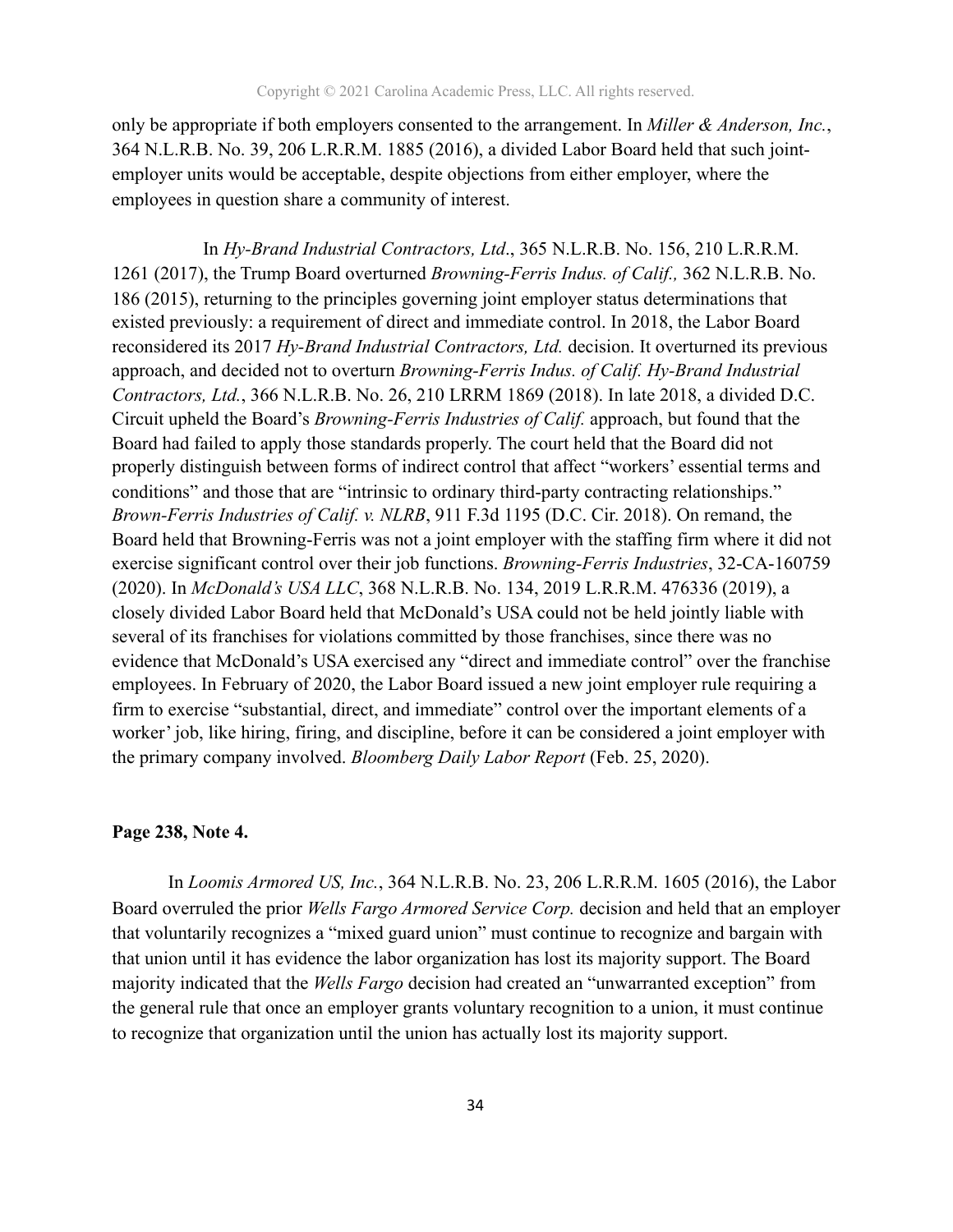In *Bellagio, LLC v. NLRB*, 863 F.3d 839 (D.C. Cir. 2017), the court held that an employer that operates a hotel and casino did not unlawfully refuse to bargain with a union certified by the Labor Board as the representative of surveillance technicians in a unit that included non-guard employees. Since the surveillance technicians maintain comprehensive camera footage of resorts and control access to all sensitive areas of casinos, they constitute "guards" under Section 9(b)(3) of the NLRA and cannot be included in units with non-guard employees.

#### **3. The Conduct of Representation Elections**

#### **Page 244, Note.**

 *NP Lake Mead d/b/a Fiesta Henderson Casino Hotel*, \_\_ N.L.R.B. No. \_\_ 2020 NLRB Lexis 69 (2020), involved the validity of a representation election won by the union during which a Board agent told a pro-union voter to remove a union button while they voted. Although the regional director decided that a new election should be conducted, the Board held that the prior election should only be overturned if it is clear that the Board agent's conduct caused actual harm to the election process.

 Although the Labor Board endeavors to require "laboratory conditions" surrounding representation elections, the fact that perfect conditions were not maintained does not ipso facto result in the setting aside of election results, so long as no coercive conduct poisoned the fair and free choice which employees are entitled to make. See *Advanced Disposal Services East, Inc. v. NLRB*, 820 F.3d 592 (3rd Cir. 2016).

#### **Page 246.**

#### **NOTE**

 In *Guardsmark, LLC*, 363 N.L.R.B. No. 103, 205 L.R.R.M. 1513 (2016), the Labor Board modified the rules applicable to mail ballot elections, which had allowed employers to conduct "captive audience" meetings with employees up to twenty-four hours prior to the time ballots were actually mailed to potential voters, and held that the prohibition begins twenty-four hours prior to the time ballots are *scheduled* to be mailed to potential voters.

#### **Page 246, Note 1.**

 In *Associated Builders & Contractors of Texas v. NLRB*, 826 F.3d 215 (5th Cir. 2016), the court sustained the authority of the Labor Board to expedite the scheduling of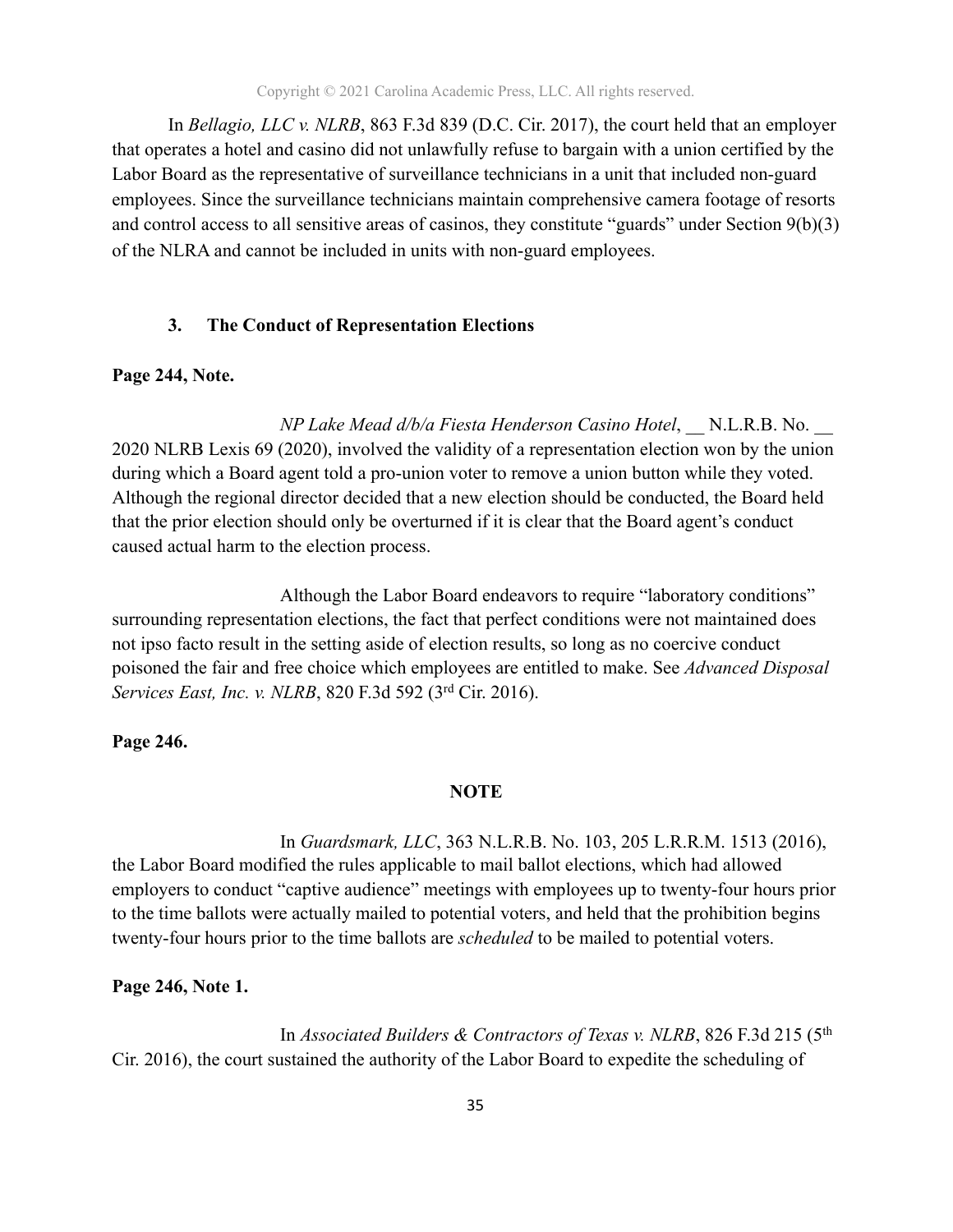representation elections by conducting such elections before considering the validity of employer objections to those elections.

 Although the Labor Board's "quickie election rules" sped up union organization drives from a median of 39 days to election in 2014-15 to a median of 24 days in 2016-17, union win rates overall remained nearly unchanged. Only in the most rapid election those lasting two weeks or less—was a significant advantage for unions apparent. *Labor Board Rule to Speed Up Union Elections Shows Mixed Results*, Daily Lab. Rep. (BNA) No. 83, at AA-3, May 2, 2017. In late 2019, the Labor Board modified its procedures for representation elections by extending the deadlines that had been established during the Obama administration. The Board will now suspend the holding of an election until it can resolve disputes over whether a proposed bargaining unit is appropriate and a determination regarding the individuals qualified to vote in the proposed election. *Union Elections Slower, More Complex, Under NLRB Change*, Daily Lab. Rep. (BNA) Dec. 13, 2019.

#### **Page 249, Note 8.**

 In *Care One at Madison Avenue, LLC v. NLRB*, 832 F.3d 351 (D.C. Cir. 2016), the court found that an employer violated the NLRA when a few days prior to a representation election it used a video tape depicting several union-eligible healthcare employees' images to convey the message that these employees opposed union representation, where the employees pictured had not consented to the inclusion of their smiling faces on that anti-union video.

#### **Page 250, Note 9.**

 When pro-union employees threatened physical harm to workers who did not vote for the union in a representation election and possible damage to their vehicles, that would be the basis for setting aside the union's election victory where the threats were heard by a number of employees shortly prior to the election and the union won by only two votes. *Manorcare of Kingston PA, LLC v. NLRB*, 823 F.3d 81 (D.C. Cir. 2016). On the other hand, where one of six sales associates threatened to slash the tires of a fellow worker if she did not vote for the union in a Labor Board election, the Board and the Eighth Circuit refused to overturn the election in favor of union representation since the employee who made the threat was not acting as a union agent when he allegedly made the threat. *Dolgencorp LLC v. NLRB*, 950 F.3d 540 (8th Cir. 2020).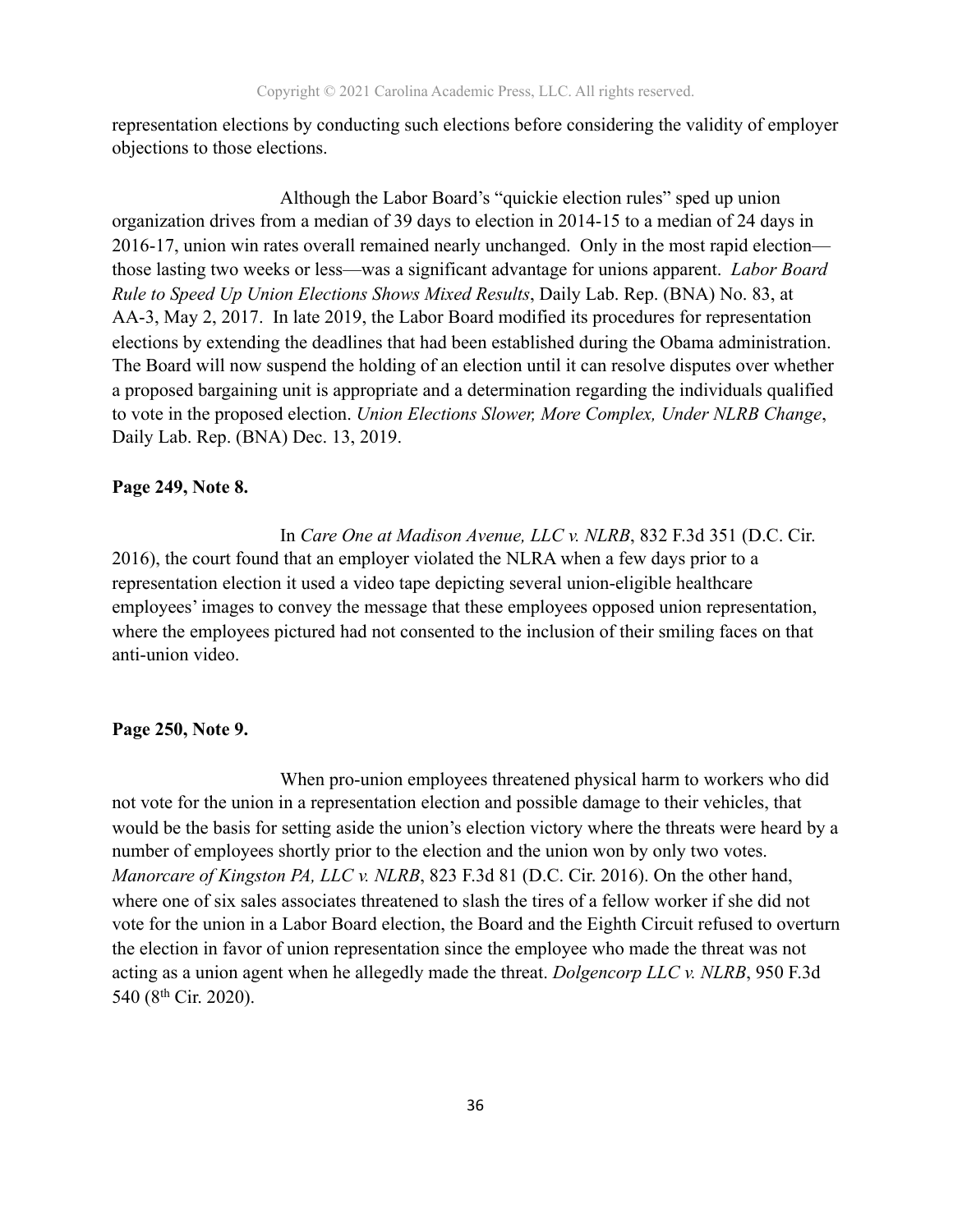#### **Page 258, Note 3.**

 The Ninth Circuit recently reaffirmed the narrow applicability of the *Leedom v. Kyne* exception, finding that the party seeking judicial review must not only establish that the NLRB exceeded its statutory authority, but also that the party would be "wholly deprived" of a means to vindicate its statutory rights if a court did not review the order. Where intervention in the pending unfair labor practice proceeding was a possible alternative path to challenge the Board's determination under section 10(k) resolving a dispute between rival unions over whose members should perform particular work, the Board's order was not a final decision subject to judicial review. *Pac. Mar. Ass'n v. NLRB*, 827 F.3d 1203 (9th Cir. 2016).

## **B. ESTABLISHING REPRESENTATION STATUS THROUGH UNFAIR LABOR PRACTICE PROCEEDINGS**

#### **Page 269, Note 2.**

 When a repair shop with two employees discharged those persons after they openly supported a union, it was ordered to reinstate the two workers and to recognize their union. The Board's decision to skip a representation election was based upon the egregious anti-union behavior by the employer that would have made it extremely difficult to conduct a fair election. *RAV Truck & Trailer Repairs, Inc.*, \_\_ N.L.R.B. No. \_\_ 2020 NLRB Lexis 96 (2020).

#### **Page 269 Note 4.**

In *Novelis Corp. v. NLRB*, 885 F.3d 100 (2d Cir. 2018), the court refused to enforce a *Gissel* bargaining order despite significant employer unfair labor practices committed prior to the Board election, where the company had complied with a  $\S$  10(j) injunction, there had been a substantial lapse of time between the representation election and the final Board order, and there had been a significant degree of employee turnover since the prior election,

#### **C. DURATION OF THE DUTY TO BARGAIN**

#### **Page 281, Note 2.**

*Pinnacle Foods Group, LLC*, 368 N.L.R.B. No. 100, 2019 L.R.R.M. 401589 (2019), involved a labor organization that had been certified but had failed to achieve a bargaining agreement within the following twelve months. While negotiations continued, a unit member filed a decertification petition fifteen months following the initial certification. Shortly thereafter, the union filed a charge alleging that the employer had violated the NLRA by not making itself regularly available for bargaining during the certification year. The employer and the union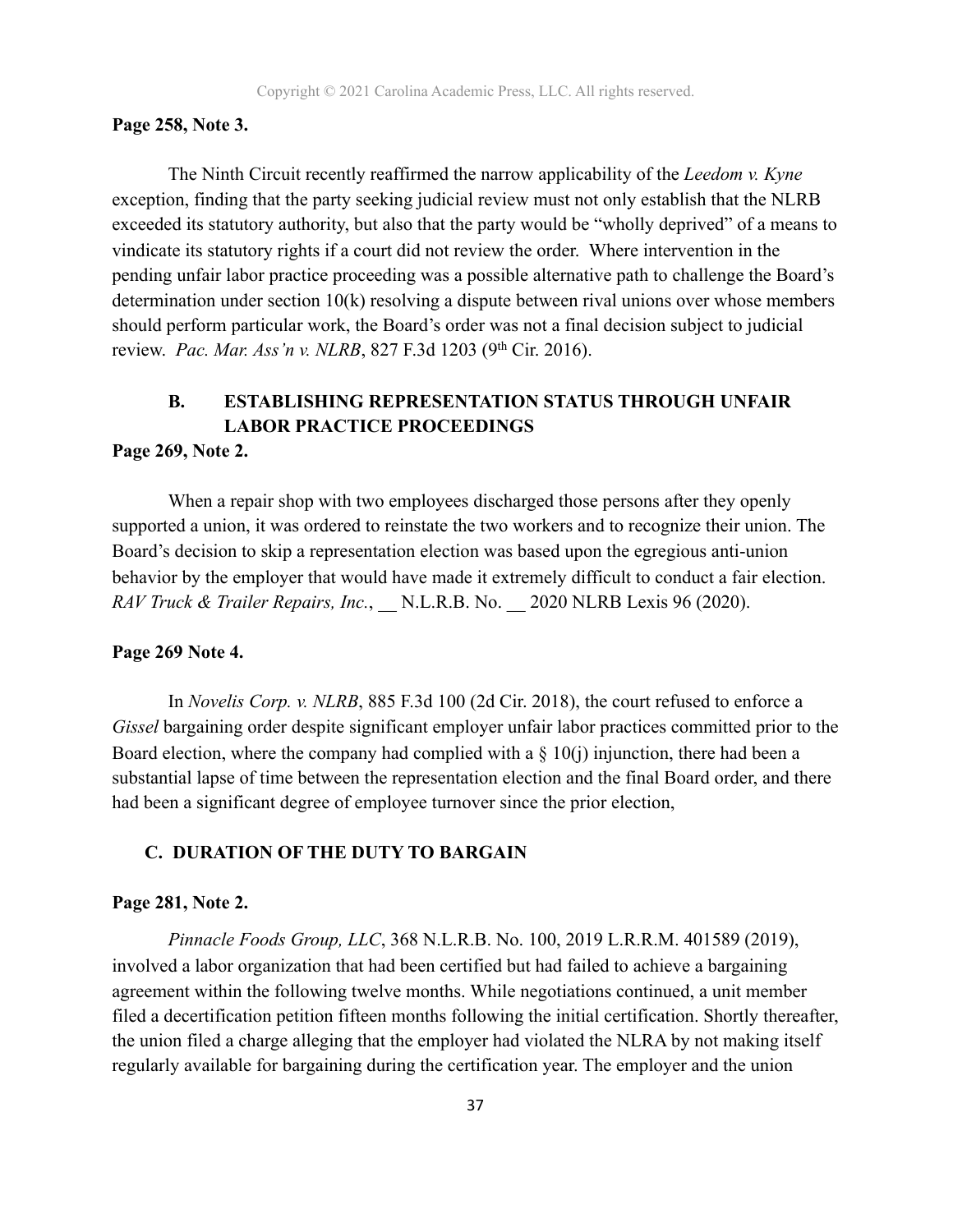settled this charge by agreeing to extend the certification bar for seven months, without the employer admitting any wrongdoing. A divided Labor Board held that since the individual who filed the decertification petition had not consented to the employer-union agreement extending the certification period, his decertification petition was timely, allowing the Board to conduct an immediate decertification election.

#### **Page 281, Note 3.**

 In March of 2020 the Labor Board adopted a new rule applicable to voluntary recognition situations which rejected the *Lamons Gasket* approach and reinstated the *Dana Corp.* approach that would allow employees or rival labor organizations to challenge the validity of voluntary recognitions forty-five days following such recognitions. *Employment Law 360* (March 31, 2020).

#### **Page 282, Note 5.**

In *NLRB v. Lily Transportation Corp.*, 853 F.3d 31 (1<sup>st</sup> Cir. 2017), the court sustained the Labor Board's rule providing unions recognized by successor employers with a "reasonable period of time" before anyone could challenge the majority support of the unions involved.

#### **Page 287, Note 1.**

 In *Pac. Coast Supply, LLC v. NLRB*, 801 F.3d 321 (D.C. Cir. 2015), the court offered insight on the extent of the employer's burden to prove that the union has in fact lost majority support in order to justify unilateral withdrawal of recognition from an incumbent union. The employer withdrew support from a union that it had recognized as the representative of its 15 drivers and material handlers for nearly 50 years, relying on brief written statements from eight employees who expressed a desire to leave the union. The statements were written in English, although five of the employees testified that they spoke or wrote only limited English. Further, at least four of the statements could be interpreted as requests to leave union membership rather than to drop the union as their bargaining representative. The court upheld the Board's determination that the employer had failed to show that all eight statements unambiguously indicated lack of support for the union as bargaining representative, and that unilateral withdrawal of recognition therefore violated section 8(a)(5).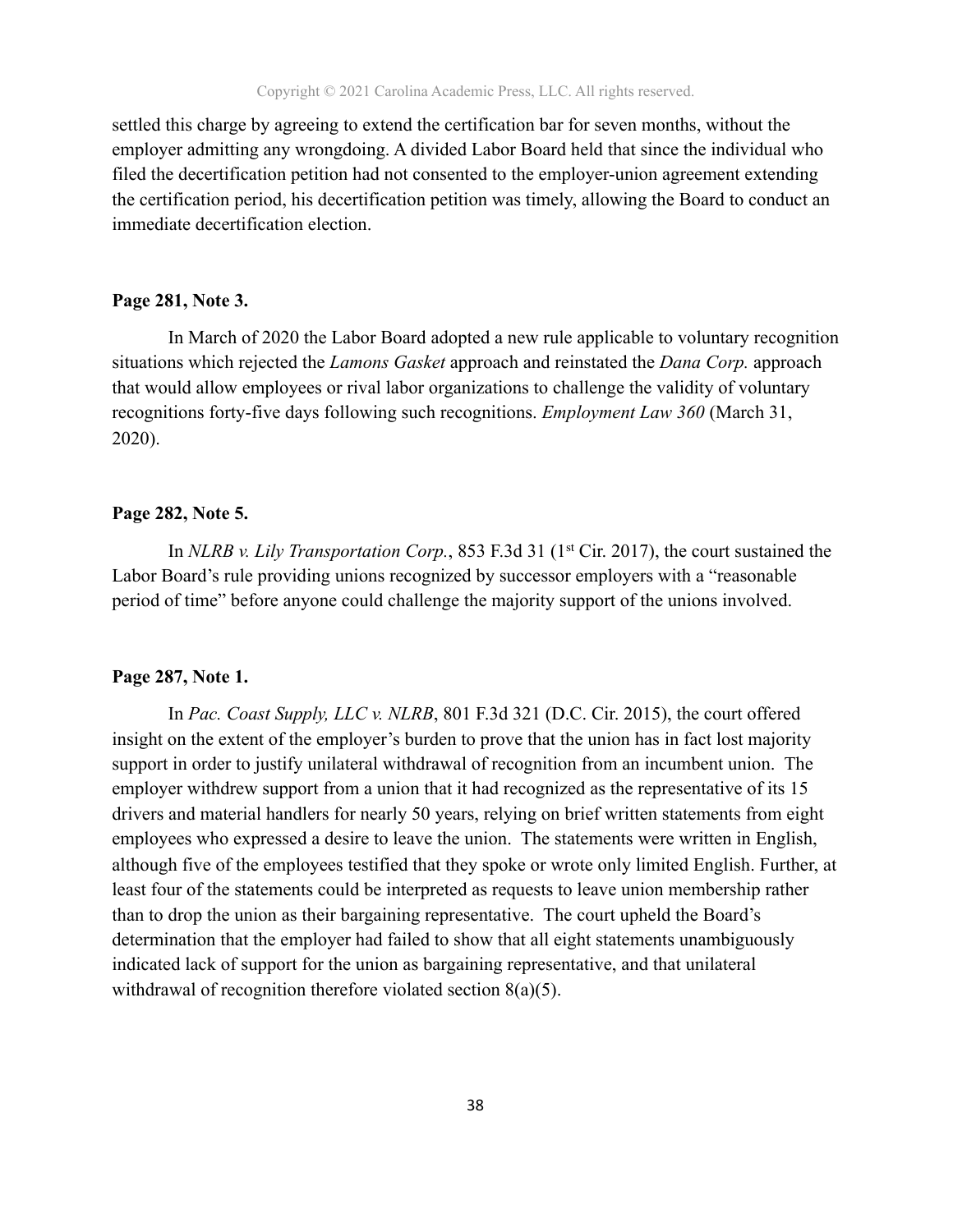#### **Page 287, Note 2.**

 When an employer receives a petition signed by a majority of bargaining unit members that might indicate that they no longer wish to be represented by the incumbent union, but which includes ambiguous language that does not clearly state that the signers no longer wish to be represented, the employer's withdrawal of recognition is likely to be found a § 8(a)(5) violation. See *Liberty Bakery Kitchen, Inc.*, 366 N.L.R.B. No. 19, 210 L.R.R.M. 1845 (2018).

#### **Page 287, Note 3.**

*Polycon Indus., Inc. v. NLRB*, 821 F.3d 905 (7<sup>th</sup> Cir. 2016), concerned an employer that withdrew recognition from the incumbent labor organization based upon a decertification petition signed by a majority of employees which it received after an oral agreement for a new collective contract had been reached but before a formal written agreement had been executed. The court sustained the Labor Board's finding of an  $8(a)(5)$  violation, based upon the fact the recognition withdrawal had taken place after the bargaining parties had reached an oral agreement for the new contract. In *Silvan Industries*, 367 N.L.R.B. No. 28, 212 L.R.R.M. 1756 (2018), however, the Labor Board held that an employer did not act improperly when it filed a representation election petition challenging the majority status of a labor organization that had won a Board election a year earlier and had finally negotiated a bargaining agreement with the employer where unit employees had petitioned the employer asking it to terminate union representation after the parties had reached an agreement but before the date the agreement was to take effect.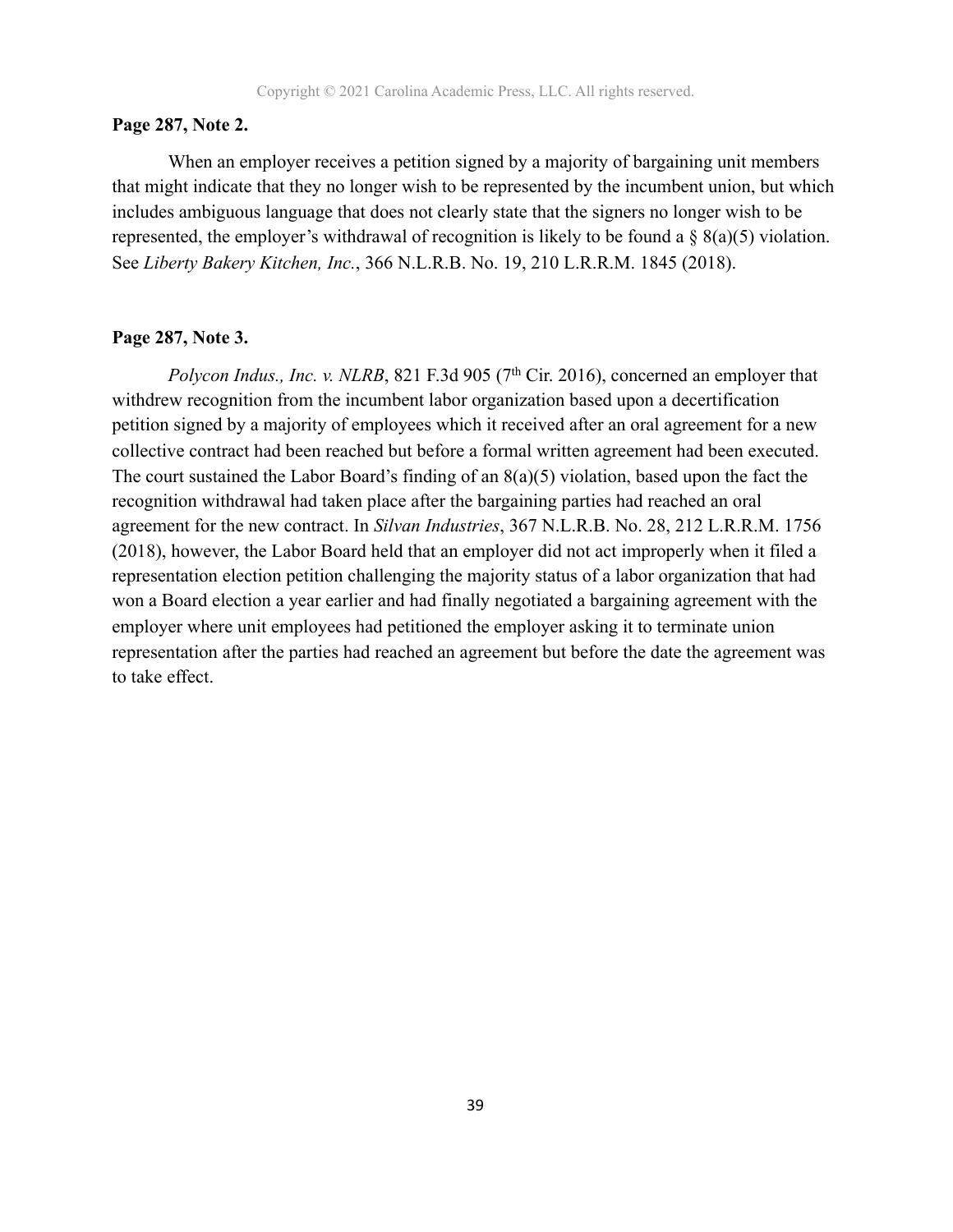#### **Part Three**

#### **UNION COLLECTIVE ACTION**

#### **SECTION III. ORGANIZATIONAL AND RECOGNITIONAL PICKETING**

#### **SECTION IV. SECONDARY PRESSURE**

#### B. **COMMON SITUS PROBLEMS**

#### **Page 371, Note 3.**

*NLRB v. IAB Local 229*, 941 F.3d 902 (9<sup>th</sup> Cir. 2019), involved a wage dispute between Local 229 of the International Association of Bridge and Iron Workers and Western Concrete Pumping (WCP) over a parking lot construction which generated a work stoppage by the union. When Local 229 encouraged employees of Commercial Metals Company, which worked with WCP, to also stop work on the construction project, the Labor Board found a  $\S$  8(b)(4)(B) violation. Local 229 appealed the Board's decision, claiming that application of  $\S 8(b)(4)(B)$  to such appeals to the employees of secondary firms violated the Free Speech section of the First Amendment, and the § 8(c) free speech section of the NLRA. The Ninth Circuit rejected these claims, finding that the NLRA ban "carries no unconstitutional abridgement of free speech" since even peaceful picketing can violate that ban.

#### **D. CONSUMER PICKETING**

#### **F. HOT CARGO AGREEMENTS**

**Page 408.** 

#### **NOTE**

To find a violation of  $\S$  8(e), there must be evidence of an express or implied agreement between a labor organization and an employer. If an employer unilaterally decides to sever a relationship with a nonunion party, no violation may be found, even if the employer's decision was induced by the union's use of coercive measures. See *Am Steel Erectors v. Local Union No. 7*, 815 F.3d 43 (1st Cir. 2016).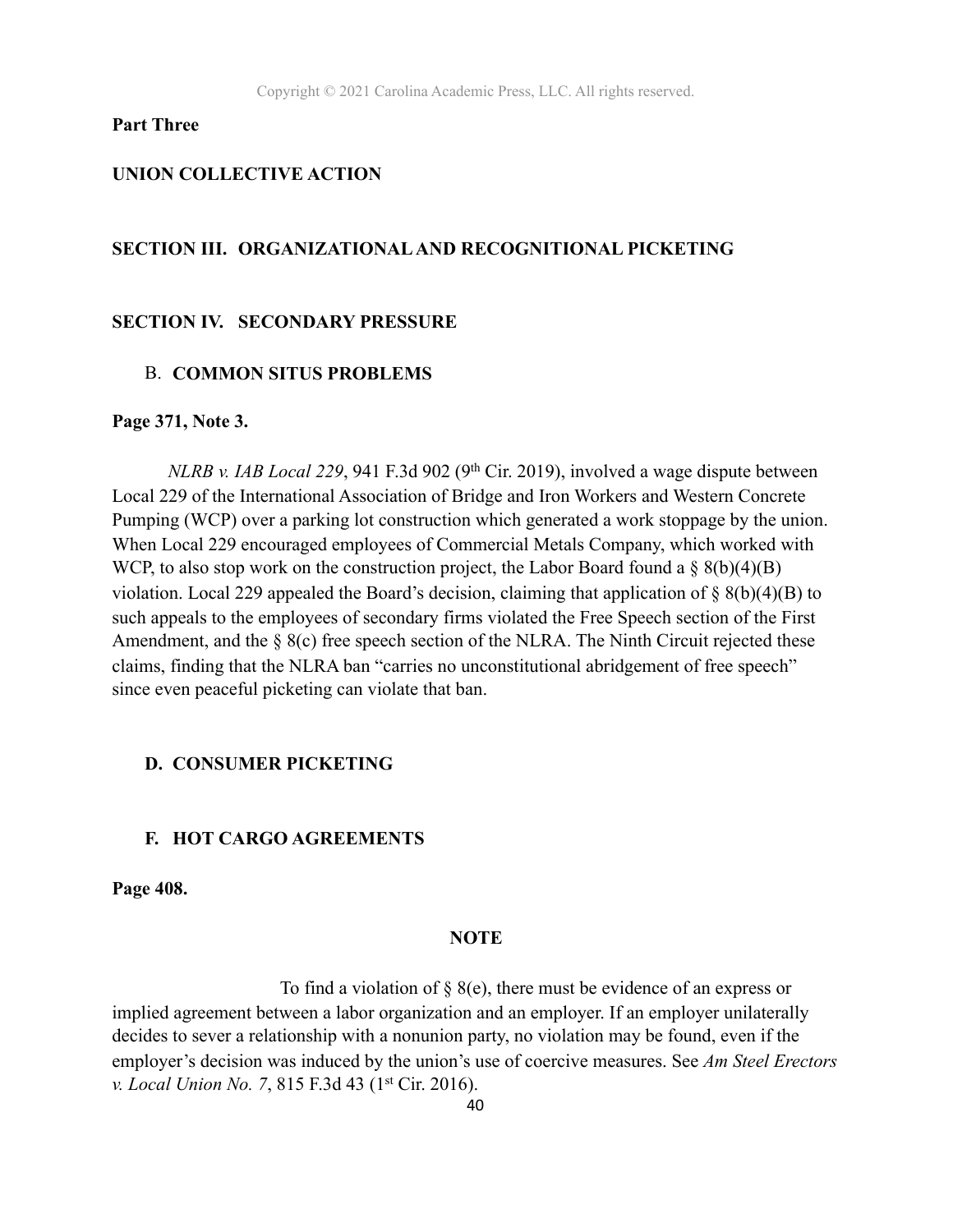## **SECTION V. JURISDICTIONAL DISPUTES**

## **SECTION VII. NATIONAL LABOR RELATIONS ACT PREEMPTION**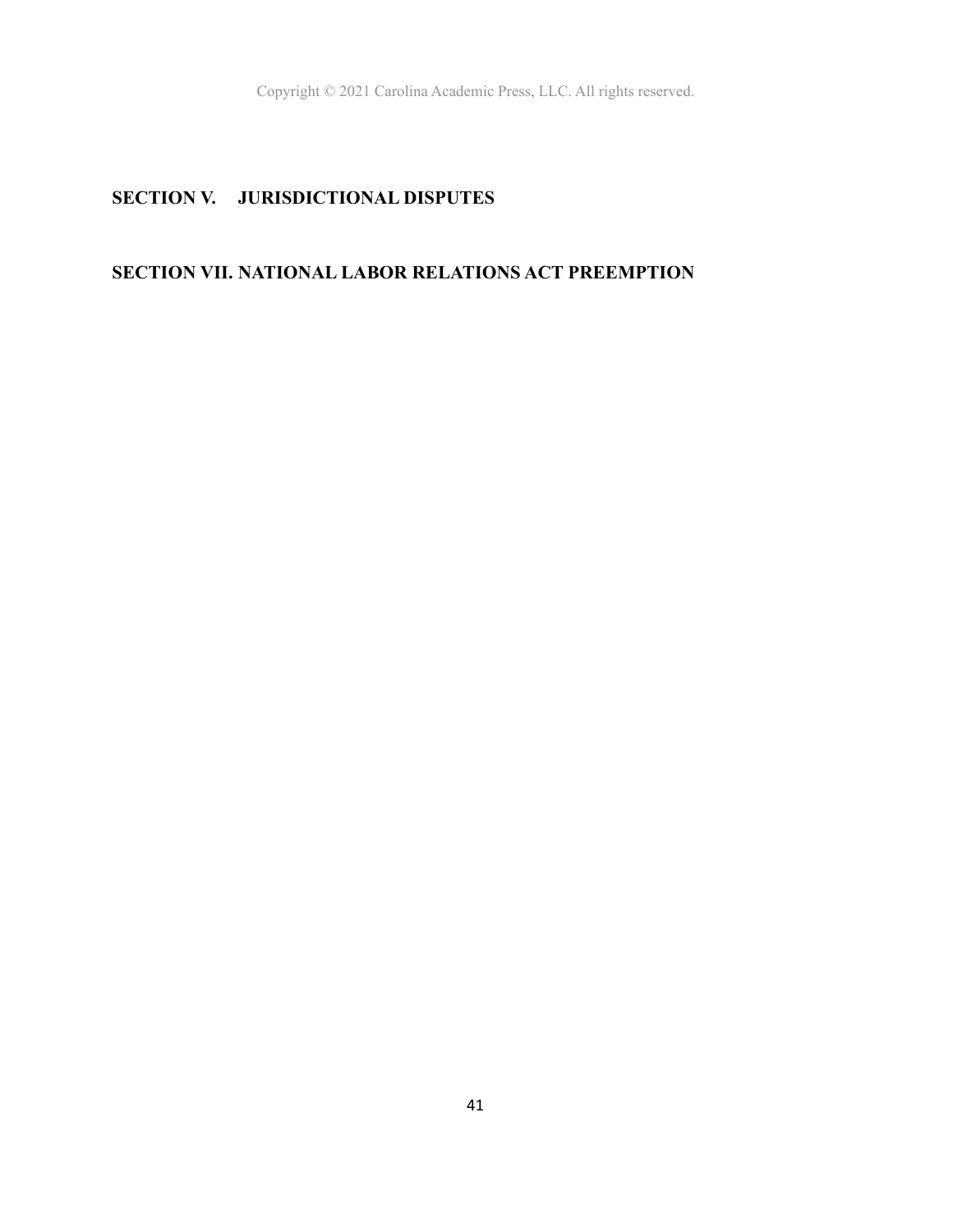## **Part Four**

#### **COLLECTIVE BARGAINING**

#### **SECTION I: THE DUTY TO BARGAIN COLLECTIVELY**

#### **A. EXCLUSIVE REPRESENTATION AND MAJORITY RULE**

#### **B. THE NATURE OF THE DUTY TO BARGAIN**

#### **1. Good Faith**

#### **2. Bargaining Remedies**

#### **Page 537, Note 6.**

 In *HTH Corp. v. NLRB*, 823 F.3d 668 (D.C. Cir. 2016), the court reaffirmed the rule enunciated in *Unbelievable*, and held that the Labor Board lacks the statutory authority to require even pervasive NLRA violators to pay charging party and NLRB attorney fees, since the statute does not authorize the imposition of such monetary penalties. Similarly, in *Camelot Terrace, Inc. v. NLRB*, 824 F.3d 1085 (D.C. Cir. 2016), while the court enforced part of the Labor Board's decision [cited in the main text on page 538] ordering employers to pay a union's bargaining expenses as a remedy for serious unfair labor practices, the court refused to enforce the portion of the Board's order requiring payment of litigation costs, citing *HTH Corp*.

 On the other hand, in *Heartland Plymouth Court MI, LLC v. NLRB*, 838 F.3d 16 (D.C. Cir. 2016), the D.C. Circuit ordered the Labor Board to reimburse an employer for attorneys' fees it incurred in successfully challenging the Board's unfair labor practice ruling in a situation where the NLRB had followed its policy of nonacquiescence and resisted a result that it knew would follow as a result of circuit precedent, amounting to bad faith litigation. The court faulted the Board for allowing the employers to file for judicial review in a circuit with adverse precedent rather than seeking enforcement of its own order in another circuit where its preferred policy had been accepted.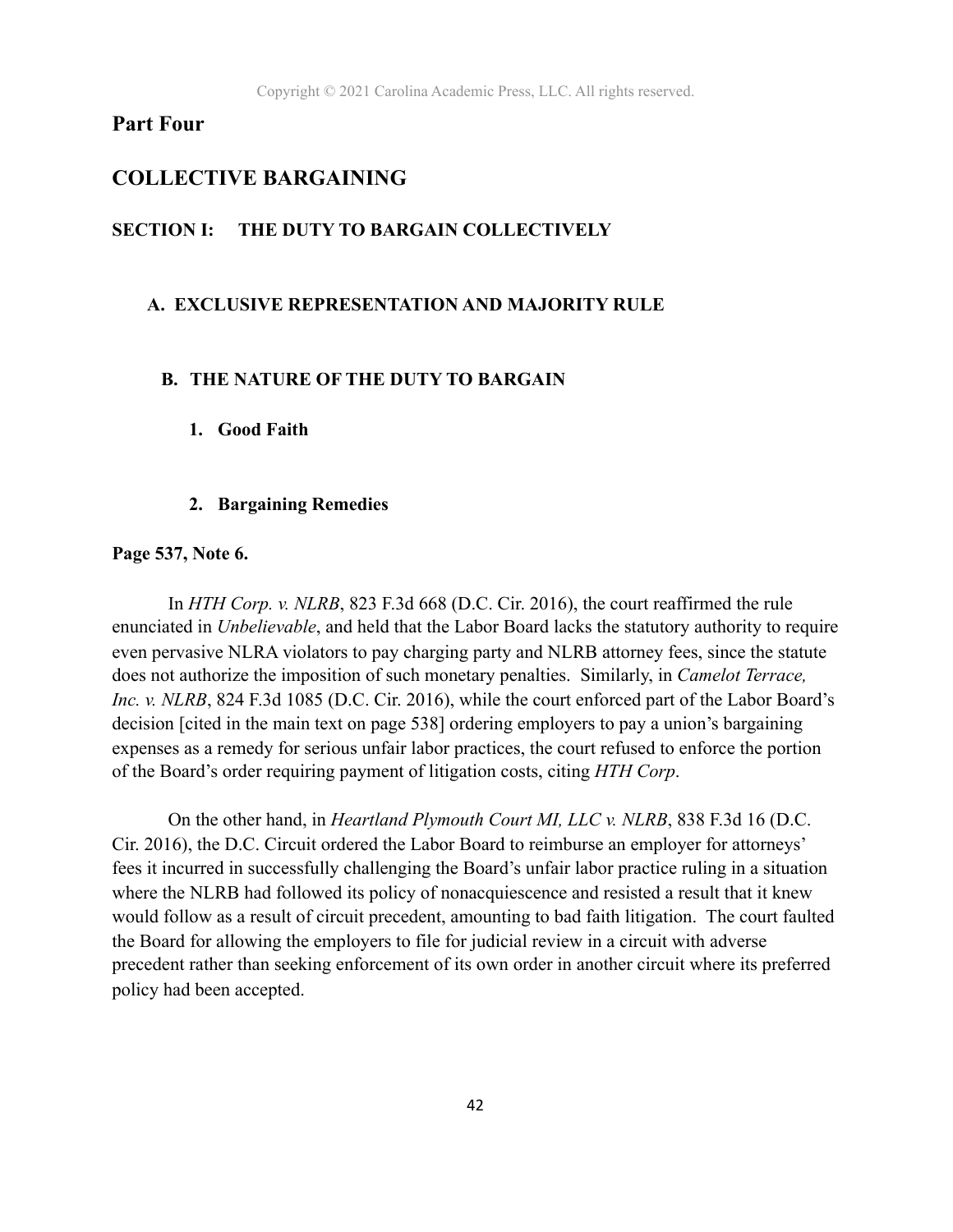#### **3. , 22-CAUnilateral Action**

#### **Page 543, Note 1.**

In *Parsons Elec., LLC v. NLRB*, 812 F.3d 716 (8<sup>th</sup> Cir. 2016), the court found that an employer unlawfully changed its policy on employee breaks without giving the union notice or an opportunity to bargain, deferring to the Labor Board's conclusion that the employer made significant changes that were material to employees. The break policy was contained in an employee handbook maintained pursuant to the management rights clause in the collective agreement.

 Although the Labor Board had previously held that employers could only make unilateral changes to working conditions during the life of collective bargaining agreements where the contract provided the employer with a "clear and unmistakable waiver," in *Huber Specialty Hydrates*, 369 N.L.R.B. No. 32, 2020 NLRB Lexis 78 (2020), it decided that such changes could be made so long as they seem to fall within the scope of a contractual provision giving the employer the right to act unilaterally.

In *Dixie Elec. Membership Corp. v. NLRB*, 814 F.3d 752 (5<sup>th</sup> Cir. 2016), the court held that an employer violated the duty to bargain when it unilaterally altered the scope of the established bargaining unit during the term of the existing contract by reclassifying chief systems operators and systems operators as "supervisors" and removing those persons from the unit. On the other hand, in *Phillips 66*, 369 N.L.R.B. No. 13, 2020 NLRB Lexis 39 (2020), the Board held that Phillips 66 did not violate the duty to bargain when after five health and safety shift specialists voted to join the existing United Steelworkers bargaining unit it unilaterally demoted them to lower-paid positions. Phillips 66 insisted that since such persons became "incident commanders" during safety emergencies they constituted supervisory personnel who were ineligible for union representation. Phillips 66 insisted on having these persons demoted to nonsupervisory positions, and only carried out their demotions after the parties had reached a good faith impasse which gave the firm the right to unilaterally implement its plan.

#### **Page 547, Note 7.**

 In *E.I. du Pont de Nemours*, 364 N.L.R.B. No. 113, 207 L.R.R.M. 1356 (2016), the Obama Board ruled that actions consistent with past practice constitute a change requiring the employer to bargain with the union if the past practice was created under a management rights clause in a collective agreement that has expired, or where the disputed actions involved employer discretion. The Trump Board overruled *DuPont* and restored pre-*Dupont* precedent in *Raytheon Centric Network Systems*, 365 N.L.R.B. No. 161, 210 L.R.R.M. 1327 (2017), finding that the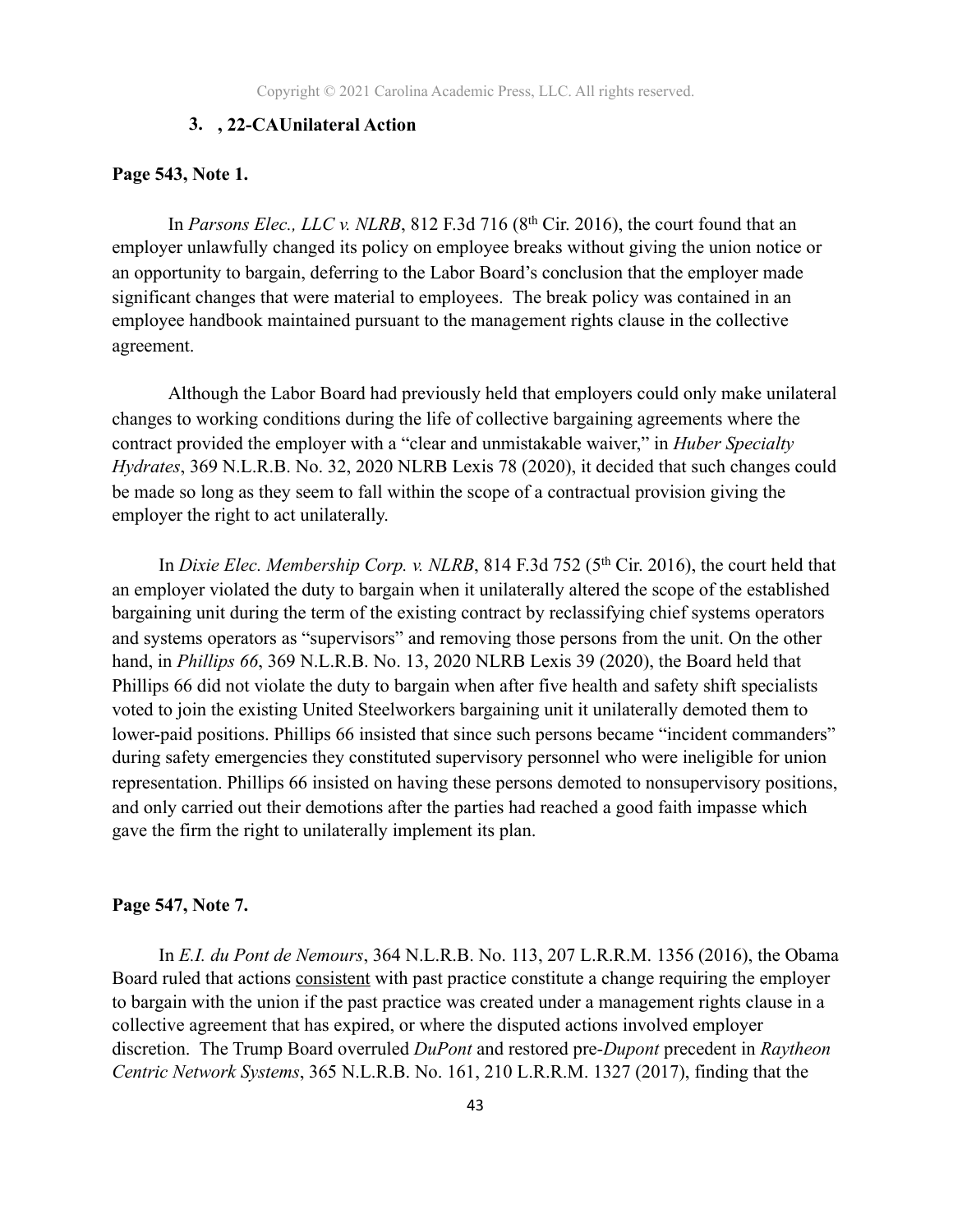employer's changes to employee healthcare benefits were a continuation of a past practice of unilateral changes every year for the preceding 12 years. Because the changes were similar in kind and in degree to the previous established practice, notice to the union and an opportunity to bargain were not required prior to implementation. Further, the Board noted that the principle will apply even where no collective agreement containing a management rights clause authorizing unilateral action was in effect at the point when the past practice was created or when the disputed actions were taken.

#### **Page 548, Note 8.**

 In *800 River Road Operating Co.*, 22-CA-204545 (2020), the Labor Board held that an employer did not violate the NLRA when it decided to impose serious discipline on a worker after a new union had been recognized without bargaining over the matter with the labor organization.

#### **Page 548, Note 9**

 In *Mike-sell's Potato Chip Co. v. NLRB*, 807 F.3d 318 (D.C. Cir. 2015), the court explained that the mere expiration of a contract does not authorize an employer to unilaterally impose terms unless and until good faith talks with the union have reached a genuine deadlock. The contract's terms and conditions continue post-expiration until either the parties agree to change the terms or an impasse is reached. See also *Prime Healthcare Services—Encino LLC v. NLRB*, 890 F.3d 286 (D.C. Cir. 2018).

 Where a collective bargaining agreement providing for pay increases during the term of that agreement expired, and it did not provide for any periodic increases beyond those specified, the employer did not violate the NLRA when it declined to increase wages after that bargaining agreement expired. *Finley Hospital v. NLRB*, 827 F.3d 720 (8<sup>th</sup> Cir. 2016).

#### **Page 549, Note 10.**

#### *Barton v. Constellium Rolled Products, 856 F.3d 348 (4th Cir. 2017),*

concerned the legality of an employer's unilateral reduction in health care benefits for retired workers following the expiration of the existing bargaining agreement. Although the bargaining agreement made it clear that the employer could not reduce the pension benefits of retired workers even after the expiration of bargaining agreements, the health care provision contained no such language. As a result, the court held that the employer's unilateral reduction in retiree health care coverage following the expiration of the collective contract did not violate the NLRA.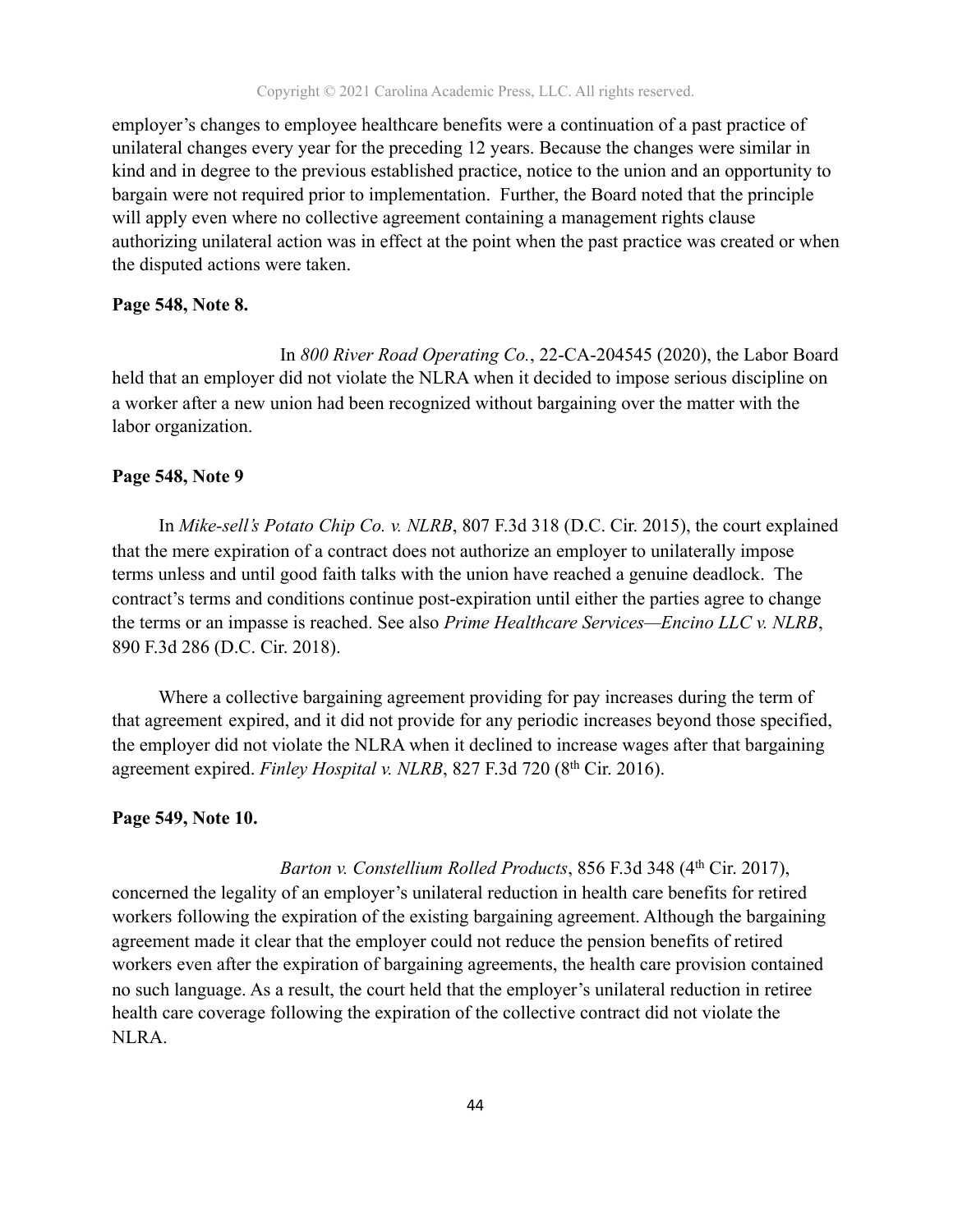#### **4. Supplying Information**

#### **Page 555, Note 2.**

 The Labor Board continues to maintain the dubious distinction between claims of financial inability and claims of refusal to pay. In *Wayron, LLC*, 364 N.L.R.B. No. 60, 207 L.R.R.M. 1542 (2016), the employer insisted in bargaining that it needed concessions from the union in order to remain "competitive." When the union sought review of the company's financial records to assess the truthfulness of the claim, the employer refused, arguing that it had not been claiming an inability to pay. The Labor Board found that the claim of competitive disadvantage was made in a context in which the employer stated that it had been unprofitable with existing labor costs for several years, that it had no corporate parent able to sustain losses, and that the bank providing its line of credit would no longer fund its losses without significant cost reductions. In effect, the employer signaled that absent labor concessions, it would not be able to comply with its compensation obligations for the life of the expiring contract, let alone the new wages the union sought in the next one. Even absent express assertions of an inability to pay, the employer incurred a duty to furnish information in support of its claims upon request. See also *IATSE Local 15 v. NLRB*, 2020 U.S. App. Lexis 13739 (9<sup>th</sup> Cir. 2020) (employer that initially claimed inability to afford union demands but which quickly switched to unwillingness to do so did not have to disclose its financial data).

#### **Page 558, Note 5.**

 In *Public Service Co. of New Mexico v. NLRB*, 843 F.3d 999 (D.C. Cir. 2016), the court sustained a Labor Board finding that an employer violated the NLRA when it failed to provide the representative labor organization with information it requested about non-bargaining-unit employees which the union sought in connection with grievances alleging disparate treatment of bargaining unit and non-bargaining unit employees under company-wide policies.

#### **Page 559, Note 5.**

 Where a union seeks information from an employer related to allegations of misconduct investigated by the firm's nursing peer review committee and the union's interest in obtaining that information outweighs the employer's confidentiality interest as defined by a state law privilege applicable to documents created by such committees, the Board may direct the employer to provide the information in question to enable the labor organization to fulfill its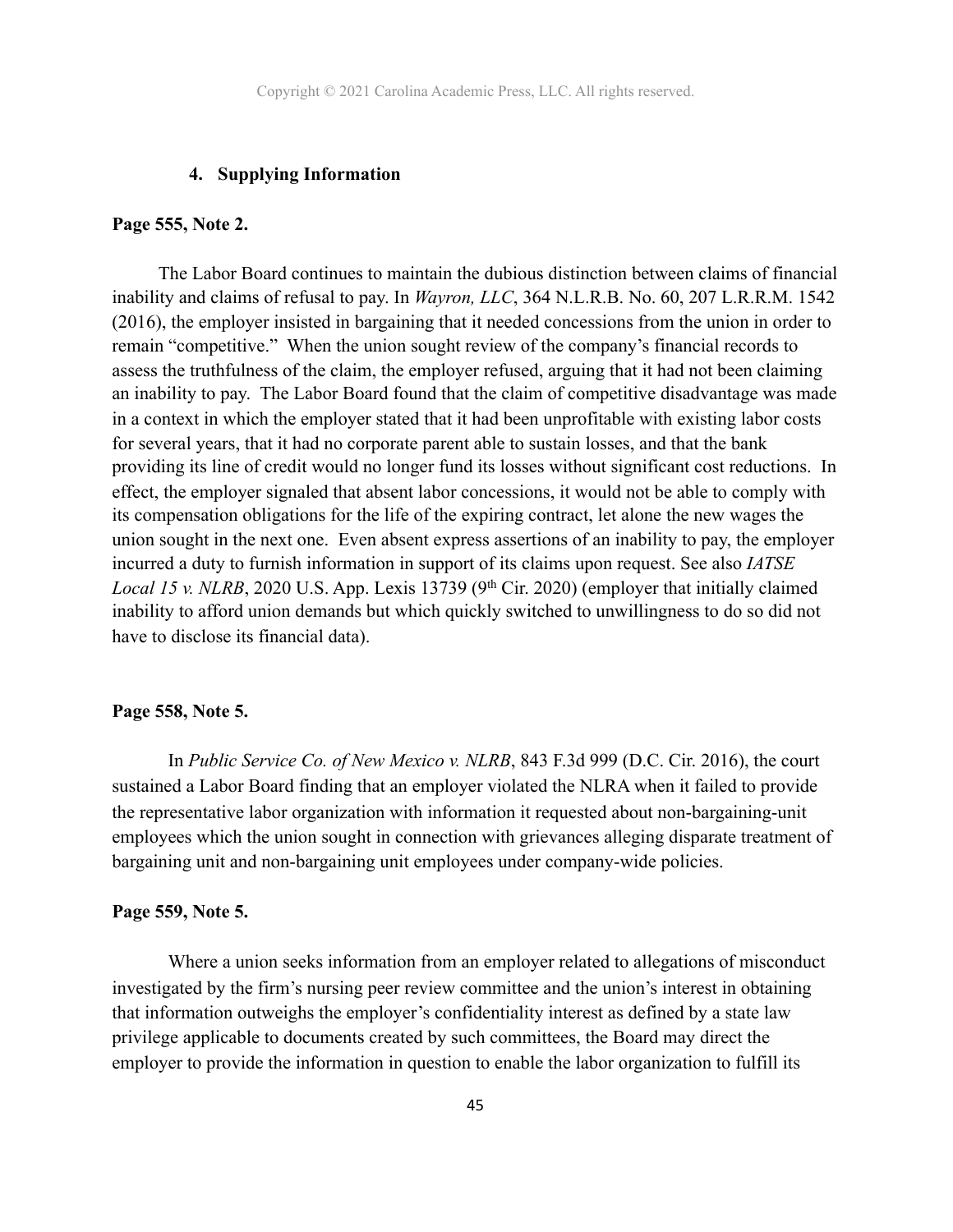representative function. See *Midwest Division—MMC, LLC v. NLRB*, 867 F.3d 1288 (D.C. Cir. 2017).

#### **C. THE SUBJECT MATTER OF COLLECTIVE BARGAINING**

#### **Page 567, Note 3.**

The D.C. Circuit Court sustained a Labor Board ruling that an employer violated the NLRA when it unilaterally imposed a non-compete clause and a confidentiality obligation on bargaining unit employees without providing the representative union with notice and an opportunity to bargain over these issues, since they would have a significant impact upon unit employees. *Minteq International, Inc. v. NLRB*, 855 F.3d 329 (D.C. Cir. 2017).

#### **Page 568, Note 3.**

 In *Total Security Management Illinois 1, LLC*, 364 N.L.R.B. No. 106, 207 L.R.R.M. 1282 (2016), a properly constituted quorum of the Labor Board reaffirmed its earlier decision in *Alan Ritchey, Inc.* [cited in the main text at page 568], requiring employers to bargain over discretionary discipline taken with respect to newly organized workers prior to contract negotiations. Absent exigent circumstances where the employer reasonably believes that an employee's presence at work would pose a significant legal or safety risk, the employer must give the union notice and opportunity to bargain prior to imposing serious disciplinary action with an immediate impact on an employee's tenure, status or earnings, including suspension, demotion or discharge. Remedies available for violations include make-whole remedial relief (reinstatement and back-pay) as well as traditional cease and desist orders, notice posting, and orders to bargain. Make-whole relief, however, is subject to an affirmative defense that the discipline was for cause, with the employer bearing the burden to establish that the employee engaged in misconduct and that the conduct was the reason for the discipline; the burden then shifts to the General Counsel to challenge the employer's showing (on grounds of disparate discipline or other bases for leniency), with the employer then having the opportunity to rebut that evidence with proof that the employee would have received the same discipline regardless.

#### **Page 577, Note 4.**

 In *Gallo v. Moen, Inc.*, 813 F.3d 265 (2016), *cert. denied*, 137 S. Ct. 375 (2016), the Sixth Circuit applied the ordinary contract principles required by the Supreme Court in *M & G Polymers* [cited in the main text at page 578] and found that retirees' "lifetime" health care benefits were not vested. The collective bargaining agreements under which the retirees claimed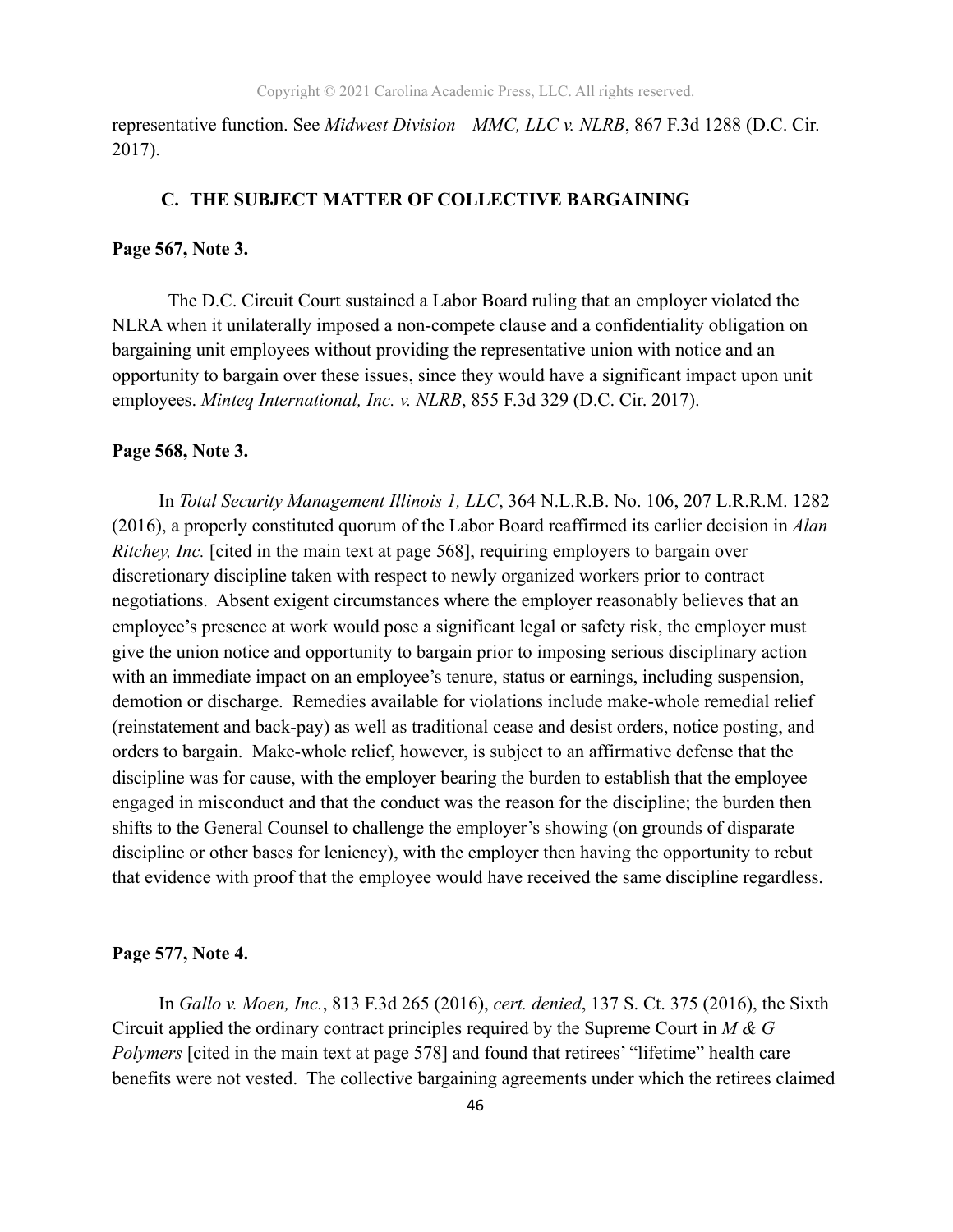Copyright © 2021 Carolina Academic Press, LLC. All rights reserved.

entitlement did not explicitly guarantee lifetime benefits; the use of future tense (e.g., that the benefits would continue as indicated under the 2005 collective bargaining agreement) without more did not suffice to guarantee the benefits beyond the three year term of the contract. *Accord, Cole v. Meritor, Inc.*, 855 F.3d 695 (6<sup>th</sup> Cir. 2017). The inquiry is fact-specific and dependent on the language of particular collective agreements and side letters, however, and extrinsic evidence may be considered to resolve ambiguities in language. See, e.g., *Reese v. CNH Industrial N.V*., 854 F.2d 877 (6th Cir. 2017)(finding that extrinsic evidence supported district court's conclusion that retirees' lifetime health benefits had vested under ambiguous collective bargaining agreement provision)[note: the district court in *Reese* changed its mind less than two months after issuing the decision cited in the main text at page 578, which had found the benefits not vested].

#### **D. THE DUTY TO BARGAIN DURING A CONTRACT'S TERM**

#### **Page 612, Note 4.**

 In *Lenawee Stamping Corp.*, 365 N.L.R.B. No. 97, 209 L.R.R.M. 1455 (2017), the Labor Board held that an employer violated the NLRA when it unilaterally raised the wages of employees during the term of an existing contract due to a shortage of skilled and semi-skilled workers it needed where the management rights clause did not provide a clear union waiver of the right to bargain over such changes and the employer did not have a sound basis for making such mid-contract changes without the union's consent.

#### **Page 613, Note 5.**

 In *M.V. Transportation*, 368 N.L.R.B. No. 66, 2019 L.R.R.M. 338544 (2019), the Labor Board abandoned the "clear and unmistakable waiver" standard which only allowed unilateral changes in employment conditions if the applicable contract specifically and unequivocally waived the union's statutory right to bargain over those particular issues, and adopted the "contract coverage" test to determine whether mid-contract unilateral changes violate an employer's duty to bargain. Under the "contract coverage" approach, the Board will examine the plain language of bargaining agreements to determine whether applicable provisions allow employers to make changes in employment terms without bargaining with the representative unions.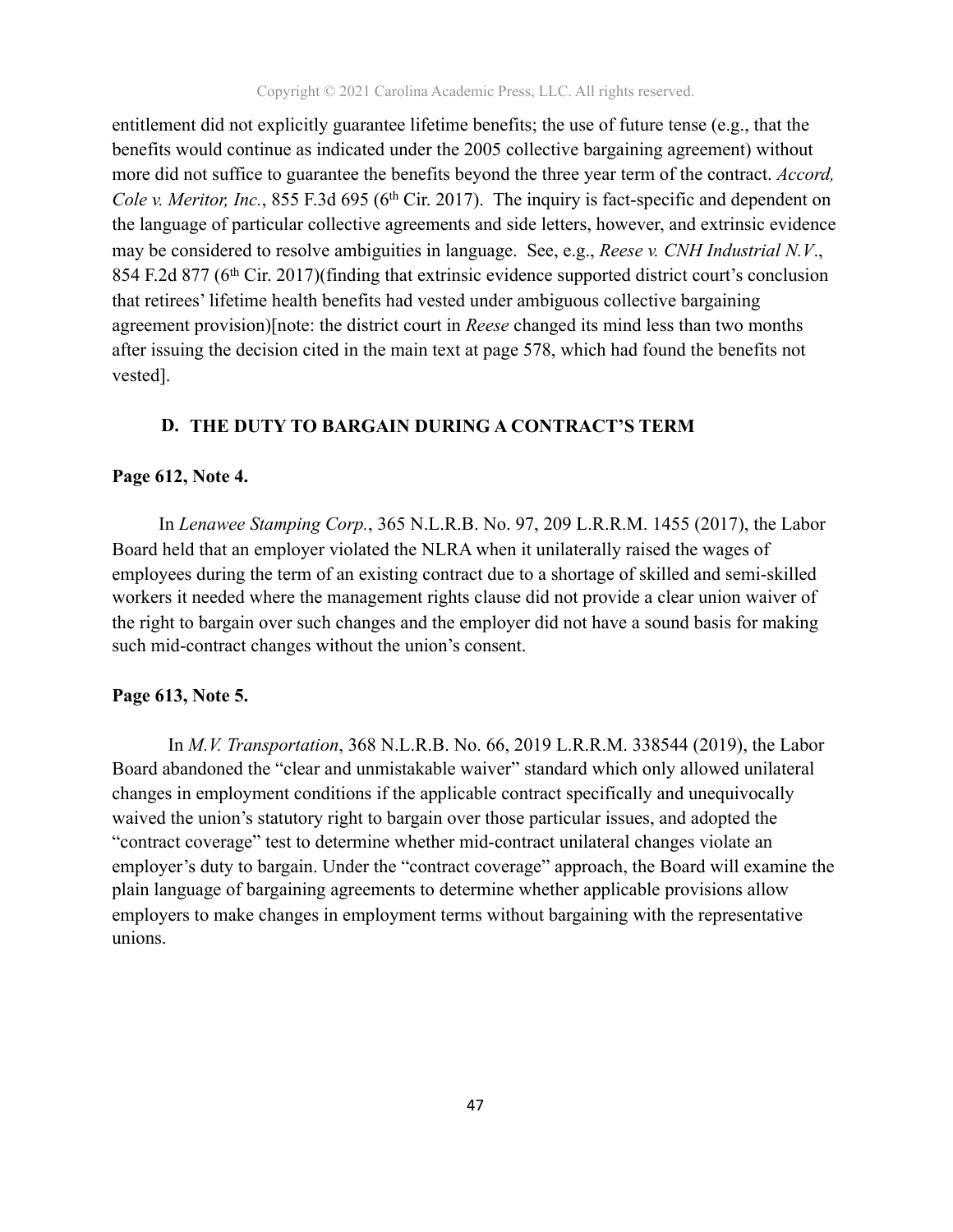#### **SECTION II. THE ENFORCEMENT OF THE COLLECTIVE AGREEMENT**

### **B. THE ENFORCEMENT OF THE COLLECTIVE AGREEMENT TRHOUGH THE GRIEVANCE PROCEDURE AND ARBITRATION**

- **2. Voluntary Arbitration** 
	- **a. Interest Arbitration**
	- **b. Grievance Arbitration**

#### C. **JUDICIAL ENFORCEMENT OF THE COLLECTIVE AGREEMENT**

#### 1. **The Enforcement of Voluntary Arbitration Agreements**

c. **Section 301 of the Labor Management Relations Act** 

#### **Page 656, Note 2.**

 In *Wiregrass Metal Trades Council v. Shaw Envtl. & Infrastructure, Inc.*, 837 F.3d 1083 ( $11<sup>th</sup>$  Cir. 2016), the court enforced an arbitration award reinstating a government contractor's employee who had been terminated for taking property without permission. The arbitrator found that although the just cause clause in the collective agreement authorized termination for possession of government-owned property without property authority, the employee wasn't aware of the government's ownership of the property. The employer argued that the arbitrator had modified the collective agreement by reading into it a requirement of knowledge. The court found, however, that since it was equally plausible that the arbitrator had engaged in permissible interpretation of contract terms, *Enterprise Wheel* required enforcement of the award.

#### 2. **The Enforcement of Strike Bans and the Effect of Norris-LaGuardia**

## D. **CONTRACT RIGHTS AND STATUTORY RIGHTS—OVERLAPPING LAW AND FORUMS**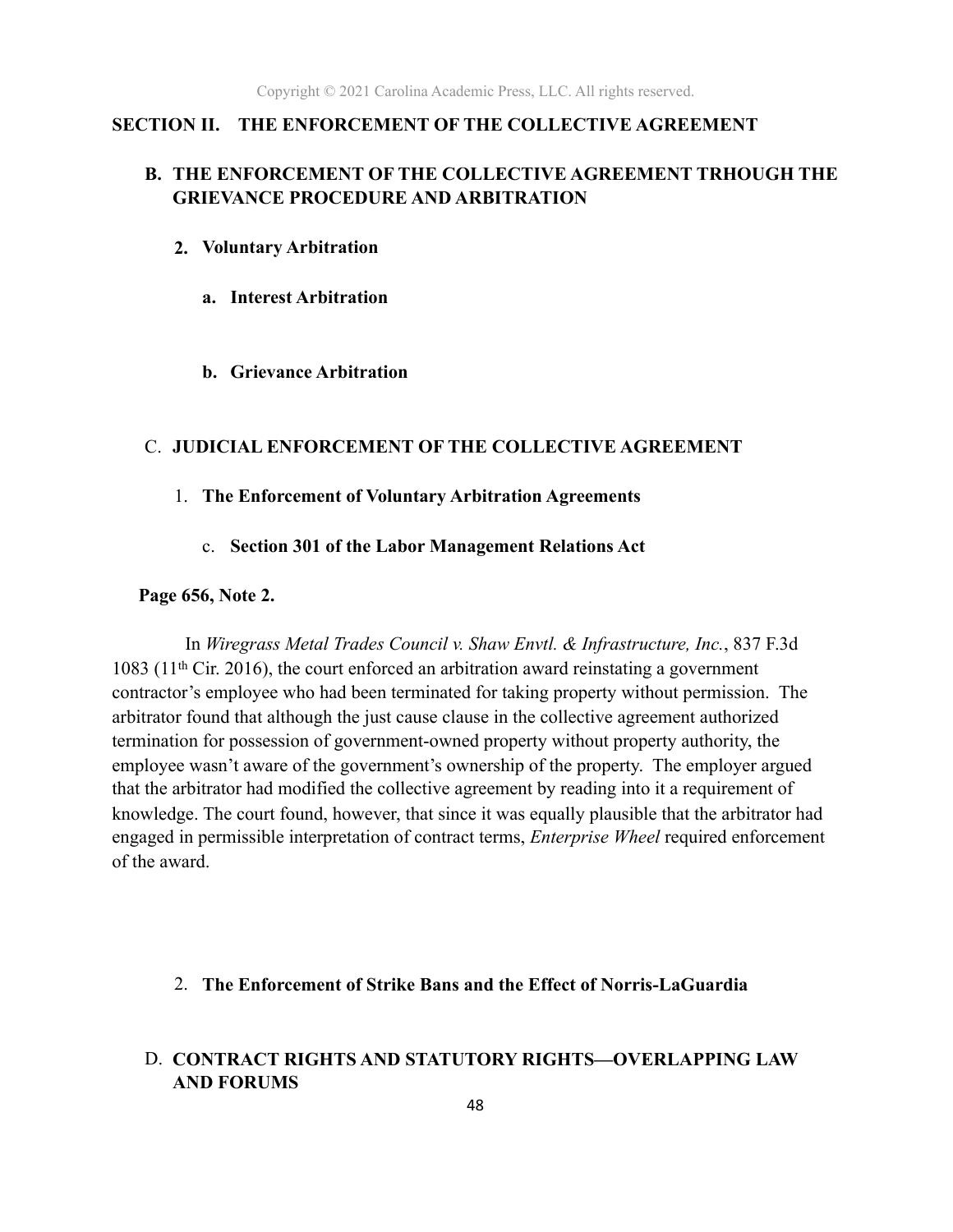Copyright © 2021 Carolina Academic Press, LLC. All rights reserved.

#### **1. Within the Federal System**

## **a. Unilateral Contract Modification Cases**

#### **b. Contract Rejection in Bankruptcy**

#### **Page 712, Note 2.**

 In *In re Trump Entertainment Resorts*, 810 F.3d 161 (3d Cir. 2016), *cert. denied*, 136 S. Ct. 2396 (2016), the court ruled that section 1113 of the federal bankruptcy code authorizes a bankruptcy court to permit a Chapter 11 debtor-employer to reject or modify continuing labor obligations established in a collective agreement even where the agreement expired before the bankruptcy filing. The court reasoned that the bankruptcy court should conduct the proper balancing under section 1113 whether the labor agreement is still in effect or has expired, since it is better to preserve jobs through a rejection of the labor contract than to lose them permanently by requiring the debtor to continue to comply with the terms of a labor contract.

#### c. **Deference to Arbitration**

#### **Page 714, Note.**

 In *UPS*, 369 N.L.R.B. No. 1, 2019 L.R.R.M. 491513 (2019), the Labor Board made it easier for employers to have unfair labor practice cases deferred to grievance-arbitration proceedings, as it held that such deferrals will be appropriate so long as the results of such contractual procedures are not clearly repugnant to NLRA policies.

#### **Page 722, Note.**

 In *Part Time Faculty Ass'n. at Columbia Coll. Chicago v. Columbia Coll.*, 892 F.3d 860  $(7<sup>th</sup> Cir. 2018)$ , the court refused to enforce an arbitrator's award determining the scope of an existing bargaining agreement which directly conflicted with a prior unit determination which had been made by the Regional Director of the NLRB. Since the arbitration award "directly conflicts" with the Regional Director's decision, "it is unenforceable as a matter of law."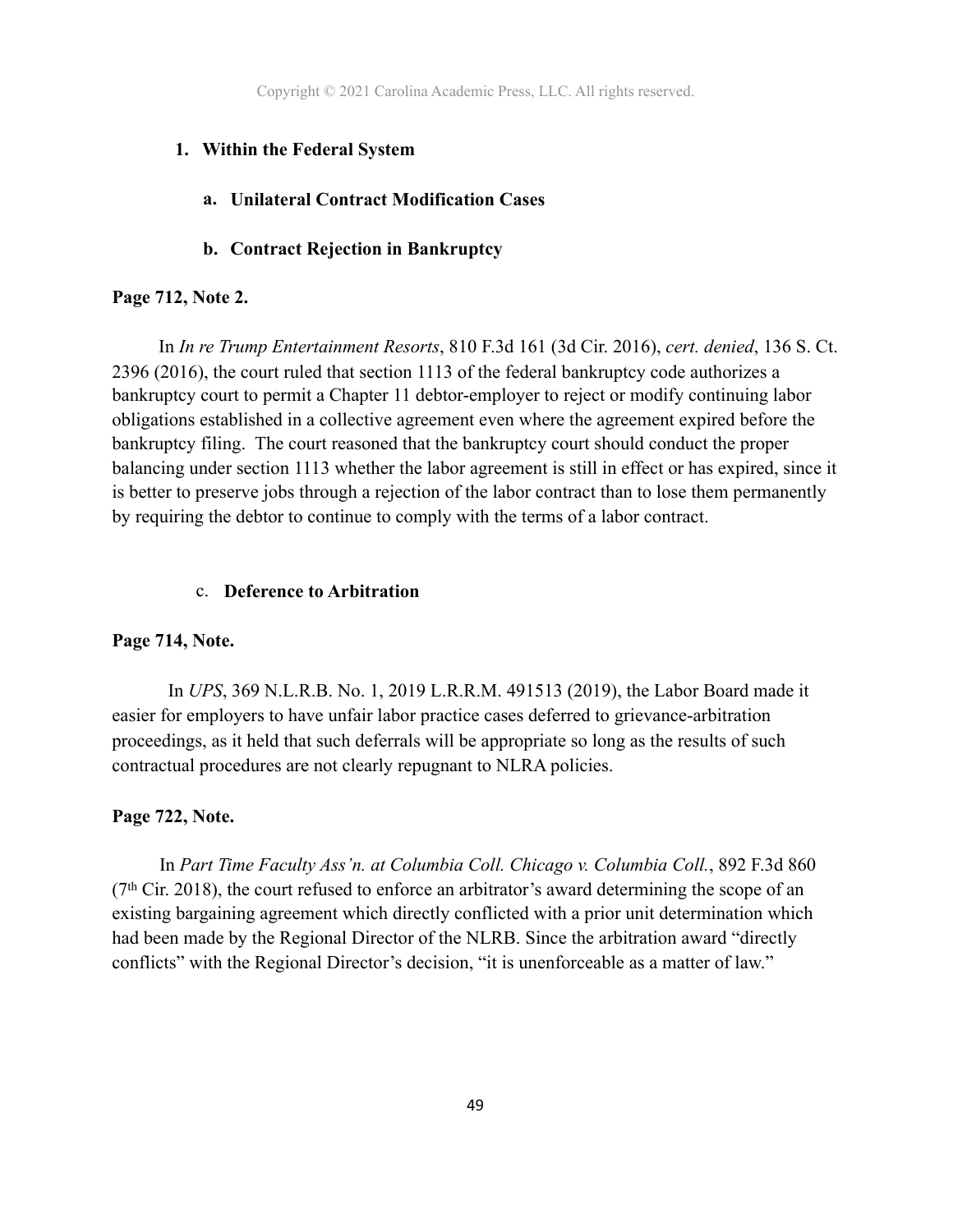#### **Page 725, Note.**

 In *Verizon New England Inc. v. NLRB*, 826 F.3d 480 (D.C. Cir. 2016), the court held that the NLRB had acted unreasonably when it rejected an arbitration decision that had sustained an employer policy banning employees from displaying pro-union signs in their private vehicles, since the court found that the Board should have deferred to the arbitral determination that such signs were a form of "picketing" banned in the collective contract.

#### d. **Union Waiver of Individual Statutory Forum Rights**

#### **2. Section 301 Preemption and State Claims**

#### **Page 760, Note 3.**

 In *Figueroa v. Foster*, 864 F.3d 222 (2d Cir. 2017), the court ruled that the duty of fair representation imposed on unions by the NLRA does not preempt the New York State Human Rights Law's prohibition on discrimination by unions, since the Act's imposition of a duty of fair representation doesn't amount to total field preemption or pose a conflict so incompatible with federal labor law that all of its provisions must fall.

## E. **SUCCESSOR EMPLOYERS' CONTRACTUAL AND BARGAINING OBLIGATIONS**

#### **Page 773, Note.**

 *International Longshore & Warehouse Union v. NLRB*, 890 F.3d 1100 (D.C. Cir. 2018), concerned an employer with shipping employees represented by the Longshore Union and a subsidiary firm which employed maintenance workers employed by the Machinists Union. When the shipping company decided to merge the maintenance subsidiary into the shipping company, the Longshore Union claimed the right to represent the maintenance employees. The Labor Board held that the shipping company had to continue to bargain with the Machinists Union with respect to the group of maintenance employees, since they continued to be a separate bargaining unit where the workers continued to perform the same work at the same location and with the same tools and equipment as they had when they were employed by the subsidiary firm. The Court of Appeals agreed with this assessment.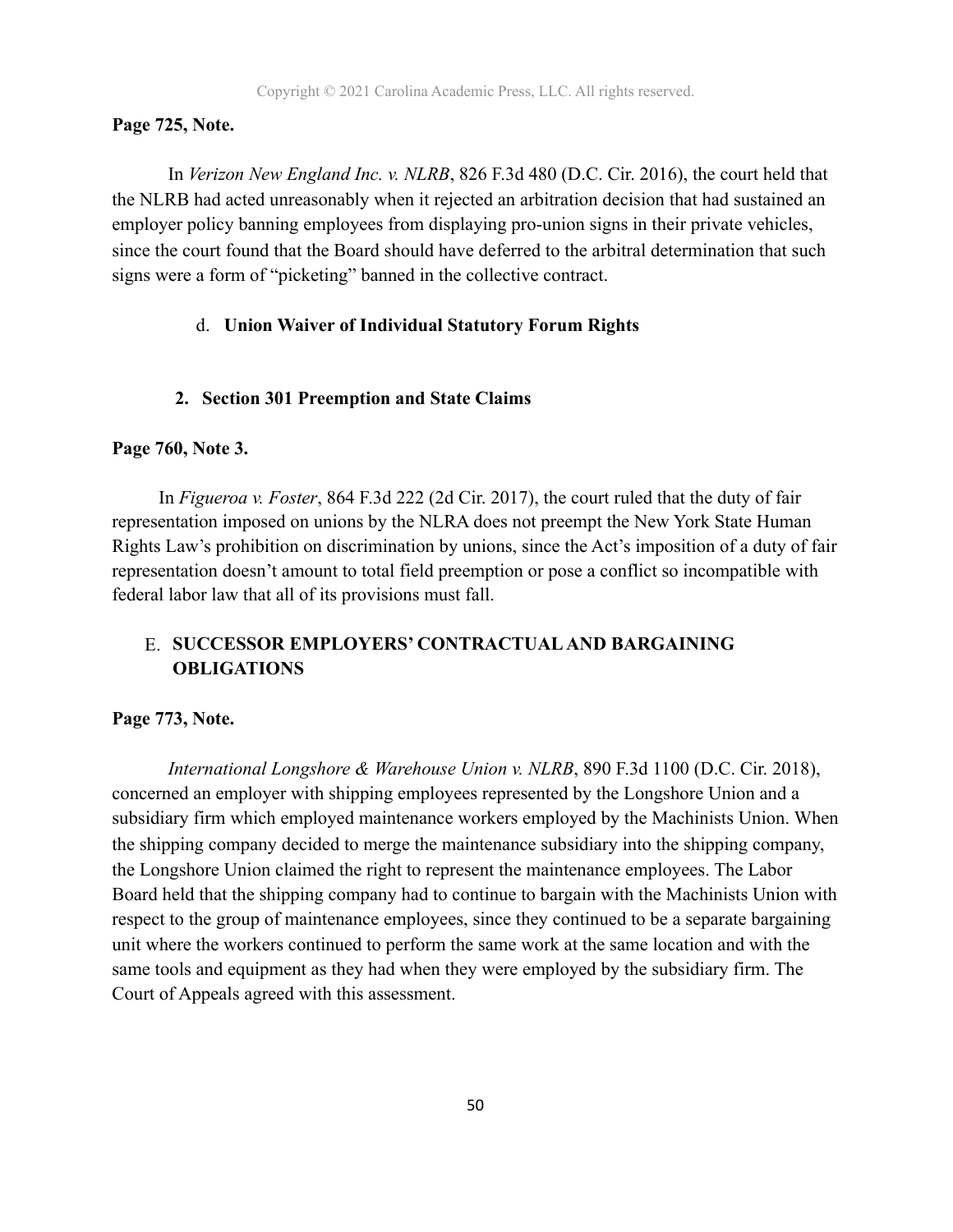#### **Page 781, Note 1.**

Even when a company acquires the assets of a bankrupt firm through a public sale, it may be considered a successor employer that must recognize and bargain with the union that represented the prior firm's employees if a majority of its workforce used to work for the predecessor company. See *Publi-Inversiones de P.R., Inc. v. NLRB*, 886 F.3d 142 (D.C. Cir. 2018).

#### **Page 782, Note 2.**

 The Labor Board found that a purchasing employer was a successor with an obligation to bargain with the incumbent union before making changes where the purchasing agreement contained a provision promising to offer all the employees new jobs, and the predecessor employer communicated the successor's intent to employees in an e-mail. Since the successor had the authority to review the predecessor's communications and failed to disavow the message, it had ratified those statements. As a "perfectly clear" successor under Burns, the new employer was ordered to restore the terms and conditions established by its predecessor and to rescind unilateral changes made. *Nexeo Solutions, LLC*, 364 N.L.R.B. No. 44, 206 L.R.R.M. 1958 (2016).

When it is apparent that a successor firm plans to retain most of the predecessor firm's employees, it becomes a "perfectly clear" successor and is obliged to recognize the predecessor union and bargain with it over the terms of the successor firm's employees. *NLRB v. First Student, Inc.*, 935 F.3d 604 (D.C. Cir. 2019).

#### **Page 783, Note 3.**

 It is not only an unfair labor practice for successor employers to refuse to hire predecessor firm employees to avoid the obligation to recognize unions that represented predecessor workers, but it can also constitute a separate unfair labor practice for successor employer representatives to tell individuals hired by their companies that they would not have any union representation at their firms. Such statements would be likely to chill union support among the persons hired by the successor firms. *NLRB v. CNN America*, 865 F.3d 740 (D.C. Cir. 2017).

 In *Ridgewood Health Care Ctr., Inc.*, 367 N.L.R.B. No. 110, 2019 L.R.R.M. 116178 (2019), the Board held that an employer violated  $\S$  8(a)(3) when it declined to hire four predecessor employer applicants to avoid having to recognize the predecessor employer union. Since the hiring of those four persons would have resulted in 53 of the 101 persons hired by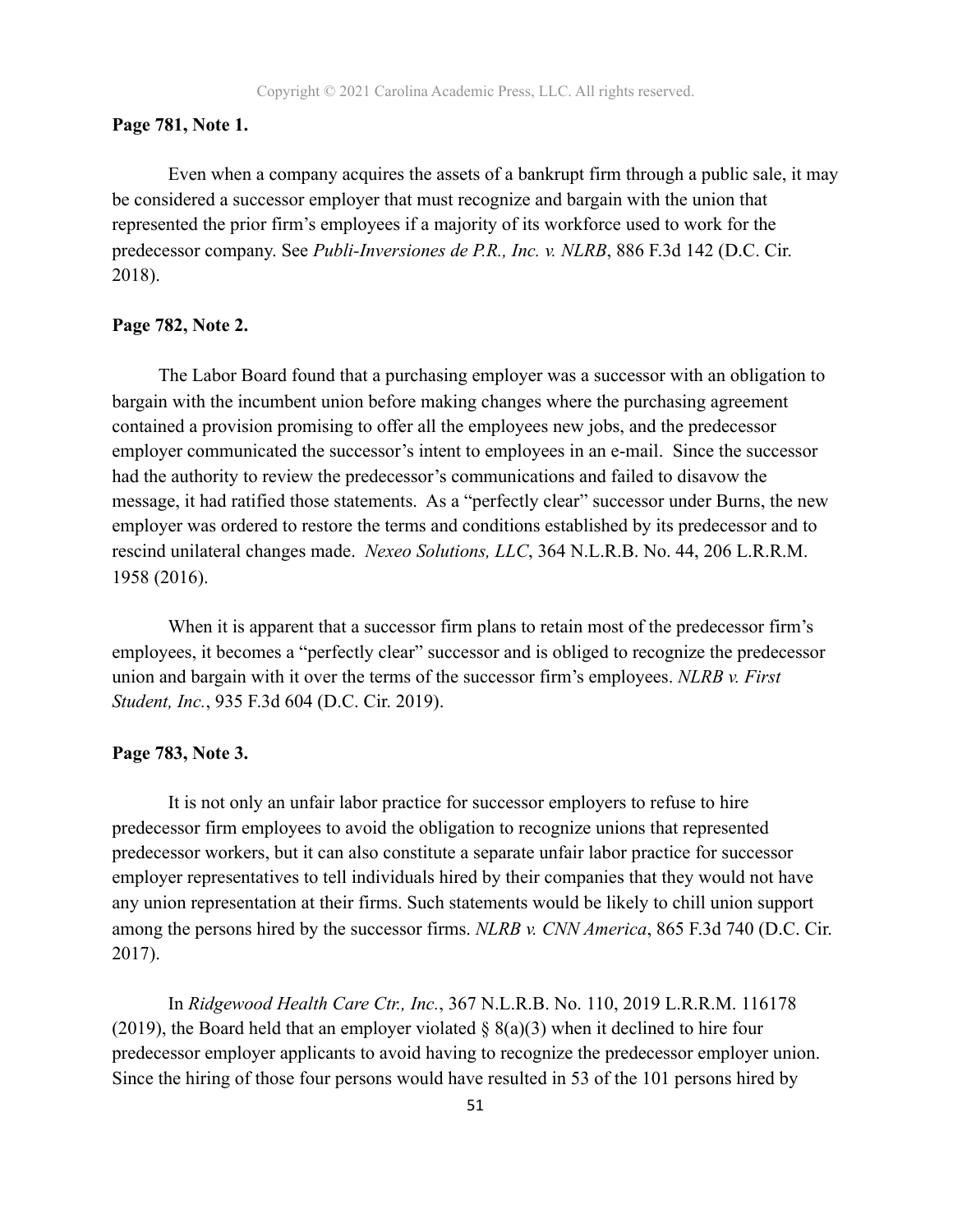Ridgewood Health Care coming from the predecessor entity, Ridgewood violated  $\S$  8(a)(5) when it refused to recognize that labor organization as the representative of its own employees. Nevertheless, the Board overturned several prior decisions which had held that successor employers in such situations also violated  $\S$  8(a)(5) by failing to bargain with predecessor unions over the initial terms of employment. It held that only where it is clear that successor firms would have hired the vast majority of its work forces from predatory entities bur for discriminatory hiring practices would such successor firms be obliged to negotiate the initial employment terms for the individuals being hired.

#### **SECTION III. FAIR REPRESENTATION AND INDIVIDUAL CONTRACT RIGHTS**

#### A. **JUDICIAL ENFORCEMENT OF FAIR REPRESENTATION**

#### **1. Defining the Duty**

#### **Page 815, Note 2.**

*Blesedell v. Chillicothe Telephone Co.*, 811 F.3d 211 (6<sup>th</sup> Cir. 2016),

involved an employee who had been terminated by his employer. He filed a grievance challenging his discharge, and the union investigated his claim and processed it through several stages of the grievance process. It ultimately decided that the worker's claim lacked merit and decided not to take the case to arbitration. Since the court found that the union had not acted in an arbitrary manner, no breach of its fair representation duty was found. The court noted that a union only acts arbitrarily when its conduct is so far outside a wide range of reasonableness that it can be considered to be irrational. See also *Saunders v. Ford Motor Co.*, 879 F.3d 742 (6<sup>th</sup> Cir. 2018) (claimant must prove that union's action was arbitrary, discriminatory, or in bad faith).

In *Int'l. Union, United Automobile v. NLRB*, 844 F.3d 590 (6<sup>th</sup> Cir. 2016), the court held that a labor organization did not violate the duty of fair representation when the shop steward who was processing a terminated employee's grievance failed to notify the grievant that he had given a statement to the employer stating that he had been present when that person had threatened a coworker in a manner that resulted in his discharge.

 On the other hand, the court in *Rupcich v. Food & Commercial Workers Local 881*, 833 F.3d 847 (7th Cir. 2016) allowed a 25-year employee with a good work record who had been fired for theft after what turned out to be an inadvertent work mistake (taking a bag of birdseed in a cart past the supermarket's last checkout point) to proceed with a duty of fair representation claim to proceed against a union that declined to arbitrate. The union had failed to complete the first three steps of a grievance procedure which was mandatory by the collective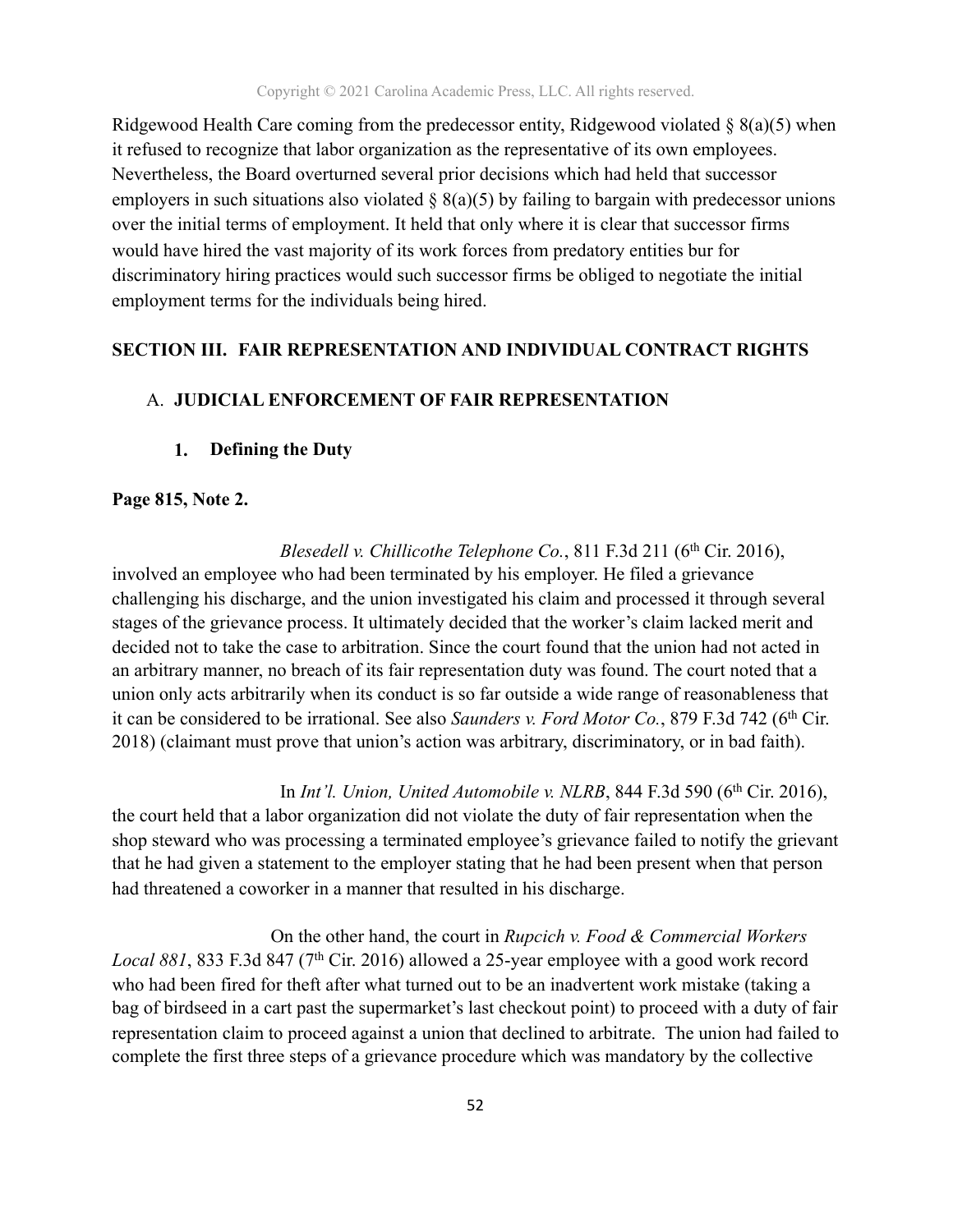agreement, and the employee demonstrated that its decision not to press her grievance was arbitrary because the union had taken other substantively similar claims to arbitration.

#### **Page 820, Note 4.**

The court in *Flight Attendants in Reunion v. Am. Airlines, Inc.*, 813 F.3d 468 (2d Cir. 2016), cert. denied, 137 S. Ct. 313 (2016), found no breach of the duty of fair representation where a union negotiated and implemented an integrated seniority list of flight attendants following the merger of American Airlines with US Airways. Even though the union did not reorder the existing American Airlines seniority list to give American flight attendants credit for time worked at Trans World Airlines, thus keeping them near the bottom of the merged seniority list, the decision was not arbitrary, irrational or discriminatory.

#### **B. UNFAIR REPRESENTATION AS AN UNFAIR LABOR PRACTICE**

#### **C. UNION REPRESENTATION AND ANTIDISCRIMINATION LAW**

#### **4. Areas of Tension Between Labor Law and Antidiscrimination Law**

#### **a. Sexual and Racial Harassment by Coworkers**

#### **Page 538, Note.**

Although it may be easier for an employee to establish a discrimination claim against her union under the civil rights laws where she can also show that the union has breached its duty of fair representation, it is not always essential. The Seventh and Ninth Circuits permit employees to proceed directly against their unions in cases under Title VII or the ADA even if they are unable to establish a breach of the duty of fair representation. See *Garity v. APWU Nat'l Labor Org.*, 828 F.3d 848 (9th Cir. 2016)(ADA claim); *Green v. Am. Fed'n of Teachers/Ill. Fed. Of Teachers Local 604*, 740 F.3d 1104 (7th Cir. 2014) (Title VII).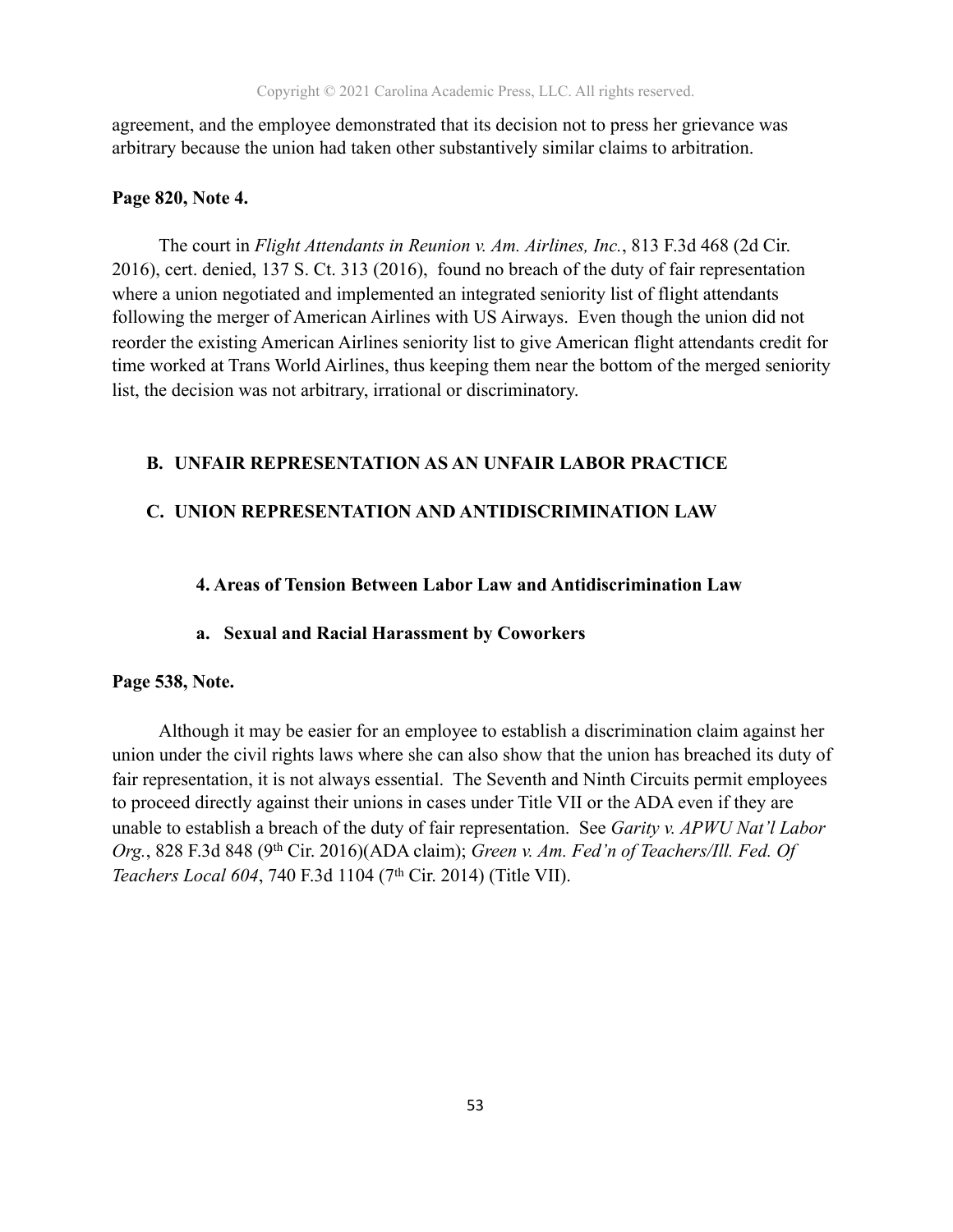## **Part Five**

## **INTERNAL UNION AFFAIRS**

## **A. THE BILL OF RIGHTS**

## **B. REPORTING AND DISCLOSURE PROVISIONS**